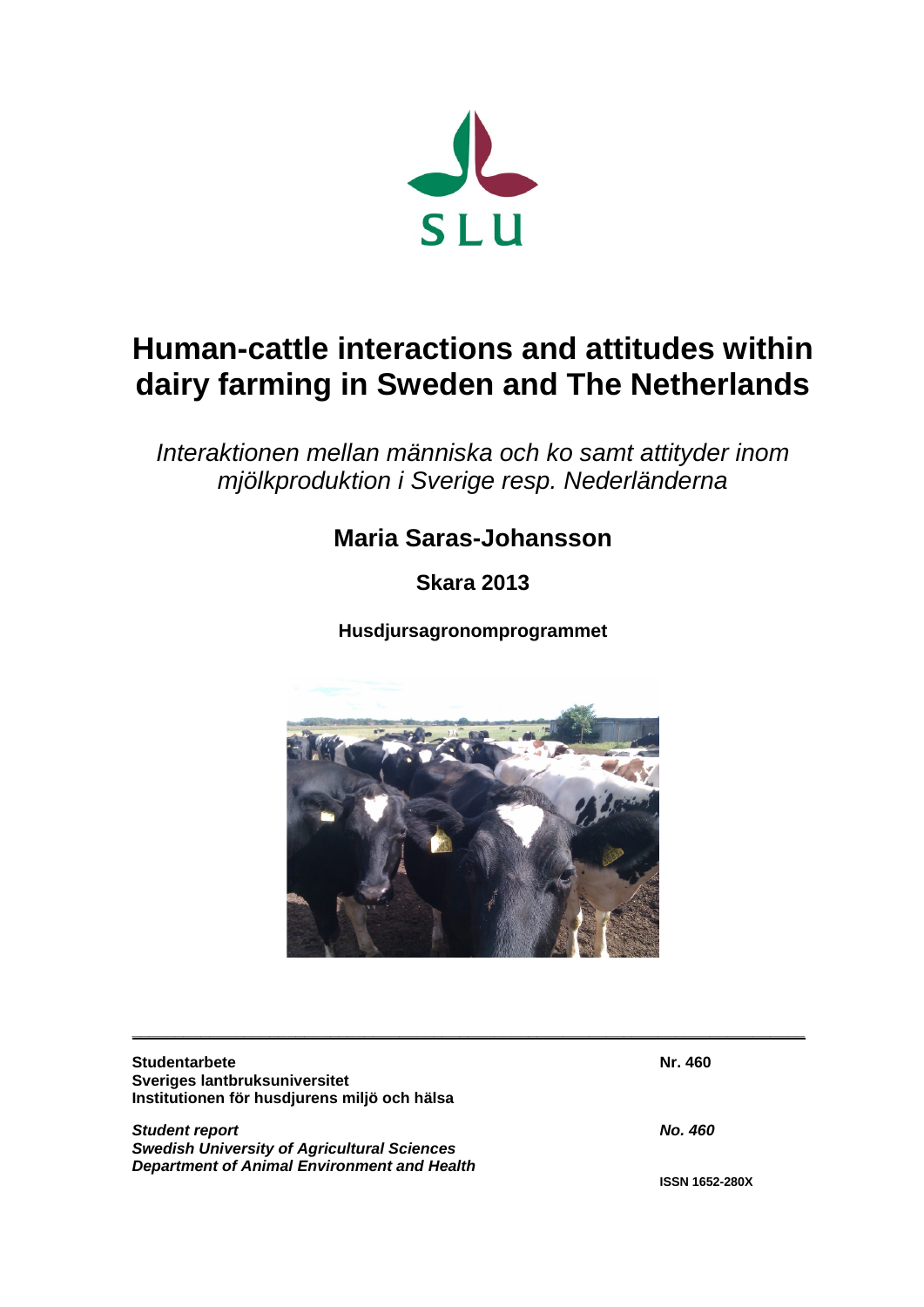

### **Human-cattle interactions and attitudes within dairy farming in Sweden and The Netherlands**

*Interaktionen mellan människa och ko samt attityder inom mjökproduktion i Sverige resp. Nederländerna*

**Maria Saras-Johansson**

Studentarbete 460, Skara 2013

#### **Avancerad nivå AE2, 30 HP, Husdjursagronomprogrammet, EX0567 Degree Project in Animal Science, SLU/WUR**

**Handledare:** Lena Lidfors, Inst. för husdjurens miljö och hälsa, Box 234, 532 23 SKARA **Biträdande handledare:** Marko Ruis, Animal Sciences Group Wageningen UR Livestock Research, Postbus 65, 8200AB LELYSTAD **Examinator:** Harry Blokhuis, Inst. för husdjurens miljö och hälsa, Box 7068, 756 51 Uppsala

**Nyckelord:** human-cattle interaction, attitudes, behaviour, dairy cow

**Serie:** Studentarbete/Sveriges lantbruksuniversitet, Institutionen för husdjurens miljö och hälsa, nr. 460, ISSN 1652-280X

> **Sveriges lantbruksuniversitet** Fakulteten för veterinärmedicin och husdjursvetenskap Institutionen för husdjurens miljö och hälsa Box 234, 532 23 SKARA **E-post:** hmh@slu.se, **Hemsida:** www.slu.se/husdjurmiljohalsa

I denna serie publiceras olika typer av studentarbeten, bl.a. examensarbeten, vanligtvis omfattande 7,5-30 hp. Studentarbeten ingår som en obligatorisk del i olika program och syftar till att under handledning ge den studerande träning i att självständigt och på ett vetenskapligt sätt lösa en uppgift. Arbetenas innehåll, resultat och slutsatser bör således bedömas mot denna bakgrund.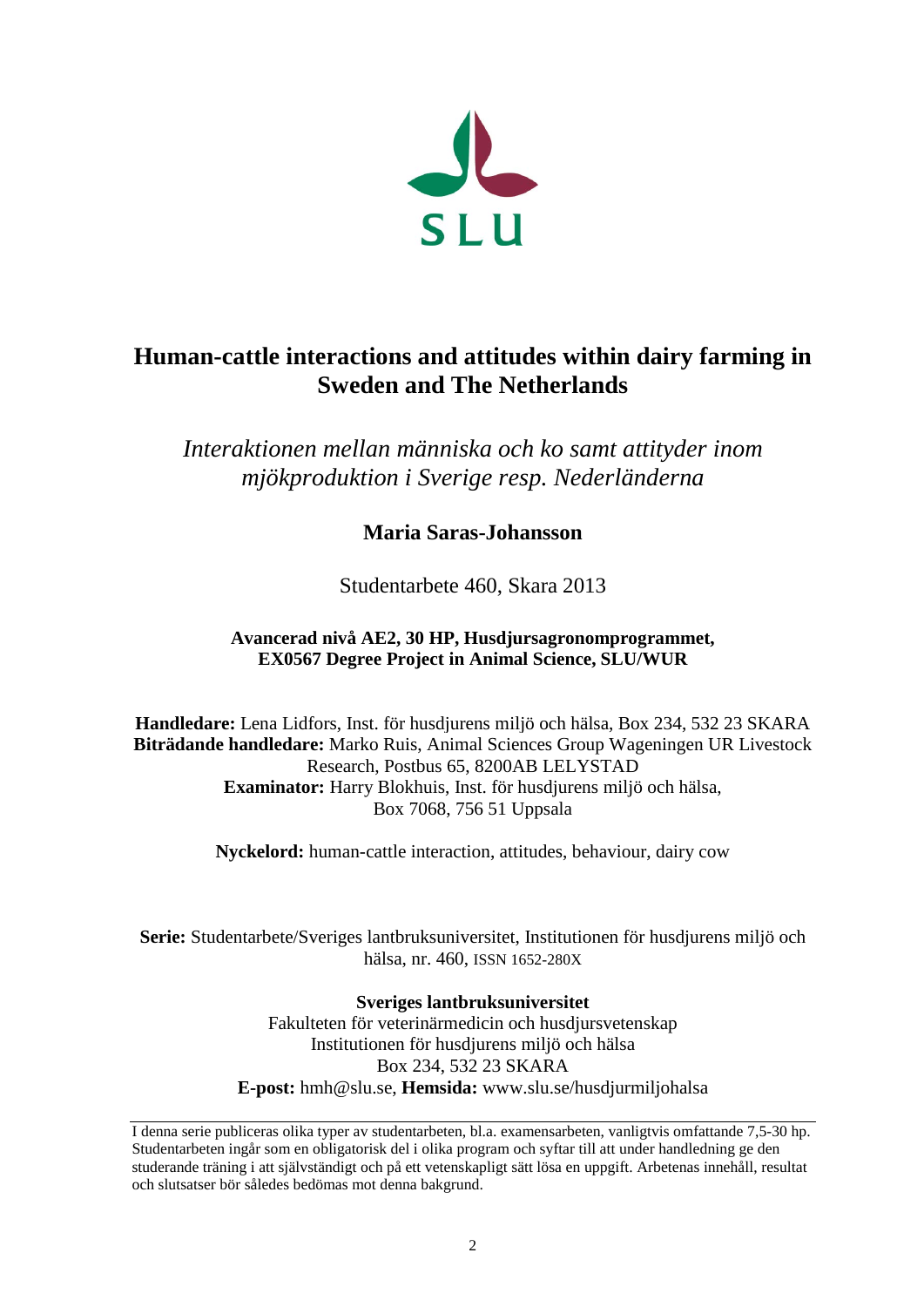### **Table of contents**

| $\mathbf{1}$   |       |                                                                    |  |
|----------------|-------|--------------------------------------------------------------------|--|
|                | 1.1   |                                                                    |  |
|                | 1.2   |                                                                    |  |
|                | 1.2.1 |                                                                    |  |
|                | 1.2.2 |                                                                    |  |
|                | 1.2.3 |                                                                    |  |
|                | 1.2.4 |                                                                    |  |
|                | 1.3   |                                                                    |  |
|                | 1.3.1 |                                                                    |  |
| 2              |       |                                                                    |  |
|                | 2.1   |                                                                    |  |
|                | 2.2   |                                                                    |  |
|                | 2.2.1 |                                                                    |  |
|                | 2.2.2 |                                                                    |  |
|                | 2.2.3 |                                                                    |  |
|                | 2.3   |                                                                    |  |
| 3              |       |                                                                    |  |
|                | 3.1   |                                                                    |  |
|                | 3.2   |                                                                    |  |
|                | 3.3   |                                                                    |  |
| $\overline{4}$ |       |                                                                    |  |
|                | 4.1   |                                                                    |  |
|                | 4.1.1 | Human attitudes in relation to country and possible implications30 |  |
|                | 4.1.2 | Human behaviour in relation to country and possible implications30 |  |
|                | 4.1.3 |                                                                    |  |
|                | 4.2   |                                                                    |  |
| 5              |       |                                                                    |  |
| 6              |       |                                                                    |  |
| 7              |       |                                                                    |  |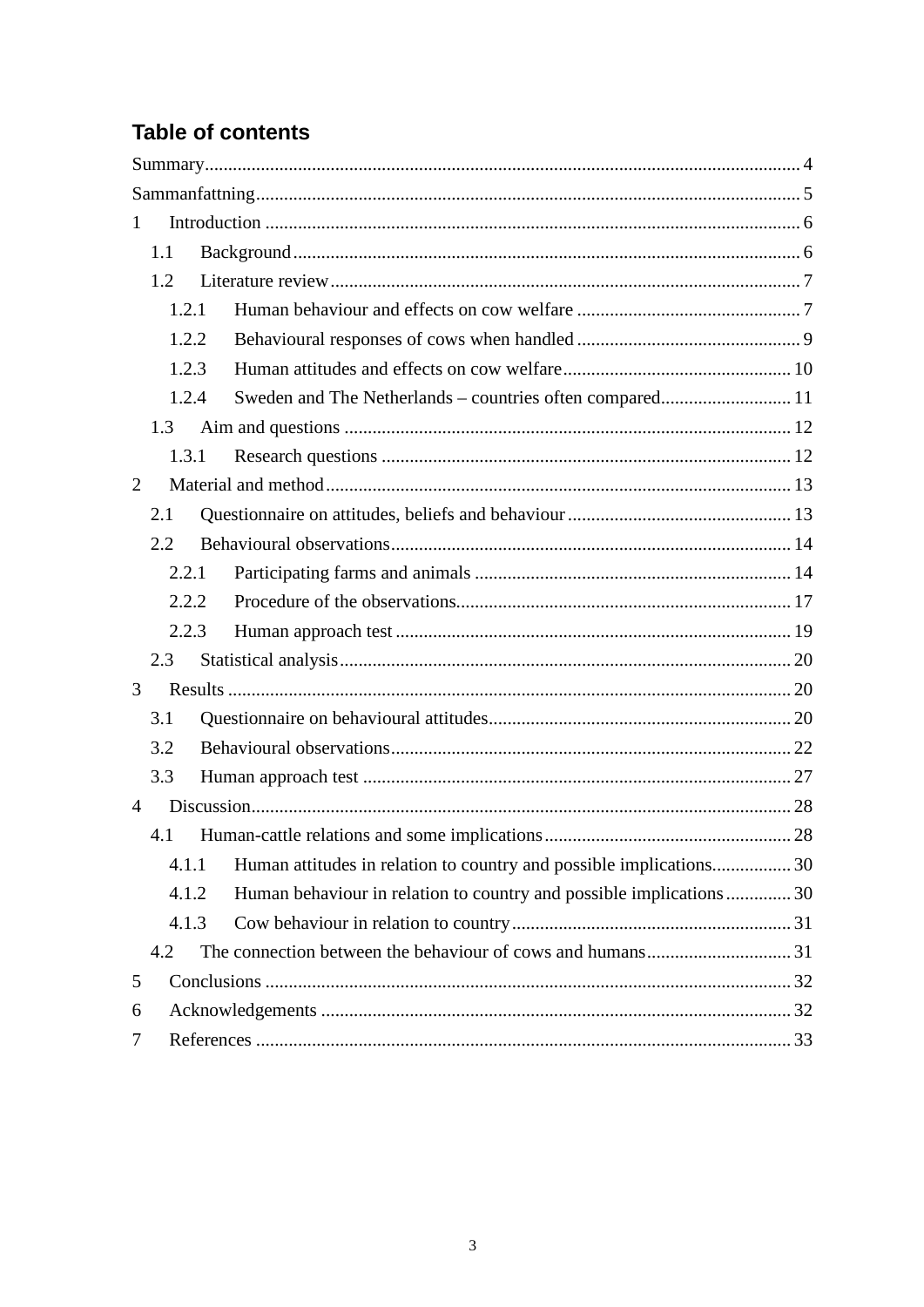### <span id="page-3-0"></span>**Summary**

Human-animal interaction is suggested to be a main feature within livestock production. The quality of handling, for instance, appears to be greatly depending on the attitudes and behaviour of the stock people. Various studies have been conducted on relationships between human and animals, but few have looked upon differences in human-animal interaction and attitudes between countries. Two countries often discussed in livestock production are The Netherlands and Sweden. It would be of interest to compare these two countries to find out whether (assumed) differences are reflected in the attitudes between animal handlers. The first aim of this study was therefore to determine whether there are differences in the attitude between dairy farmers and dairy stock people in Sweden compared to dairy farmers and dairy stock people in The Netherlands. The second aim was to observe if there are signs of differences in the human-cattle interaction, within a sample of Swedish and Dutch dairy farms. Data on attitudes towards dairy cattle and the work with dairy cattle was obtained by means of a questionnaire based upon 'Welfare Quality' material. Questionnaire data were categorized within four validated sub-scales 'patience during moving', 'patience during milking', 'importance of contact' and 'punish during milking'. Only data from respondents having completed all questions in either questionnaire were used in statistical analysis, i.e. 38 and 61 for Sweden and The Netherlands respectively. Median score and quartiles were calculated for each of the four sub-scales. Data on actual behaviour was obtained by behavioural observations performed on in total six dairy farms. Farms were equally distributed between the two countries and observations were made on three morning and three afternoon milkings per farm. Observed behaviours of humans and animals were categorized by type, nature of human-cattle interaction, i.e. positive/neutral/negative and visual/tactile/vocal. Some of the behaviours observed were excluded from statistical analysis due to too few recordings; remaining behaviours of handlers were statistically analyzed. The statistical model tested for the effects country, milking time and interaction between country and milking time. Results of questionnaires showed significant difference between the two countries solely for sub-scale 'importance of contact', median score for Sweden was 5.98 and 5.25 for The Netherlands (p<0.001). The number of human-cattle interactions appeared higher on Swedish farms, both during milking and in total, (554 during moving; 1591 during milking) compared to Dutch farms (626 during moving; 310 during milking). Interactions of both positive (tendency,  $p<0.1$ ) and negative (significant,  $p<0.01$ ) nature occurred to a greater extent on Swedish farms during moving. In general for both countries, negative interactions seemed to occur to a lower level than positive interactions, e.g. on Swedish farms during moving were 20.9% in morning and 19.3% in evening, of the interactions of negative nature, whereas 29.8% in morning and 34.7% in evening were of positive nature. Interactions of a neutral character occurred more during moving on Dutch (64.6% in morning; 77.85% in evening) than on Swedish farms  $(41.3\%$  in morning; 39.2% in evening) (p <0.0001). Time of day was significant  $(p<0.01)$  as well as interaction between country and time of day for milking (p<0.001). Swedish cows in general appeared to show less fear to humans and accepting touch to greater extent (32%) than cows observed in The Netherlands (7%). Concluding, the results support the assumption that there are differences in attitude and handling of cattle between Sweden and The Netherlands with regard to the importance of contact. Swedish dairy farmers and stock people seem to find this more important than dairy farmers and stock people in The Netherlands. Neutral interactions are the most prominent occurring type of human-cattle interactions in The Netherlands, whereas interactions on Swedish farms more often tend to be either positive or negative. Taken together, results indicate that the human-animal relationship is more positive in Sweden.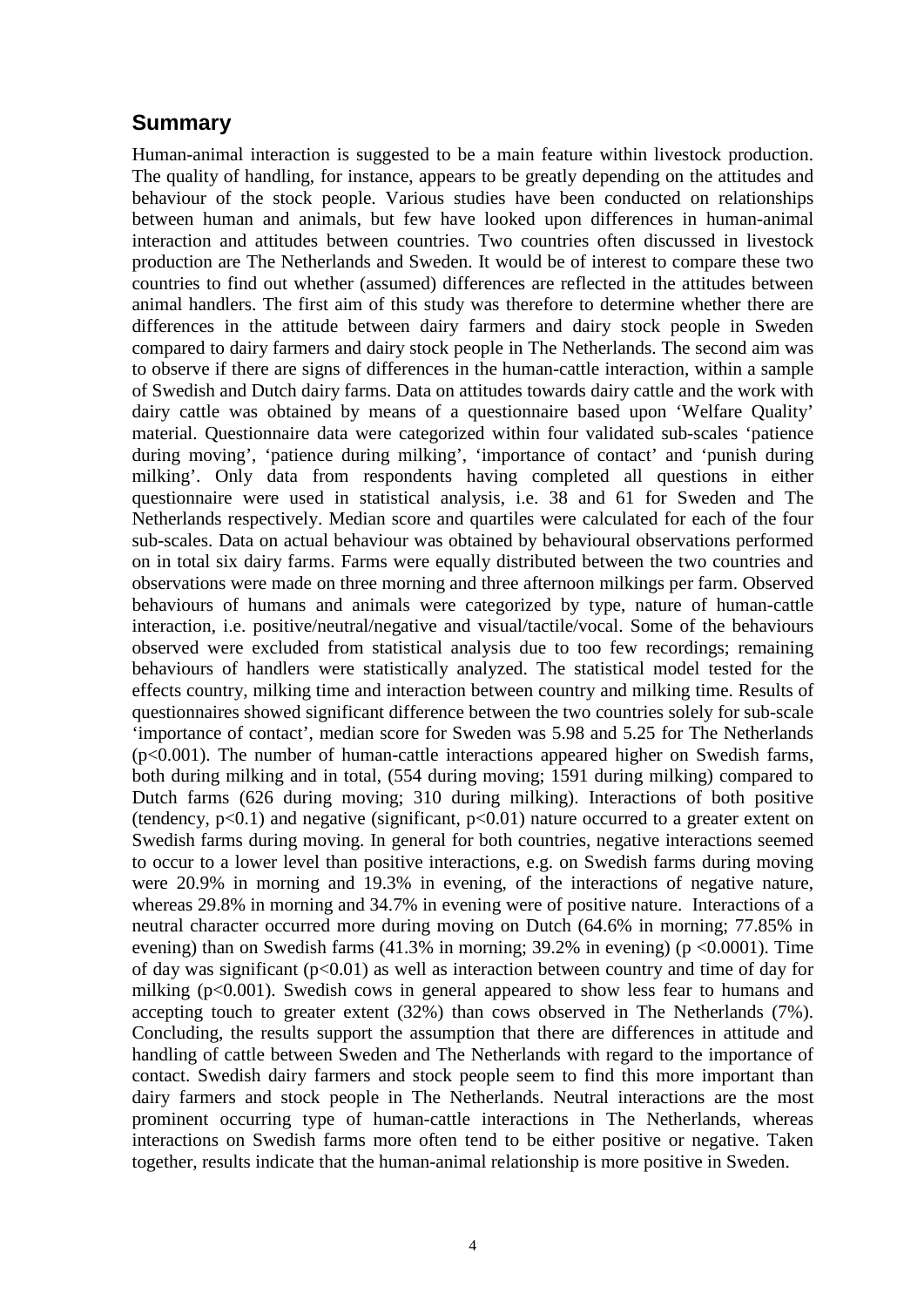### <span id="page-4-0"></span>**Sammanfattning**

Interaktionen mellan människa och djur föreslås spela en viktig roll inom animalieproduktionen. Kvaliteten på hanteringen av djur, till exempel, verkar mycket beroende på djurskötarens attityd och beteende. Olika studier har gjorts om relationer mellan människor och djur, få har dock studerat skillnader i människa-djur interaktion och attityd mellan länder. Två länder som ofta diskuteras i samband med animalieproduktion är Nederländerna och Sverige. Det skulle därför vara intressant att jämföra dessa två länder för att ta reda på om (påstådda) skillnader återspeglas i djurskötares attityder. Det främsta syftet med denna studie var därför att undersöka om det finns skillnader i attityden mellan mjölkproducenter och deras anställda i Sverige jämfört med mjölkproducenter och deras anställda i Nederländerna. Studiens andra mål var att undersöka eventuella skillnader i människa-ko interaktion, inom ett urval av svenska och nederländska mjölkgårdar. Information om attityder gentemot mjölkkor samt arbetet med mjölkkor erhölls med hjälp av en enkät baserad på "Welfare Quality" material. Enkätdata kategoriserades inom fyra validerade delskalor; "patience during moving", "patience during milking", "importance of contact" och "punish during milking". Endast data från personer som besvarat samtliga enkätfrågor analyserades statistiskt, detta var 38 och 61 för Sverige respektive Nederländerna. Median poäng och kvartiler beräknades för vardera av de fyra delskalorna. Beteendedata erhölls genom beteendeobservationer som utfördes på totalt sex mjölkgårdar. Gårdarna var jämnt fördelade mellan länderna och observationerna genomfördes under tre morgon- samt tre eftermiddagsmjölkningar per gård. Observerade beteenden kategoriserades efter typ av människa-ko interaktion, d.v.s. positiv/neutral/negativ och visuell/taktil/akustisk. Ett antal observerade beteenden exkluderades från statistisk analys på grund av för få observationer, övriga beteenden analyserades statistiskt. Den statistiska modellen testade för effekterna land, mjölkningstid och samverkan mellan land och mjölkningstid. Resultatet utav enkäterna visade endast signifikant skillnad mellan de två länderna för delskala "importance of contact", median poäng för Sverige 5,98 och 5,25 för Nederländerna (p<0,001). Antalet människa-ko interaktioner föreföll högre på svenska, både under mjölkning och totalt, (554 vid förflyttning, 1591 under mjölkning) jämfört med nederländska gårdar (626 vid förflyttning, 310 under mjölkning). Interaktioner av både positiv (tendens, p<0,1) och negativa (signifikant, p<0,01) natur inträffade i större utsträckning på svenska gårdar vid förflyttning. Generellt för båda länder verkade negativa interaktioner ske till en lägre nivå än positiva interaktioner, t.ex. på svenska gårdar vid förflyttning var 20,9 % på morgon och 19,3 % på kvällen, av interaktionerna av negativ natur, medan 29,8 % på morgon och 34,7% på kvällen var av positiv karaktär. Interaktioner av neutral karaktär inträffade mer vid förflyttning nederländska (64,6 % morgon, 77,85 % kväll) än på svenska gårdar (41,3 % morgon, 39,2 % kväll) (p <0,0001). Tid på dagen var signifikant ( $p<0.01$ ) samt interaktion mellan land och tid på dagen för mjölkning (p<0,001). Svenska kor i allmänhet verkade visa mindre rädsla för människor och acceptera vidröring i större utsträckning (32 %) än kor som observerats på gårdar i Nederländerna (7 %). Avslutande, resultaten stödjer antagandet att det finns skillnader i attityd och hantering av mjölkkor mellan Sverige och Nederländerna gällande vikten av kontakt. Svenska mjölkproducenter med anställda verkar finna detta viktigare än mjölkproducenterna med anställda i Nederländerna. Neutrala interaktioner är de mest framträdande förekommande typen av människa-ko interaktion i Nederländerna, medan interaktioner på svenska gårdar oftare tenderar att vara antingen positiva eller negativ. Sammantaget visar studiens resultat att människa-djur förhållandet är mer positivt i Sverige.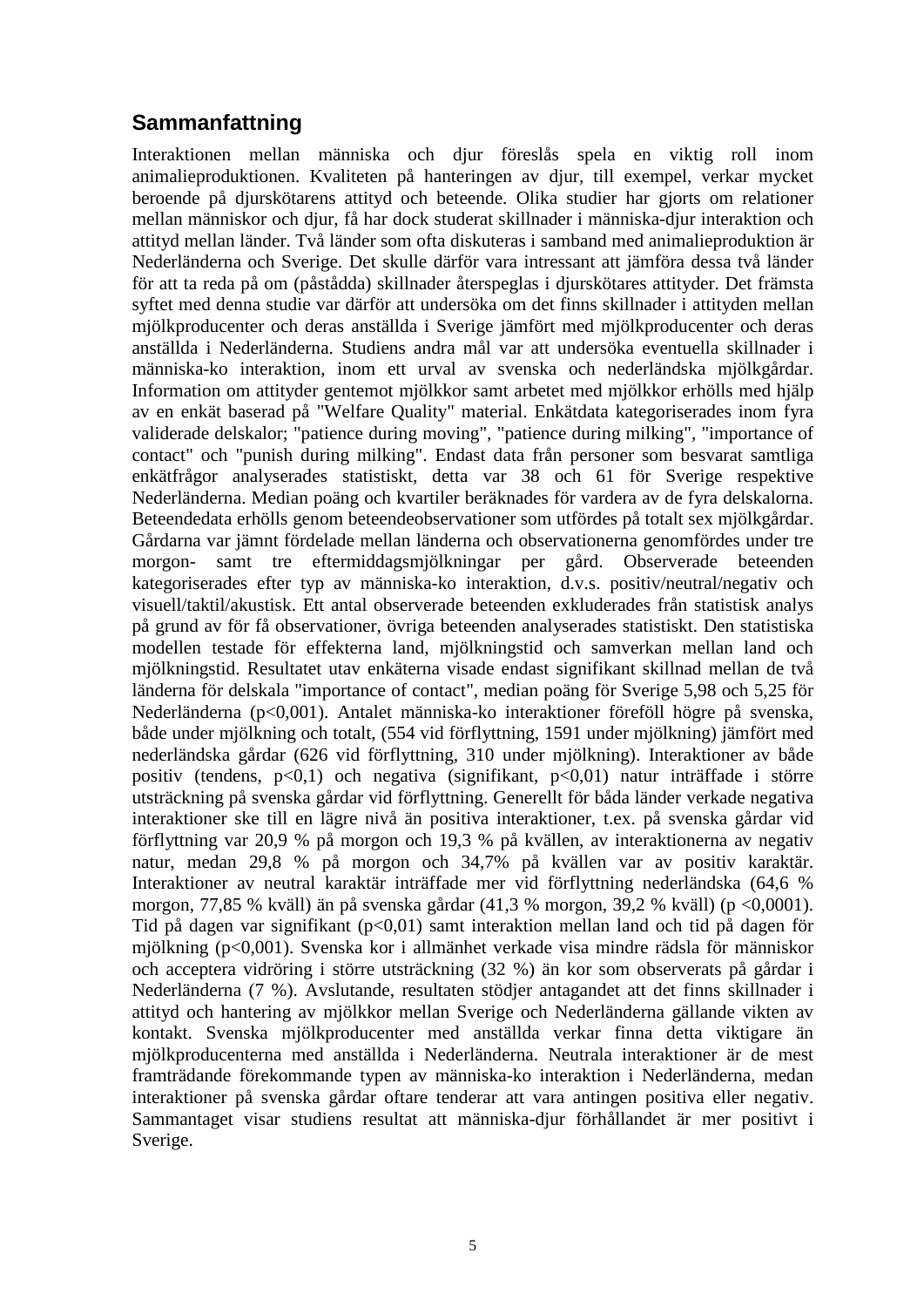### <span id="page-5-0"></span>**1 Introduction**

#### <span id="page-5-1"></span>**1.1 Background**

A clear trend can be seen that farms are becoming more 'industrial' in character in Europe and North America (Short, 2000). In Europe the majority of dairy farming is represented by (specialised) intensive farming (EFSA, 2009). These farms are not only increasing in total milk production, but also in the herd size (Wilson, 2001). In general, with larger herds the contact between the cows and the humans decreases, both in terms of frequency as well as intensity (Waiblinger & Menke, 1999). This is due to increased number of animals per handler. Consequentely, with an elevated number of animals per handler less time is spent per individual cow in the herd (Boivin et al., 2003; Raussi, 2003). The contact and closeness between cows and humans could even become limited to the milking times (EFSA, 2009). Furthermore, in the strive for increased efficiency various automatic handling systems, e.g. milking and feeding systems, together with more rapid handling procedures are becoming increasingly important and encouraged in dairy farming (EFSA, 2009; Marley et al., 2009). Taken together this lead to interactions between humans and animals to be reduced within dairy farming today and as humans cannot be completely replaced by automatic systems, the decreased habituation to humans can lead to great problems, e.g. handling difficulties and injuries of both humans and cows.

Human-animal interaction is said to be a main feature within livestock production, as stock people are the primary influencer on husbandry and more importantly; stock people rely on personal objectives and choices in their work (Seabrook & Bartle, 1992; Seabrook, 2001; Lensink et al., 2000a, b; Hemsworth, 2003). The quality and nature of handling of cattle, for instance, appears to be greatly depending on the attitudes and behaviour of the stock people (Hemsworth et al., 2002). Various studies have been conducted on human-animal interaction (e.g. Hemsworth et al., 1989; Hemsworth & Coleman, 1998; Boivin et al., 2003) and attitudes of stock people (e.g. Breuer et al., 2000; Waiblinger et al., 2002; Kielland et al., 2010), with different types of animals, e.g. chickens (Hemsworth et al., 1994) and pigs (von Borell et al., 2007), as well as with different production systems (Bruckmaier & Wellnitz, 2008). However, none or few studies have looked upon differences in human-animal interaction and attitudes between countries. Then, comparisons within livestock production today are not restricted to between local regions or even within single countries, but comparisons between countries are becoming more and more important. International comparisons receive increased importance with the increased global competition in trade. Two countries frequently discussed within livestock production are The Netherlands and Sweden. Sweden a country often recognized for having high animal welfare and where most dairy farms hold less than 50 dairy cattle (Jordbruksverket, 2012a). Whereas in The Netherlands almost more than 50% of all dairy herds are holding more than 70 dairy cows (LTO, 2012) and its livestock production often is mentioned as an example of highly utilized production systems maximising all input for maximised output. It would be of great interest to compare these two countries to find out whether these (assumed) differences also are reflected in the attitudes between animal handlers. Is there reason for discussion and exchanging of experience also regarding the human-cow interaction between different countries in order to maximise both countries milk production?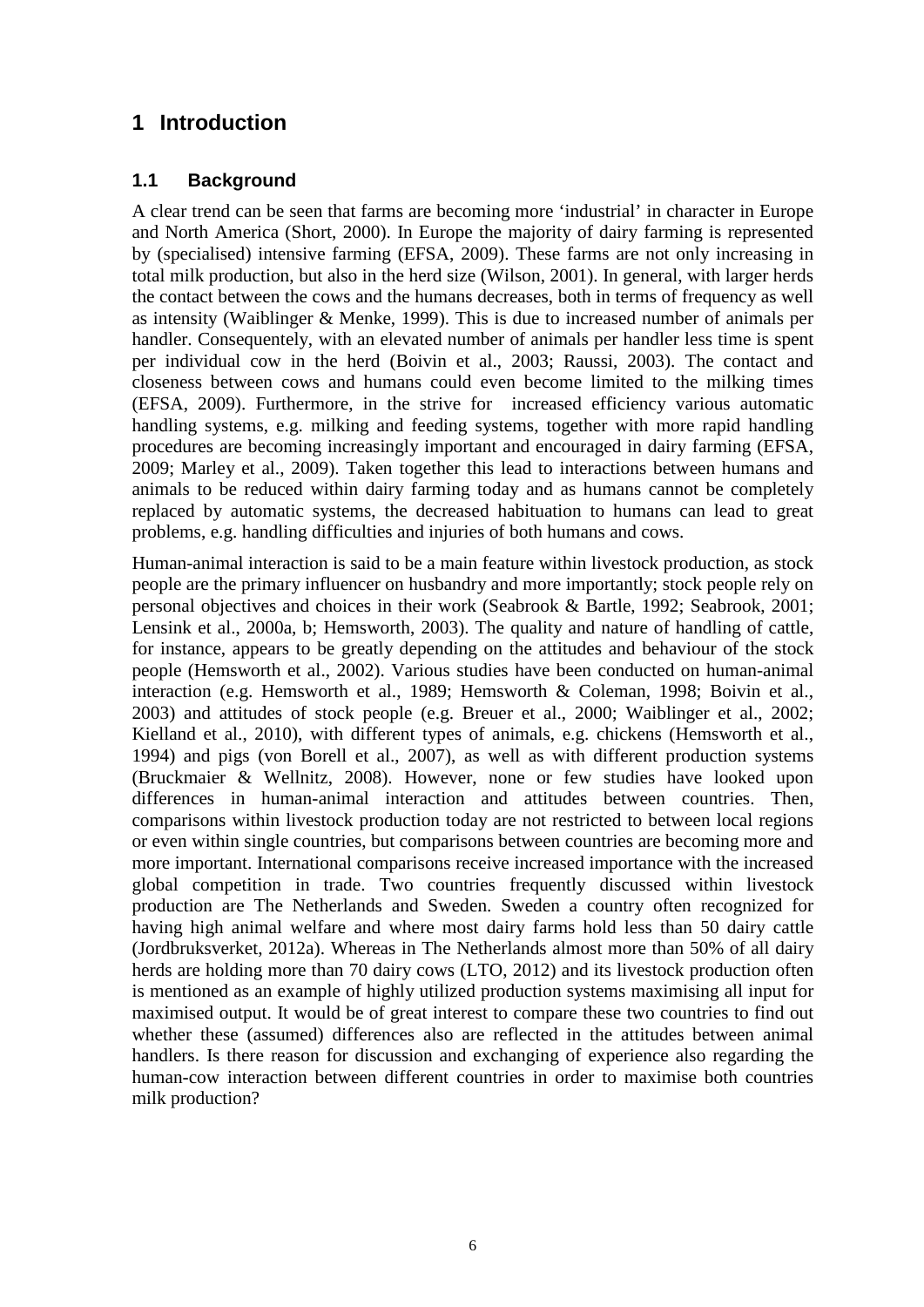#### <span id="page-6-0"></span>**1.2 Literature review**

First, this literature review begins with a general description of human-cattle interactions followed by a description of the influence of humans on cattle; considering the perspective of both humans as well as of dairy cows. Hence, how do humans influence and, how are cattle affected by humans.

Interactions between animals and humans occur frequently within modern livestock production (Hemsworth et al., 1993) and can either be of visual, auditory, tactile, gustatory or olfactory character. The interactions can also be of different nature; positive, negative or neutral, but frequent interactions should result in the animals becoming habituated to the presence of the stockperson (Hemsworth & Coleman, 1998). Most common is that the interactions occur by means of daily occurring actions such as feeding, cleaning and milking of the animals (Raussi, 2003). However, human-animal interactions often include more than just human presence in the stable. Sometimes animals have to be physically handled by the human (Hemsworth et al., 1993), for instance during routine practices in addition to the daily events such as hoof care and medical treatment. Human-cattle interactions might also begin as early as around calving by drying the calf and assisting the suckling from its mother or drinking from a bucket (Raussi, 2003). Moreover, handling of young heifers can be intense when they are inseminated for the first time, calving the first time, as well as being re-grouped and introduced to daily milking procedures (Raussi, 2003). The type and resulting effect which the human-cattle interactions have are partly dependent on herd size. For instance, close relationships can often be found between humans and animals on small and family run dairy farms (Waiblinger & Menke, 1999). However, as pointed out by the EFSA in their report from 2009, there can be stock people handling animals roughly on any farm of any size.

Studies reveal strong associations between handlers' attitudes, their behaviour toward animals and the consequential behavioural response of the animals to humans. For instance, less aversive handling was observed in studies where handlers' thought positive about the use of stroking, along with verbal and physical handling of cows (Breuer et al., 2000; Hemsworth et al., 2000; Hemsworth et al., 2002). Likewise, in a study by Hemsworth et al. (2002) direct effects of improved behaviour of stock people were observed and this led to the cows displaying shorter flight distance to the humans. The shorter flight distance indicates that the cows had less fear towards humans (Hemsworth et al., 2002), and fear is suggested to be a key factor when determining animals' response to humans (Hemsworth et al., 1993). Reducing fear towards humans in dairy farming is of importance as the total milk production has been found to be affected (Rushen et al., 1999; Breuer et al., 2000.) Moreover, improving the behaviour and attitude of stockpeople is inexpensive and a hands-on possibility, i.e. by training programs (Hemsworth et al., 2002).

#### <span id="page-6-1"></span>*1.2.1 Human behaviour and effects on cow welfare*

Grandin (1999) states; "by looking at the cattle you can tell what kind of stockman a person is". In other words, even systems offering great welfare opportunities can fail unless it is accompanied by a sound management practice and good stockmanship (FAWC, 2003). Hence, stress responses by cattle prior to, and during milking can be avoided by a correct and good management (Svennersten-Sjaunja et al., 2000).

Animals are affected by humans via two main pathways; firstly via decisions on housing and general management practices, secondly by the quality of stockmanship. This is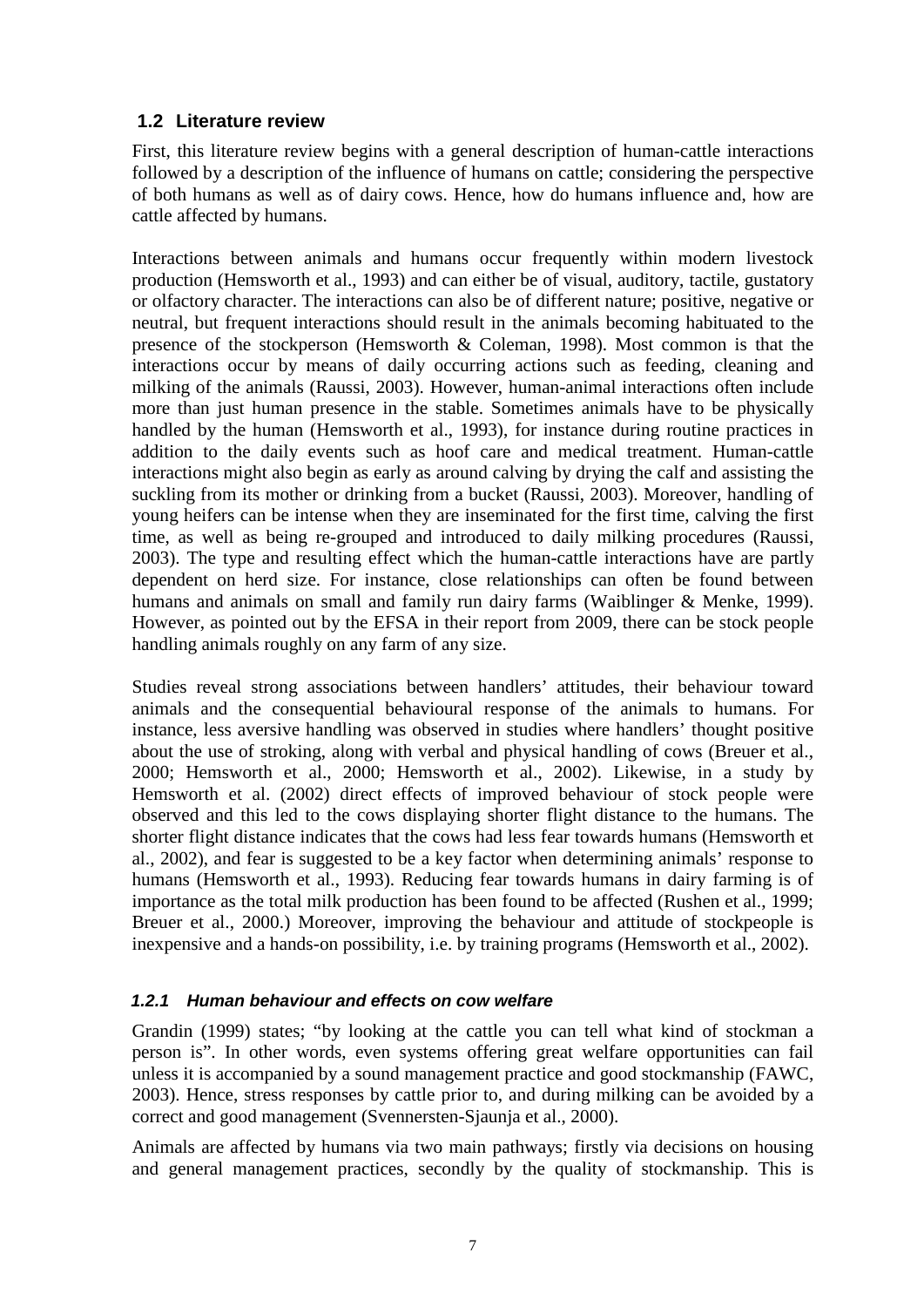depending on for instance how the animals are handled, the quality of the daily care (e.g. feeding and milking) or the quality of the health care (e.g. fast/slow recognition of sick or injured animals and efficiency in treatment) (Waiblinger & Spoolder, 2007). In these aspects owners and stock people differ considerably, for example in the way they interact with cattle as well as in decisions and management style (Ploeg van der, 1993; Hemsworth et al., 2000; Waiblinger et al., 2003). The most important underlying elements for these kinds of differences are personality, attitudes and empathy in cooperation with both experience and knowledge of the individual (Hemsworth et al., 2000; Ploeg van der, 1993). In addition, also the environmental or situational variables are of importance, for instance social influences by colleagues, time pressure and/or workload (Seabrook, 2001; Waiblinger & Spoolder, 2007; Spoolder & Waiblinger, 2008). Hence, the influence of the human on the well-being of the animals in her/his care is great, covering all necessities of the animal's life, from food to medical treatments. However, it also appears to be underlying factors affecting how people perform their care and hence interact with the animals.

Fear is a main factor when determining animal responses to humans (Hemsworth et al., 1993), and it is moreover likely to have practical consequences for the productivity in dairy (Rushen et al., 1999; Breuer et al., 2000, Hemsworth, 2003). The level of fear differs between individual cows and it is influenced by genetics, habituation, previous experiences, socialization during a sensitive period, associative and imitative learning, as well as the human behaviour towards the animal (Hemsworth & Barnett, 1987; Breuer et al., 2000). Hence, fearfulness could be caused by various factors. However, as an example; the intensity of handling seems more influenced by the effects of a stockperson's personality or attitude than other factors such as herd size (Waiblinger & Menke, 1999).

The initial response of animals when introduced to new environments usually is fear. But later, when fear lessens, the animal begins to explore attempting to get familiar with this new environment (Toates, 1980). Hemsworth et al. (1993) hence argues that the two motivations, fear and exploration, are in conflict with each other. Therefore animals in intensive production systems may express both stimulus-specific and general fear in response to stock people. In other words, a naïve animal's first response to humans might be comparable to its response to an unfamiliar object or animal of a different species. However, due to the nature and amount of subsequent interactions with humans a stimulusspecific response to humans is developed. Consequently, in tests with human stimuli the fear towards humans will be the main influencer on the animal's approach to the human stimuli. Thus, despite the animal being motivated to explore its environment the animal which is highly fearful towards humans will attempt to avoid the human stimuli (Hemsworth et al., 1993).

The welfare is put at risk in animals fearful of humans as the animals attempt to avoid the humans. During such attempts animals risk becoming injured and/or experience acute stress whenever a human is present, and finally animals risk effects on their immunity by chronic stress (Breuer et al., 2000). Physiological stress responses caused by fearfulness to humans may cause immunosuppression, and in order to have an effective immune system cows need to minimize such stressful experiences (Hemsworth et al., 2000). Not only will negative handling result in acute stress and fear responses affecting the production, handling and work with animals. Cows can also become vicious and dangerous through rough handling, constant yelling or beating and abusive handlers (Rebhun, 1995). Moreover, fear responses of cattle can also affect stock people's motivation, satisfaction and commitment to their work (Hemsworth & Coleman, 1998), which could cause frustration and result in unnecessarily forceful methods (Croney et al., 2000).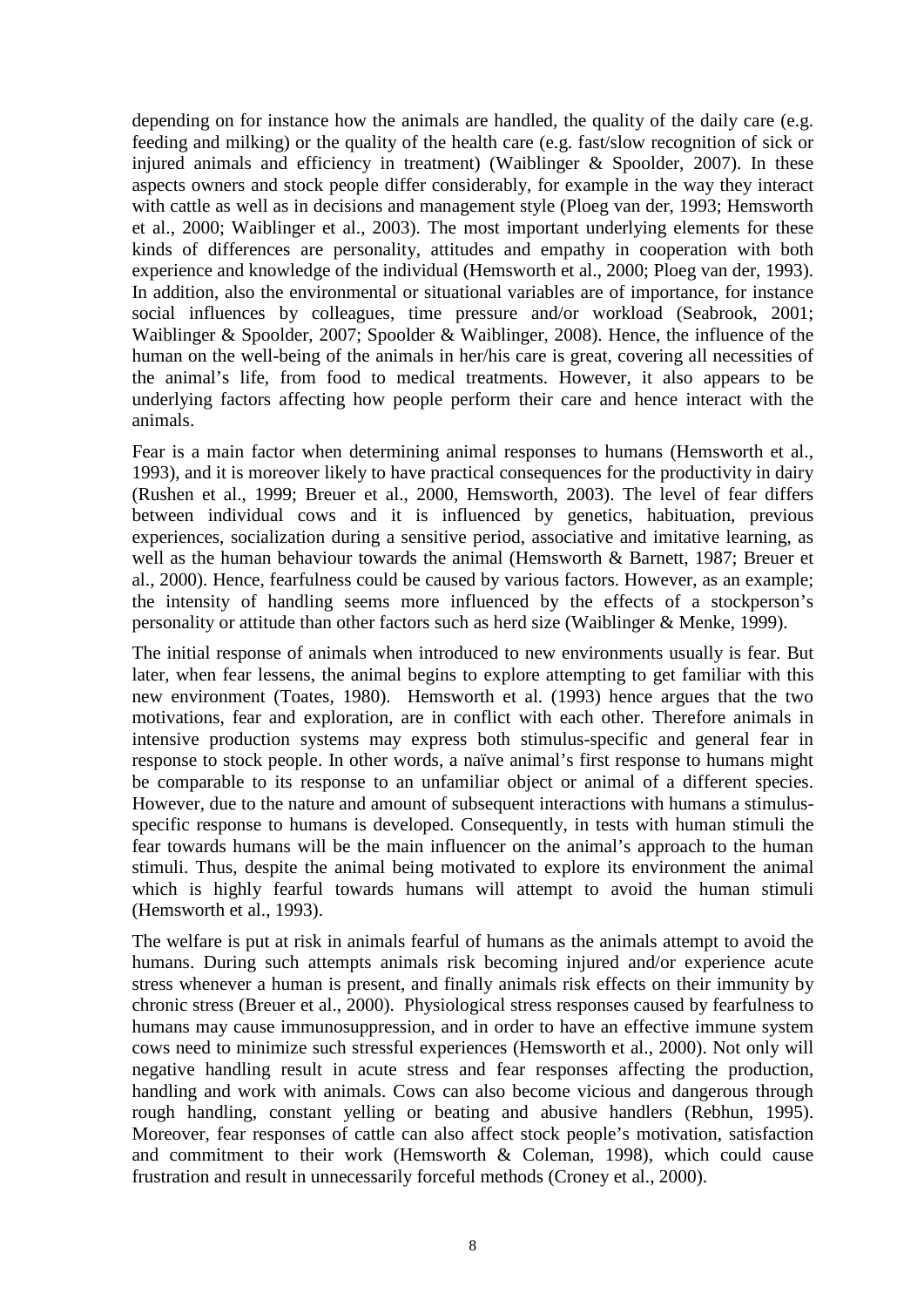Studies show negative and significant relations between usage of negative interactions by stock people and insemination success, approach distance to humans, as well as milk, fat and protein yield (Hemsworth et al., 2000; Waiblinger et al., 2002). When stock people use aversive handling causing fearfulness in cows this interferes with the process that controls milk let-down. In turn this leads to incomplete or disturbed milk ejection and removal, resulting in decreased milk yield (Bruckmaier & Blum, 1998; Rushen et al., 1999). The study by Rushen et al. (1999) demonstrates this; having an aversive handler present during milking increased heart rate and movement and increased the residual milk by 70%. According to the authors, it is plausible that milk letdown was affected by a decrease in oxytocin secretion. The decreased secretion of oxytocin was most likely induced by stress or fear from the human handling given in the study (Rushen et al., 1999). Moreover, in another study heifers that failed to avoid humans were given moderate to forceful slaps shortly before or after milking. Heifers having received such slaps showed increased flight distance towards humans and tendencies for reduced milk yield (Breuer et al., 1997).

Correlations have been found between avoidance distance held by cows in the stable and the intensity, quality and continuity of contact between the milker and cows. For instance, cows allowed milkers that used behaviours defined as 'positive interactions' to stand closer to them (Waiblinger et al., 2003). Correspondingly, in the study by Munksgaard et al. (2001) cows held a longer distance away from the aversive handlers than they did from the gentle handlers.

In order to overcome fearfulness to humans the number of positive tactile interactions between humans and cows has to be increased (Hemsworth & Coleman, 1998). Gentle stroking of cows is an example of handling shown to give this kind of positive effects, reducing fear and increasing handling ease (Schmied et al., 2008a). In that study, stroking body regions that often are licked during social grooming among cattle resulted in greater responses than when humans stroked regions which are licked less often. Hence, when stroked by humans on the specific body regions cows may partially perceive the stroking similar to social licking (Schmied et al., 2008b). It has even been described that dairy heifers brushed for five minutes per week during the weeks prior to calving, improved the milk let-down and kicked less (Bertenshaw et al., 2008). On the other hand, Pajor et al. (2003) found little or limited evidence on cows actually appreciating positive interactions with humans, apart from being fed. Regarding beef cattle, accepting contact such as stroking or brushing, appears more as an effect of habituation than any positive reinforcement, with a long lasting effect observed even 18 months after the gentling period was ended (Boivin et al., 1998).

In cattle's strive to avoid negative effects from aversive handling they seem highly adaptable in learning numerous alternatives of avoiding humans and/or situations which the cow connect with something unpleasant, causing not only production drops but even hazardous situations.

#### <span id="page-8-0"></span>*1.2.2 Behavioural responses of cows when handled*

The distinction between general and stimulus-specific responses to humans (Hemsworth et al., 1993) is supported by studies in which different handling treatments are practiced. For instance in the study of Hemsworth et al. (1996), a number of pigs and beef cattle were treated for four weeks with either of the three treatments; regular brief contact to either positive handling by a human, or to a number of novel objects, and thirdly minimal contact with both humans and the unknown objects. The results showed that both pigs and cattle that were in regular contact and positively handled by humans would faster approach as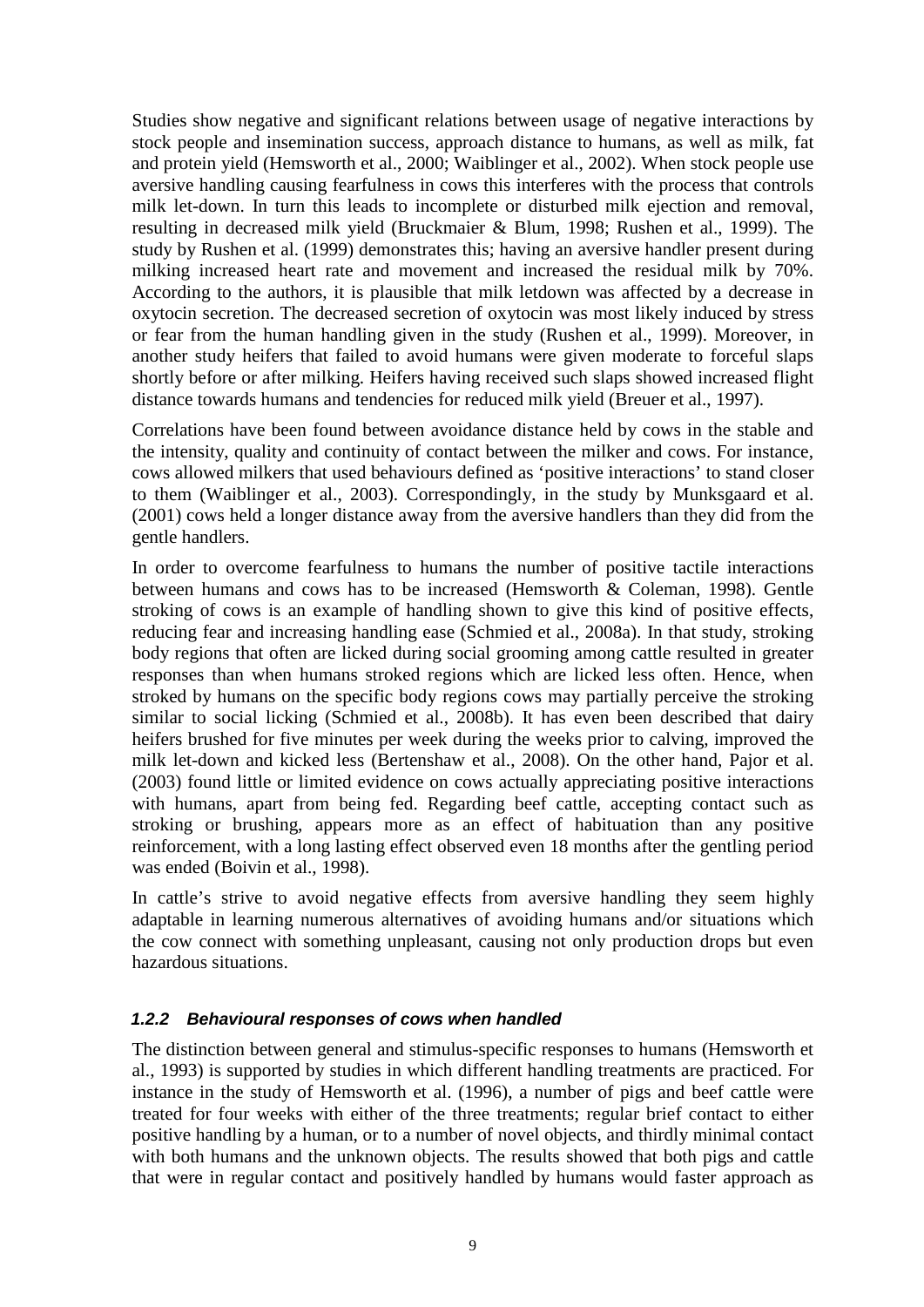well as stay close to humans longer; hence the animals developed a stimulus-specific response to humans (Hemsworth et al., 1993; Hemsworth et al., 1996). On the other hand, it is likely that fear increase in cattle when treated or handled aversively (Hemsworth et al., 2000). The effects of aversive handling can, according to Hemsworth and Coleman (1998), be very long lasting. Several handling treatments perceived as aversive by animals are concurrently performed by humans. Thus is it likely for animals to learn to associate aversive handling with people (Rushen, 1996). Previous experiences will affect the animals' response to handling (Grandin, 1984), but limited human contact also induces fear of humans in cattle (Boissy & Bouissou, 1988; Lensink et al., 2000a).

In the study by Munksgaard et al. (2001) cows held a longer distance away from the aversive handlers than they did from the gentle handlers. It has also been proposed that cattle can recognise individual people (Rushen et al., 1999). Cattle are even said to learn to discriminate between different handlers, partially based upon the colours of the clothes (Munksgaard et al., 1997). In order to distinguish between different people cattle use numerous cues, such as body height and face. Still, if the rest of the body is out of sight only the face would not be sufficient (Rybarczyk et al., 2001). Moreover, cattle can identify a location where aversive treatment is performed, as well as either avoid or approach one and the same person depending on location (Rushen et al., 1998). Lewis & Hurnik (1998) observed similar tendencies of cows showing more fear and being more likely to refuse entering a crunch when having previous experience of painful treatments. In addition, neighbour animals may be influenced by other animals' responses to locations or handlers. For example, it was shown that animals would learn avoiding aversive handlers when the neighbouring cows kept a longer distance to the handlers (Munksgaard et al., 2001).

The level of fear towards humans can be determined by the number of negative tactile interactions in relation to the total number of tactile interactions (Hemsworth & Coleman, 1998). Another possible source of information regarding the level of fear in animals is vigilance. Vigilance time increases significantly in the presence of an aversive person, as compared to unfamiliar and gentle humans (Welp et al., 2004). Willis (1983) suggested that restlessness during milking, measured by the number of flinch, step and kick responses (FSK) could be an indication that cows are experiencing stress, and/or fear. Other studies have on the other hand found less kicking in stressful situations (Rushen et al., 2001). Still, studies comparing heifers handled positively during calving and heifers not being handled showed that the positively handled heifers had lower cortisol levels, less fear of humans and less flinch, step and kick (FSK) response with a human present at milking when compared with the heifers not handled (Hemsworth et al., 1989; Hemsworth et al., 1987). In a later study by Rushen et al. (2001) cows exposed to isolation or novelty conditions did also show some reduced signals of fear when a human was present. Nevertheless the milk yield did not increase through human presence during milking (Rushen et al., 2001).

#### <span id="page-9-0"></span>*1.2.3 Human attitudes and effects on cow welfare*

Stock people being more agreeable and friendly have been observed to grade the importance of contact with cattle higher than their pessimistic colleagues (Waiblinger et al., 2002). More importantly, the agreeable stock people used more positive and less negative behaviour towards the cows whereas the pessimistic stock people showed less positive behaviour in comparison (Waiblinger et al., 2002). In turn, the results revealed cattle having low level of fearfulness when handled by the agreeable stock people. On the contrary, when the cows had been handled by stock people with more negative attitudes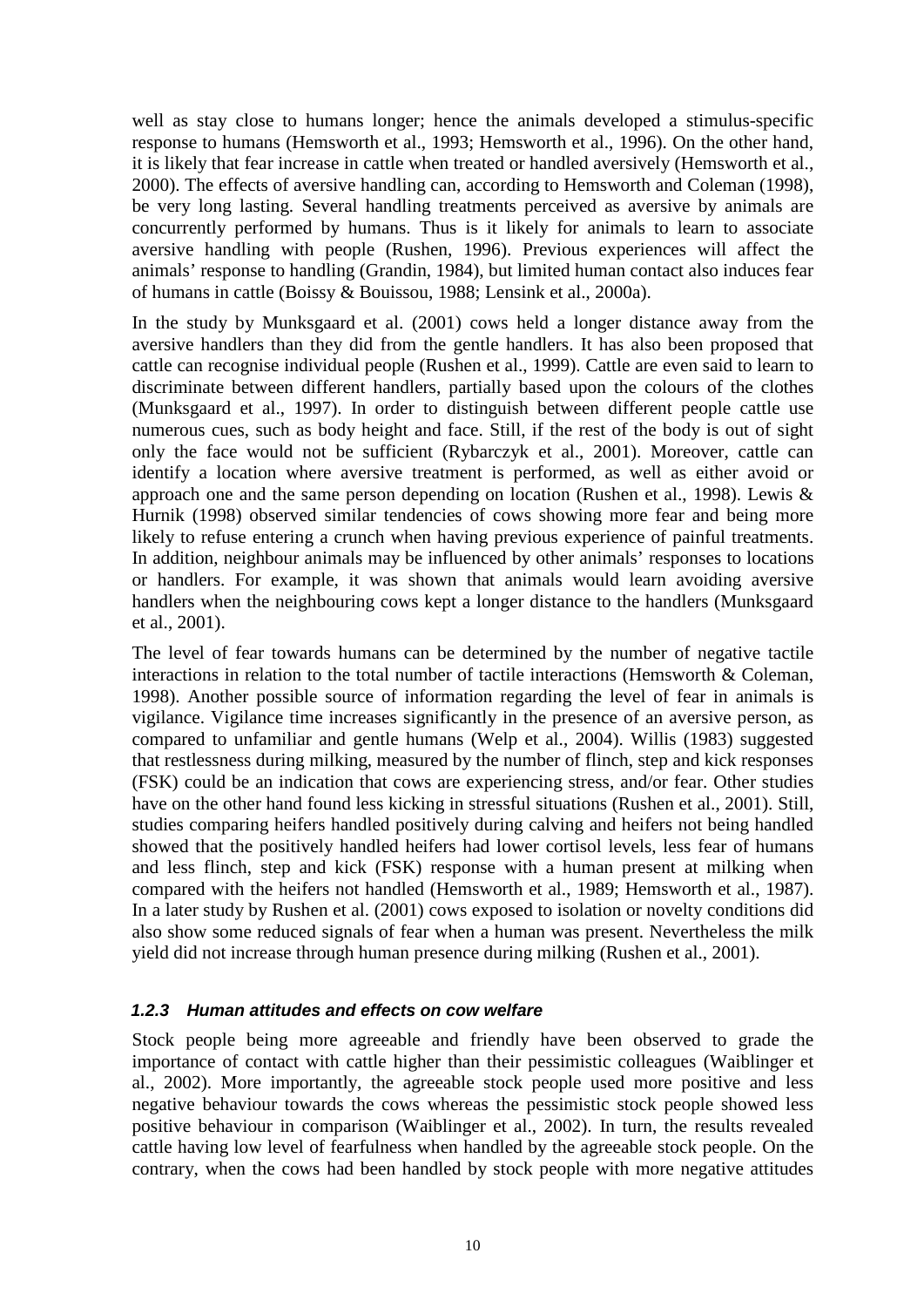and subsequent negative behaviour; cows showed higher level of fear as well as a lower milk yield (Waiblinger et al., 2002b), indicating a connection between attitude and behaviour of humans with effects on the performance of the cows.

Waiblinger et al. (2002) are not alone in demonstrating such connections. It was also observed by for instance Breuer et al. (2000) that restlessness, handling ease and fearfulness in cattle were correlated with the attitudes of stock people. In the process of moving cows, the usage of negative tactile interactions, movement speed and harsh voice were all correlated with restlessness in the presence of the stockperson, whereas a negative correlation existed between the usages of soft, quiet vocalization and restlessness in the presence of the stock person (Breuer et al, 2000). Grandin (1996) also proposes that a good stockman who handles cattle calmly will hold more calm animals than will a bad stockman who instead makes the animals excited.

The research on attitudes and behaviour of stock people may be somewhat limited in the dairy industry but more is done within the pig industry. Here evidence clearly exists also for how stock people behaviour towards farm animals can be predicted by the attitudes of the stock people. Hemsworth et al. (1989) and Coleman et al. (1998) for instance reported about stock people who hold more negative attitudes towards pigs also perform more negative behaviours when working with pigs. These findings are also supported by among others the study of Lensink et al. (2000c) with veal calves. In their study a significant correlation was found between the amount of positive contact given by farmers to their calves and their beliefs about the calves' sensitivity to human behaviour.

Other factors than attitudes are yet possible contributors for predicting stockpeople behaviour (English, 1991; Hemsworth & Coleman, 2011), such as farm size where farmers holding larger herds show less positive behaviour, likely due to high work load (Lensink et al., 2000c). Nonetheless, attitudes are useful in predicting human behaviour as they are externally directed towards an object (Fishbein & Ajzen, 1974). Hence attitudes are of evaluative predispositions (Fishbein & Ajzen, 1974; Hemsworth et al., 1989). Attitudes are even said to be the best predictor of stockperson behaviour (Hemsworth et al., 1989, 2000, 2002; Coleman et al., 1998; Lensink et al., 2000c). This is also supported by 'The theory of reasoned action' developed by Ajzen and Fishbein (1980). Ajzen and Fishbein (1980) argue that the key factors determining the behavioural intentions of a person consist of; firstly a personal or attitudinal component and secondly by a social or normative component. The first component is referring to the attitude of an individual towards performing the specific behaviour and the second component denotes to the subjective norm of the individual self. In turn, the subjective norm refers to the perception of the individual what he or she believes that most people in his or her immediate surroundings, people important to the individual, think about the behaviour in question. That is, how could it be perceived by the surrounding if, or not, the individual would perform the specific behaviour (Ajzen & Fishbein, 1980). An example could be seen in the study by Lensink et al. (2000c), in their questionnaire respondents were asked about negative contacts between cattle and humans. The questions asked in the questionnaire seemed unrelated between the farmers' attitudes and their behaviours towards the animals. Likely, as discussed by Lensink et al. (2000c), the lack of correlation depended on moderated answers or behaviours when the observer was present, concerning negative behaviours.

#### <span id="page-10-0"></span>*1.2.4 Sweden and The Netherlands – countries often compared*

Within livestock production and perhaps dairy farming in particular, two countries are commonly discussed and even given as exemplary countries; Sweden and The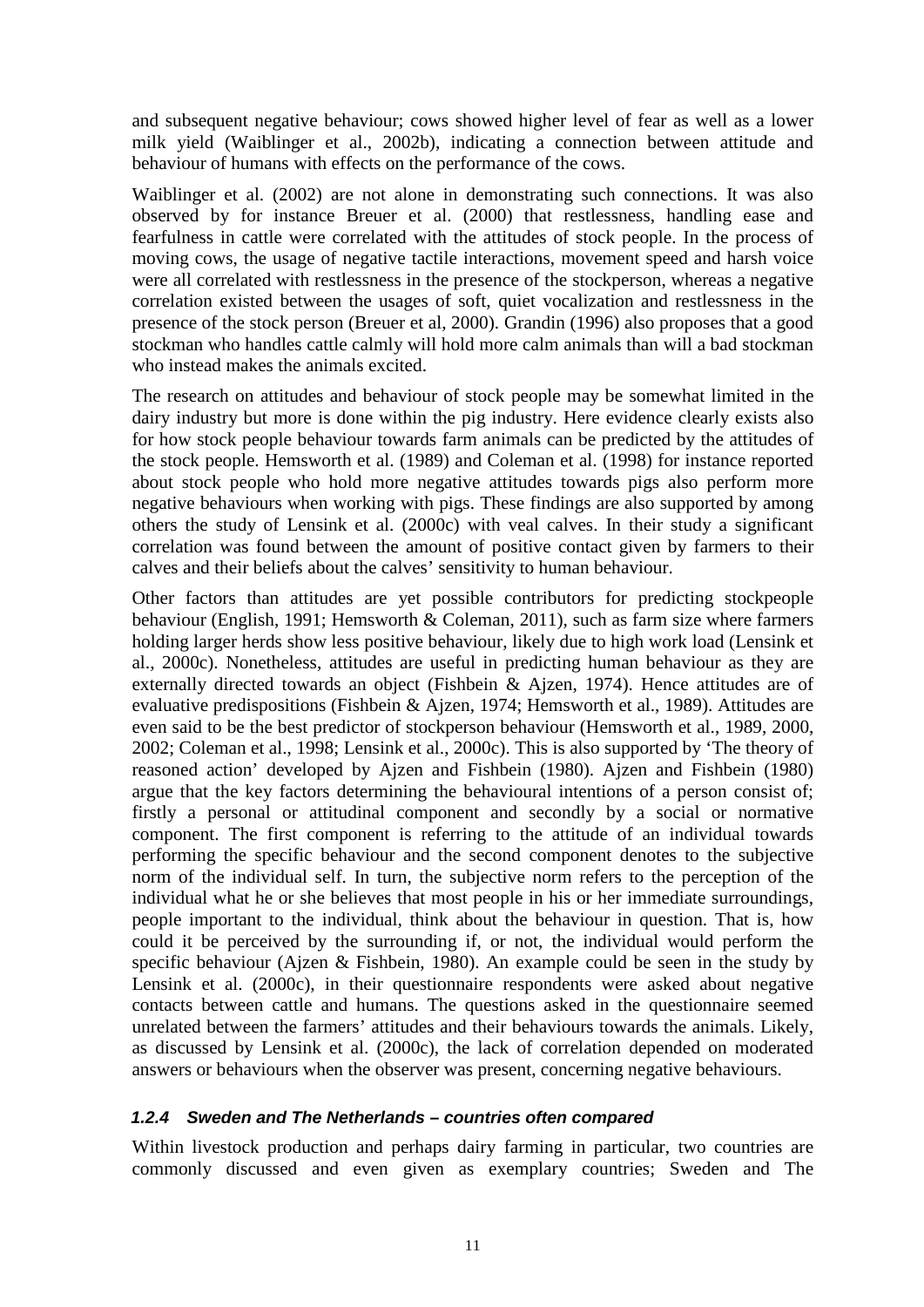Netherlands. In discussions about animal welfare Sweden is often the given example of success by many, whereas The Netherlands often is given as an exemplary model for well utilized production systems maximising all means, from the cows to the cropland, for maximised output. Not only is Sweden well-known for animal welfare reasons, but also for having a long history of tied-up housing, a smaller average herd size, 65.4 in year 2011 (Jordbruksverket, 2012a) than The Netherlands. Moreover, most Swedish dairy farms hold less than 50 dairy cattle (Jordbruksverket, 2012b). In The Netherlands on the other hand, the average herd size is 80 dairy cows in 2011 (LTO, 2012). As late as in 2011 around 39% of all the Swedish dairy cows were held in tied-up housing systems (Svensk Mjölk, 2012), whereas in The Netherlands the corresponding number in 2009 was around 10% (EFSA, 2009). But, how well do these numbers and assumptions on the production systems in these two countries reflect the actual situations? Is there any truth in the assumptions on Sweden as 'world-leading' on animal welfare and is the situation really as extreme like often assumed in The Netherlands? More importantly, are there differences between these two countries, often presented as each other's opposites, reflected in the attitudes and behaviour of the people handling cattle? Is there reason for discussion and exchanging of experience also regarding the human-cow interaction between different countries in order to maximise both countries milk production?

#### <span id="page-11-0"></span>**1.3 Aim and questions**

The aim of this study is to determine whether there are any differences in the attitude between dairy farmers and dairy stock people in Sweden compared to dairy farmers and dairy stock people in The Netherlands. The study also aims to observe if there are signs of differences in the interaction between humans and cattle, within a small sample of Swedish and Dutch dairy farms.

#### <span id="page-11-1"></span>*1.3.1 Research questions*

- 1. Are dairy stock people and dairy farmers in either The Netherlands or Sweden considering patience during moving more important?
- 2. Do dairy farmers and dairy stock people in either of the countries find it more important with patience during milking?
- 3. Do dairy farmers and dairy stock people in either of the countries find it less or more important with contact with their cattle?
- 4. Are dairy stock people and dairy farmers in either The Netherlands or Sweden, more or less against punishment of dairy cattle in general, and during milking?
- 5. In terms of positive and negative interactions, are there differences between the two countries with regard to the behaviour of dairy farmers and dairy stock people?
- 6. To what extent is the human-cattle interaction different between the dairy farms in Sweden and The Netherlands, regarding interactions of a neutral nature?
- 7. Are there differences between the two countries with regards to the character (visual, vocal, tactile) of the human-cattle interaction on the farms?
- 8. Are dairy cows in one of the two countries displaying more fear towards humans than the cows in the other country?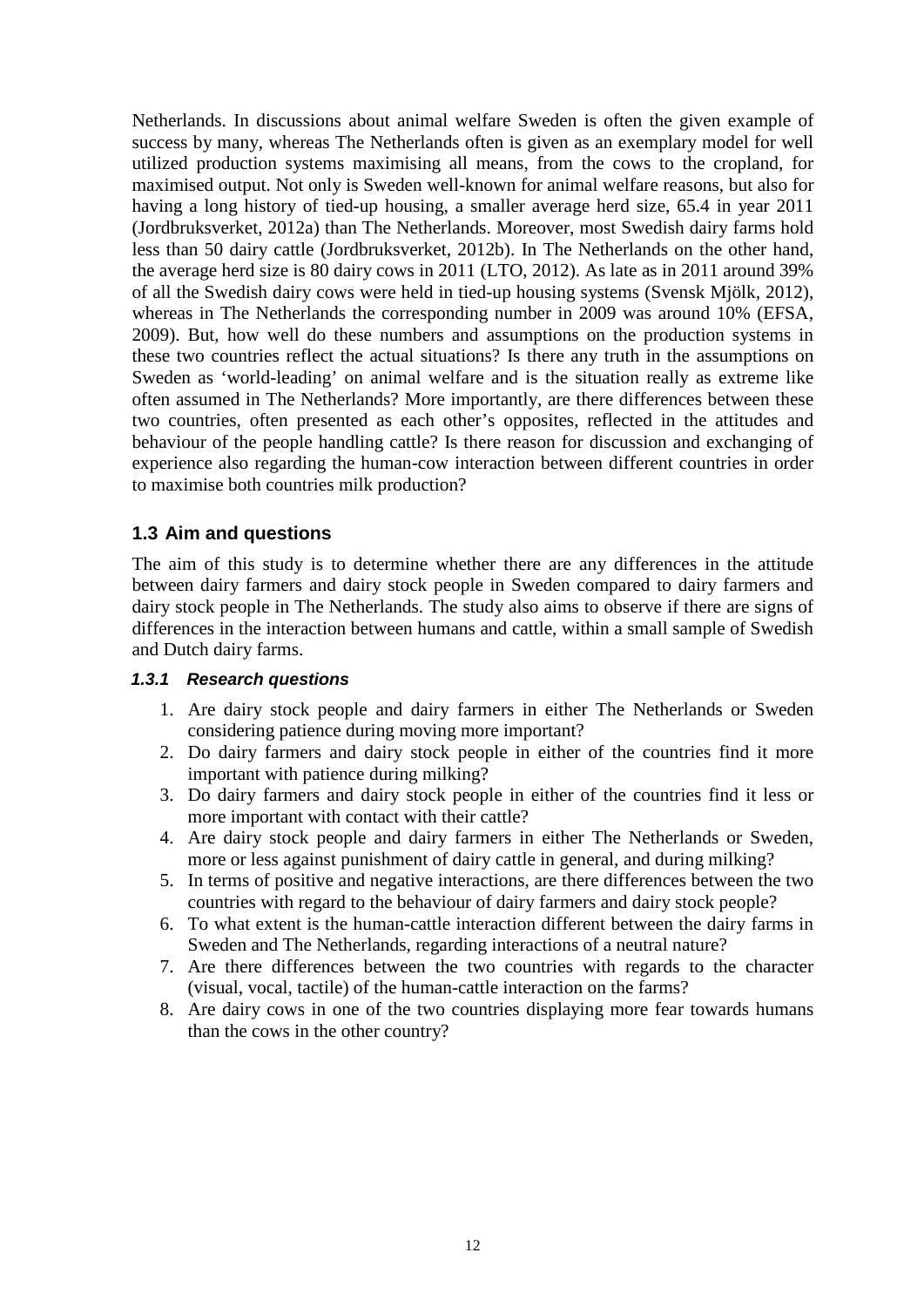### <span id="page-12-0"></span>**2 Material and method**

Data on attitudes towards dairy cattle and the work with dairy cattle was obtained by means of a questionnaire. The questionnaire enabled the comparison of attitudes between Swedish and Dutch dairy farmers and stock people. Data on actual behaviour was obtained by behavioural observations performed during the autumn of 2012 on in total six dairy farms. Farms were equally distributed between Sweden and The Netherlands. The observed behaviours of humans and animals were categorized by type, nature of the human-cattle interaction. However potential correlations could not be calculated between attitudes and behaviour in the two countries. This as observation data not were available for all respondents of the questionnaire, nor was questionnaire data available for all farms with behavioural data.

#### <span id="page-12-1"></span>**2.1 Questionnaire on attitudes, beliefs and behaviour**

The questionnaire was originally developed by the 'Welfare Quality' project in 2009 (Quality Handling), and used in their multimedia study material aimed for improving attitudes and behaviour of people handling and working with dairy cattle. Similar material and questionnaire, then divided into three parts, was also used in the study of Waiblinger et al. (2002). Thereby questions were already well tested and more importantly validated for unraveling attitudes and beliefs of dairy handlers.

In the current study the questionnaire consisted of one unit being adjusted from the training software 'Quality Handling' developed within the framework of the 'Welfare Quality' project. The questionnaire was translated into Swedish and Dutch creating one questionnaire for each country. The two questionnaires were made available via two separate links and published online on November 11 2012 in The Netherlands and December 10 2012 in Sweden. The two questionnaires were closed January 13 2013 upon collection of data. Thus was the questionnaire open for 64 days in The Netherlands and 35 days in Sweden. The link, together with a shorter introductory text, was distributed via Dairy Campus, the livestock research center part of Wageningen University and Research Centre (WUR), and via a monthly electronic newsletter reaching almost 10 000 dairy farmers in The Netherlands, and directly to dairy farms. In Sweden the questionnaire was distributed via The Swedish Dairy Association and by directly spreading the word about the project to dairy farmers throughout Sweden. One reminder was sent out via e-mail directly to farmers in both countries, approximately two to three weeks before the questionnaires were closed for answering. The number of respondents answering all questions in the questionnaire was 61 out of 300 people opening the link, in The Netherlands and 38 of 161 participants in Sweden. Thus was the response rate 20.3 % and 23.6 % in The Netherlands and Sweden respectively.

The questionnaire comprised of 62 questions and statements in total. The purpose with the first four questions were to gain some background information on the respondents, for instance respondents were asked about the type of housing and milking system used on their own farm. The following 58 questions and statements were the validated questions from the 'Welfare Quality' material. These questions and statements were of various characters, both positive and negative, aimed for discovering patterns of beliefs and attitudes on dairy cattle handling. Some of the questions asked were; "sometimes it is necessary to drive a cow with a handling aid, e.g. with a stick, if she does not move into the milking parlour", "if a heifer stops while moving into the milking parlour, I would drive it by shouting at it" and "how important is it to pet or stroke an animal when standing next to it?" The answer options were made according to a seven-point Likert scale, ranging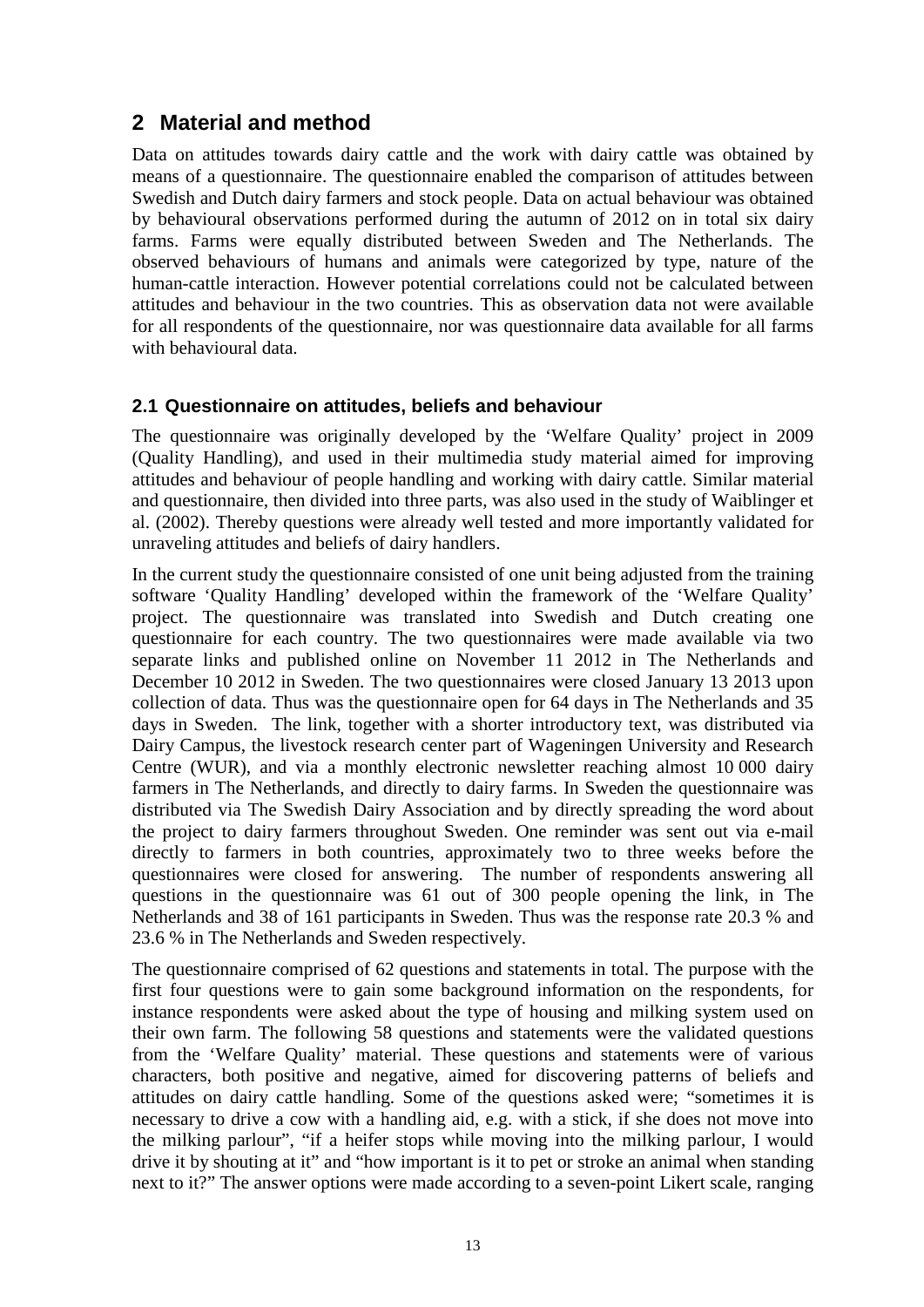from very important (1) to not important at all (7), and strongly agree (1) to strongly disagree (7). Later the answers were given a score, ranging from one to seven (in general high scores reflected positive results, except for questions on punishment). The complete Swedish questionnaire is available in Appendix 1.

The questions in the questionnaire were also categorized into four groups or sub-scales; 'patience during moving of animals', 'patience during milking', 'importance of contact' and 'punish during milking'. Some questions on the topic of punishment were kept apart from the sub-scales and later analyzed separately. The four sub-scales however, were validated like the questions on beliefs and attitudes, by previous studies of Waiblinger et al. (2002) and the 'Welfare Quality' project (2010).

#### <span id="page-13-0"></span>**2.2 Behavioural observations**

Behavioural observations were performed between the  $11<sup>th</sup>$  of September and the  $28<sup>th</sup>$  of September 2012 in Sweden, and between the  $22<sup>nd</sup>$  October and the  $4<sup>th</sup>$  of November 2012 in The Netherlands. Three to four work days were spent on each farm. During the behavioural observations data was acquired both regarding the behaviour of the cows as well as the stock people handling the cows. Furthermore data on production and management, e.g. milk yield, feeding and milking regime, were collected on all farms.

The contact with the Swedish dairy farm owners was established through The Federation of Swedish Farmers, region southeast, (Lantbrukarnas Riksförbund Sydost, LRF). The Dutch dairy farm owners were contacted with the help of Dairy Campus, part of Wageningen University and Research Centre (WUR).

#### <span id="page-13-1"></span>*2.2.1 Participating farms and animals*

The farms in Sweden were all in the county of Kalmar, Sweden (Table 1), and the farms visited in The Netherlands were located in the area around the city of Leeuwarden, The Netherlands (Table 2). The ethical application for the observations on the Swedish farms was approved by the regional ethical committee on animal experiments in Linköping (Diarie no. 77-12). The farm owners and stock people were only informed afterwards when all behavioural observations had been completed on the last day of the visit, what the exact purpose of the observations were and what specific behaviours that had been recorded during the observations; permission to use the data was given by all farms.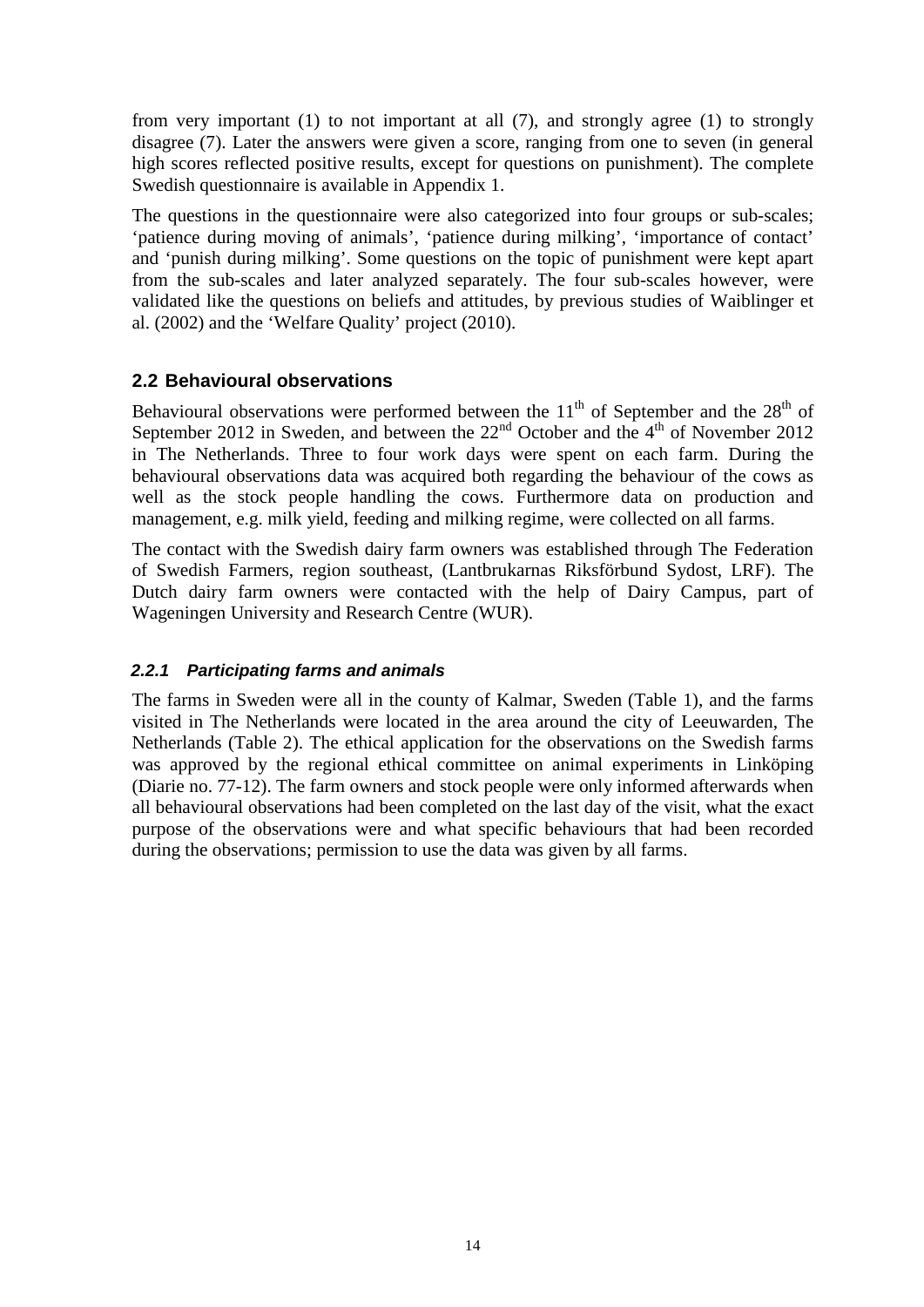|                                                  | Farm A                                 | <b>Farm B</b>                         | Farm C                                                               |
|--------------------------------------------------|----------------------------------------|---------------------------------------|----------------------------------------------------------------------|
| <b>Cows entire herd</b>                          | ~200                                   | 220                                   | 520                                                                  |
| <b>Cows in lactation</b>                         | 175                                    | 185                                   | 450                                                                  |
| <b>Housing system</b>                            | Loose housing with<br>rubber mats      | Loose housing with<br>rubber mats     | Loose housing with<br>rubber mats                                    |
| <b>Milking system</b>                            | Rotary with 22 places                  | Herringbone parlour<br>with 16 places | Herringbone parlour<br>with 24 places                                |
| No. people handling<br>cows                      | 3                                      | $\overline{4}$                        | 5                                                                    |
| Time spent per<br>cow/year                       | $\sim$ 30 h/cow/year                   | 25 h/cow/year                         | 22.5 h/cow/year                                                      |
| <b>Average longevity</b><br>(time in production) | 1.96 lactations                        | 2.1 lactations                        | 3-4 lactations                                                       |
| Average<br>insemination<br>doses/cow/gestation   | 1.8                                    | 1.3                                   | 2.2                                                                  |
| <b>Handling training</b>                         | No, but regular daily<br>human contact | Yes                                   | No, but regular daily<br>human contact and loose<br>housing practice |

*Table 1. Description of the Swedish farms where behavioural observations were performed*

The farms were selected based on herd size (around 200 lactating cows), housing system loose-housing with cubicles and the dominant breed being Holstein-Friesian. Moreover, milking should occur twice a day in milking parlour (either a rotary or herringbone) by mainly the same stock people and the cows were to have pasture access during summer time. On all of the Swedish farms milking was performed by one or two handlers, commonly by employed stock people and to a lesser extent by the farm owner, as compared with the Dutch farms. Conversely, on the farms visited in The Netherlands cows were in general milked by the farm owner. Moreover, the Swedish farms in this study had, when compared to the Dutch farms of the study, employed stock people to a greater extent. On the Swedish farms cows were milked in several groups, whereas the Dutch farms included in the study mainly milked all their cows in one large group. All farms, except for one had pasture access for their cows and two of the farms had more than 200 lactating cows.

The average milk yield varied between 9 413 - 10 950 kg ECM/cow/year (Swedish farms) and around 9 000 kg ECM/cow/year (Dutch farms). Average day in lactation ranged between 127-148 days for the Swedish farms and between 191-207 days for the Dutch farms. No dry-cows were included and in general cows from the group with highest milk yield were observed. Most farms included in the study did not perform specific handling training aimed to habituate cows to humans; many did however allow the heifers to practice in the loose housing system and/or the routines around milking. All Swedish farms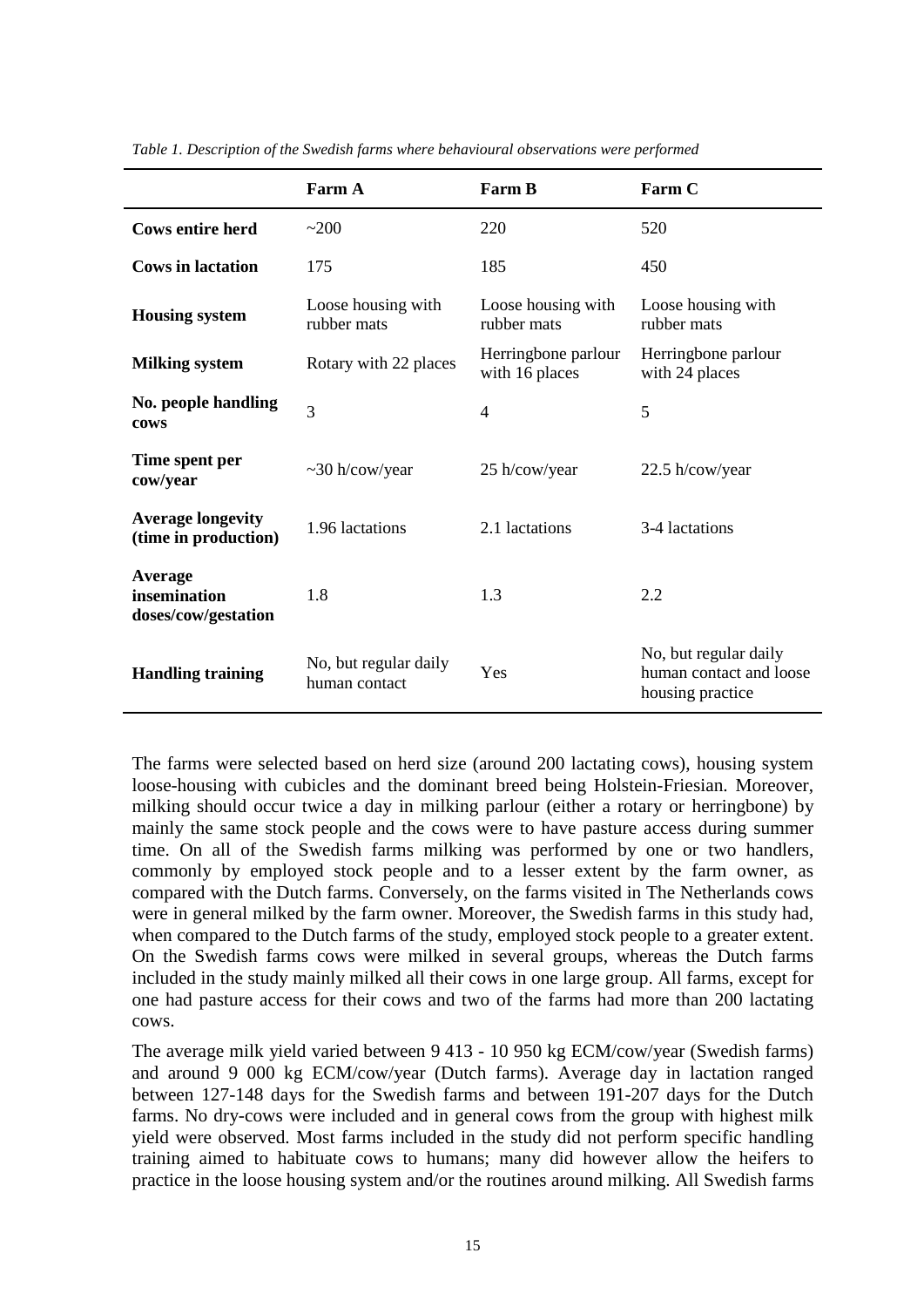performed daily heat observations often combined with a general observation of all animals, as the stock people or farm owner were walking among the cows in the stable. Hence, the cows on the Swedish farms were in frequent and regular daily contact with humans more than only during handling procedures such as herding, moving into milking, claw treatment and milking.

|                                                    | <b>Farm D</b>                         | <b>Farm E</b>                        | Farm F                                               |
|----------------------------------------------------|---------------------------------------|--------------------------------------|------------------------------------------------------|
| <b>Cows entire herd</b>                            | 230                                   | 363                                  | 195                                                  |
| <b>Cows in lactation</b>                           | 204                                   | 325                                  | 175                                                  |
| <b>Housing system</b>                              | Loose housing with<br>deep straw beds | Loose housing with<br>rubber mats    | Loose housing with<br>rubber mats                    |
| <b>Milking system</b>                              | Rotary parlour with<br>36 places      | Rotary parlour with<br>40 places     | Herringbone/swing<br>-over parlour with<br>40 places |
| No. people handling<br>cows                        | 3                                     | 3                                    | $\overline{2}$                                       |
| Time spent per<br>cow/year                         | $10-15$ h/cow/year                    | 15 h/cow/year                        | Approx. 12<br>h/cow/year                             |
| <b>Average longevity</b><br>(time in production)   | 4-5 lactations                        | 5-6 lactations                       | 5-6 lactations                                       |
| <b>Average insemination</b><br>doses/cow/gestation | $2 (+ \text{bull})$                   | 2.02                                 | 2.02                                                 |
| <b>Handling training</b>                           | No, only milking<br>routine practice  | No, only milking<br>routine practice | N <sub>o</sub>                                       |

*Table 2. Description of the farms visited for behavioural observations in The Netherlands*

Regarding the routines around the two procedures moving and milking the farms (irrespective of country) were similar in their methods. All farms initiated the moving procedure by closing off different areas in the stable creating corridors for herding. After opening the gate into the milking parlour the handler would on all farms visited, walk through the herd, usually combining cleaning of the cubicles with herding of the animals in direction of the milking area. In general handlers would begin (and remain) at the end of the stable behind most animals, urging those lying down to stand up and the herd to move forward. Some of the farms, in both countries, had specific waiting areas just before the milking parlour, however most common was that a part of the stable with cubicles immediately before the entrance to the milking parlour was used as waiting area. All farms had to move their animals around multiple corners, through narrow corridors and often over areas not used by most cows during the rest of the day, creating situations where cows would remain standing or collide with other members of the herd. The same was also true regarding the exit out of most farms' milking parlours, including the rotaries, with narrow corridors and sharp corners causing uneven (sometimes problematic) cow traffic. Later during milking, handlers in general remained in the parlour and only occasionally stepped out when there were problems with the cow traffic in or out the milking parlour.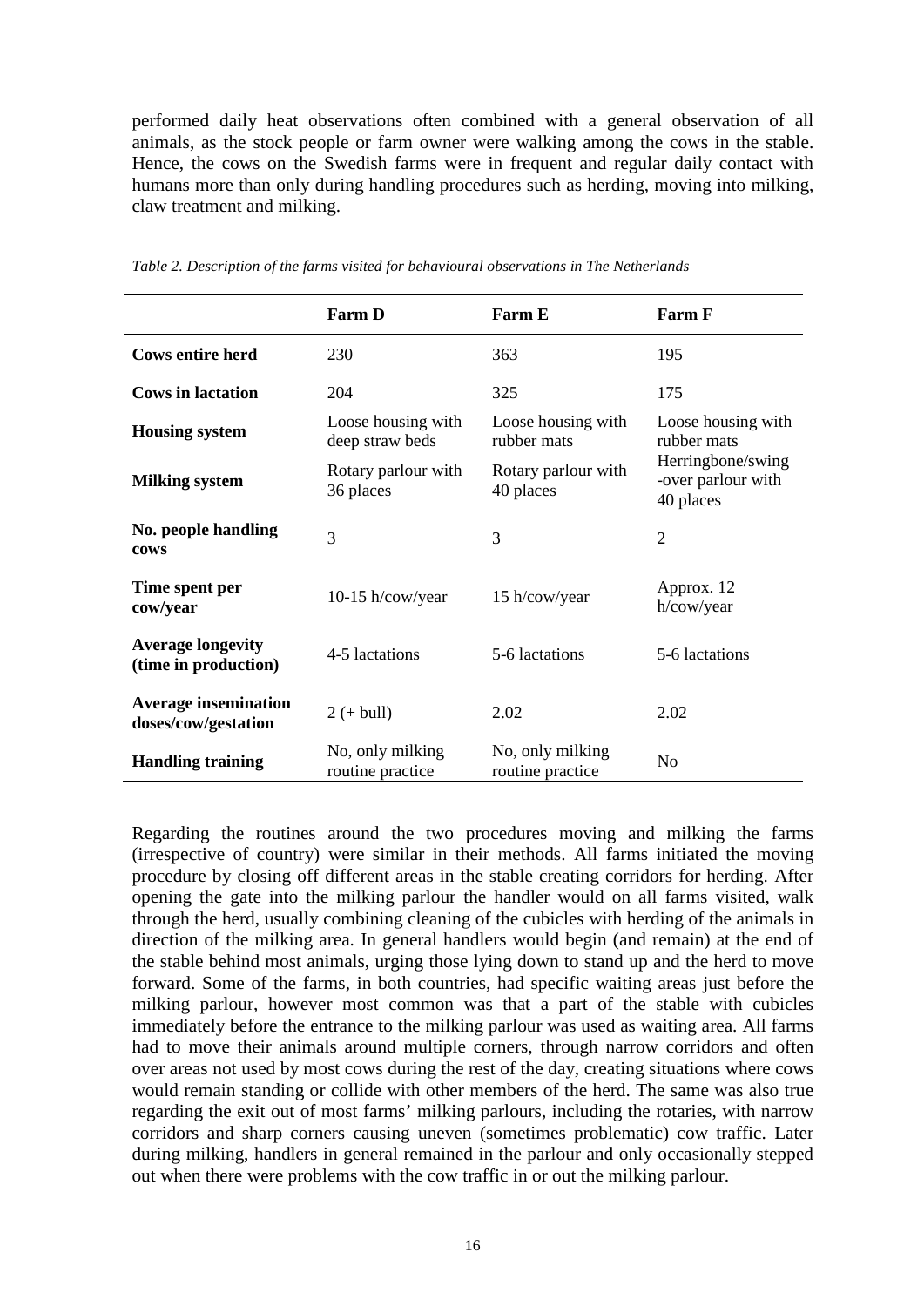#### <span id="page-16-0"></span>*2.2.2 Procedure of the observations*

The behavioural observations were conducted during collecting and herding before both morning and evening milking, and during milking. The observation called 'moving' included both collection and herding of the animals. The two procedures 'moving' and 'milking' were both observed and analysed separately. All observations were performed by the same observer on all six farms. The observer wore clean dark coloured stable clothes similar to those worn by the people in the farms. In total three morning and three evening moving and milking procedures were observed on each farm. It was decided to have more observation periods per farm instead of increasing the number of farms in the study due to the large risk of variation between different days and periods of observations. The observations were direct visual observations with continuous sampling. The time was noted for the start, end and duration of both moving and milking procedures.

Observations started when the handler opened the gate leading into the milking- and/or waiting area. The observation of moving was defined as completed when the stock person closed the gate into the milking-/waiting area behind the last cow in the group. Start of milking was defined as opening of the gate into the parlour and/or when the first cow entered the parlour, depending on the routines of the specific farm. Recorded behaviours are described in three ethograms below (Table 3, 4 and 5), including their definitions and classification of the nature of the human-cow interaction. The definitions as well as the classification of behaviours together with the nature of interactions in the study are modified from previous studies (Breuer et al., 2000; Waiblinger et al., 2002; Waiblinger et al., 2003) and material from 'Welfare Quality' project (2010).

| <b>Behaviour</b>            | <b>Nature of interaction</b> | <b>Definition</b>                                                                                                 |
|-----------------------------|------------------------------|-------------------------------------------------------------------------------------------------------------------|
| Talk/whistle quiet          | Positive                     | Stockperson talks or whistles with calm and/or<br>soft voice                                                      |
| Talk dominant               | <b>Neutral</b>               | Stockperson talks to cow dominantly, resolute<br>voice no softness (aroused state), aims to stop<br>or move a cow |
| <b>Talk impatient</b>       | Negative                     | Stockperson talks to cow impatiently and<br>sharp, characterized by harsh short sounds                            |
| <b>Shouting</b>             | Negative                     | uses no talk but instead loud<br>Stockperson<br>harsh vocalization to stop or move a cow                          |
| Clap/whistle/knock Negative |                              | Stockperson claps/whistles/knocks with tools<br>and/or hands                                                      |

*Table 3. Ethogram describing the vocal, acoustic interactions between handlers and cows, the nature of the interaction (positive/neutral/negative) is also described*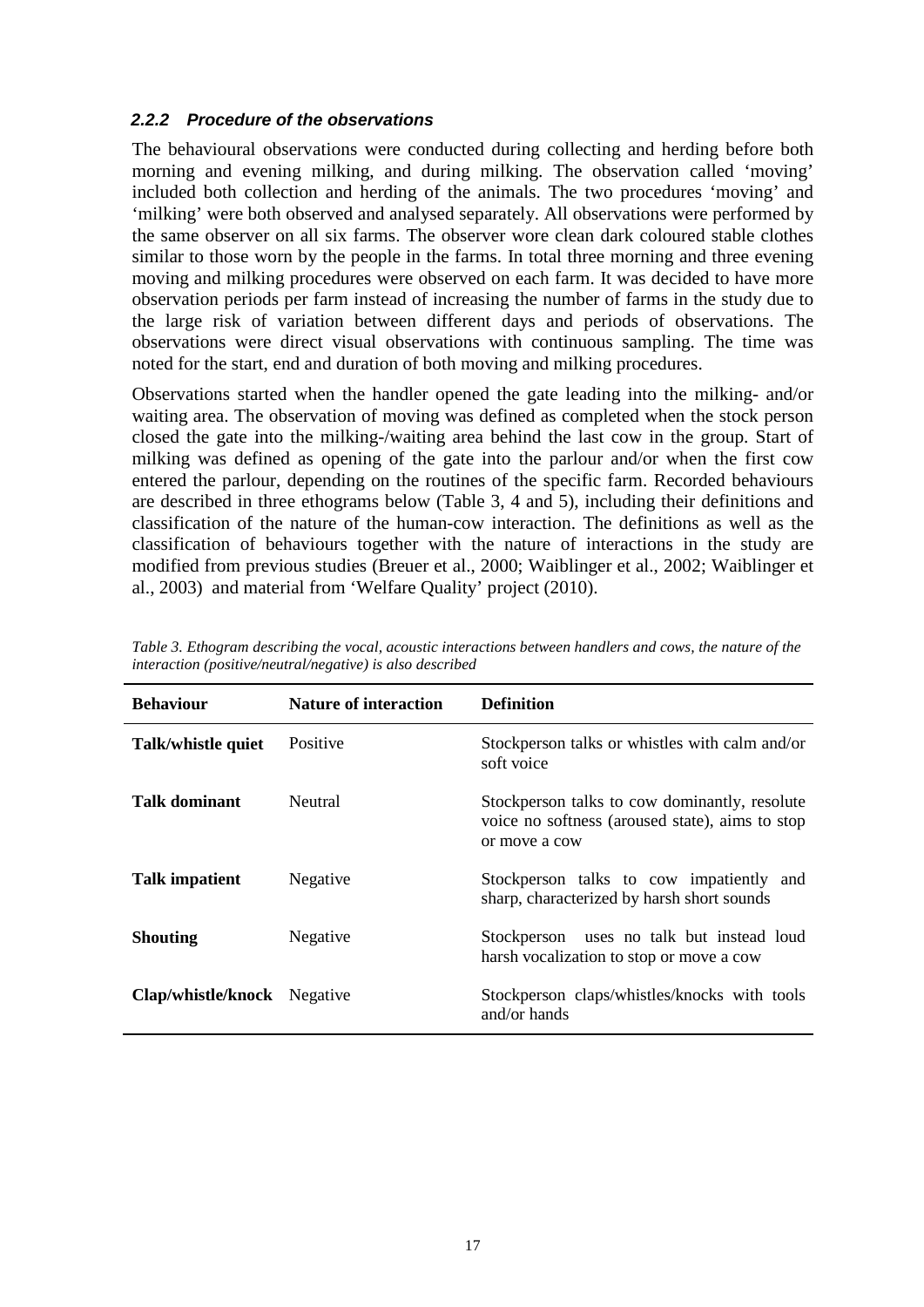| <b>Behaviour</b>           | <b>Nature of interaction</b> | <b>Definition</b>                                                                                                                             |  |
|----------------------------|------------------------------|-----------------------------------------------------------------------------------------------------------------------------------------------|--|
| <b>Petting</b>             | Positive                     | Stockperson gently strokes cow                                                                                                                |  |
| <b>Touching</b>            | Positive                     | Stockperson touches cow gentle and soft,<br>and/or resting hand on cow, no sound                                                              |  |
| <b>Hand gentle</b>         | Neutral                      | Hand of stockperson touches cow with a low<br>use of force, intention to move cow, no or very<br>low sound can be heard when hand touches cow |  |
| <b>Hand forceful</b>       | Negative                     | Hand of stockperson touches cow<br>with<br>moderate to high force, clear sound heard when<br>hand touches cow                                 |  |
| <b>Tailtwist</b>           | Negative                     | Stockperson lifts and twists the tail of cow<br>forcing her to move                                                                           |  |
| <b>Tool/stick gentle</b>   | Neutral                      | Gentle hit with low force and using tool/stick,<br>no or very low sound heard as tool touches cow                                             |  |
| <b>Tool/stick forceful</b> | Negative                     | Moderate to high force hitting/slapping cow<br>with tool/stick, clear sound can be heard as tool<br>touch cow                                 |  |

*Table 4. Ethogram describing the tactile interactions between handlers and cows, also the nature of the interaction (positive/neutral/negative) is defined*

*Table 5. Ethogram of the visual interactions between handlers and cows, the nature of the interaction is also described* 

| <b>Behaviour</b>        | <b>Nature of interaction</b> | <b>Definition</b>                                                                                                        |
|-------------------------|------------------------------|--------------------------------------------------------------------------------------------------------------------------|
| Arm waving              | Negative                     | Arms lifted away from body and used for waving<br>without touching cow                                                   |
| <b>Walk/positioning</b> | Neutral                      | Moves towards cow in slow to moderate speed,<br>without vocal/acoustic/tactile interaction, aim to<br>move or hinder cow |

The behaviour of a cow was recorded only when a stockperson stood in close proximity to the cow. This was defined as when a stockperson either was working with (e.g. cleaning the udder or attaching milking cups) or standing next to the cow, within 0.5 meters, like previously described (Breuer et al., 2000; Waiblinger et al., 2002). If a cow was disturbed or showing behaviour caused by the presence of the observer, such recordings were excluded. Recorded cow behaviours, or animal reactions, were baulking, kicking, flinching, vocalization (high and low), avoidance of human, fleeing from human, and threatening handler, the definitions are presented in Table 6.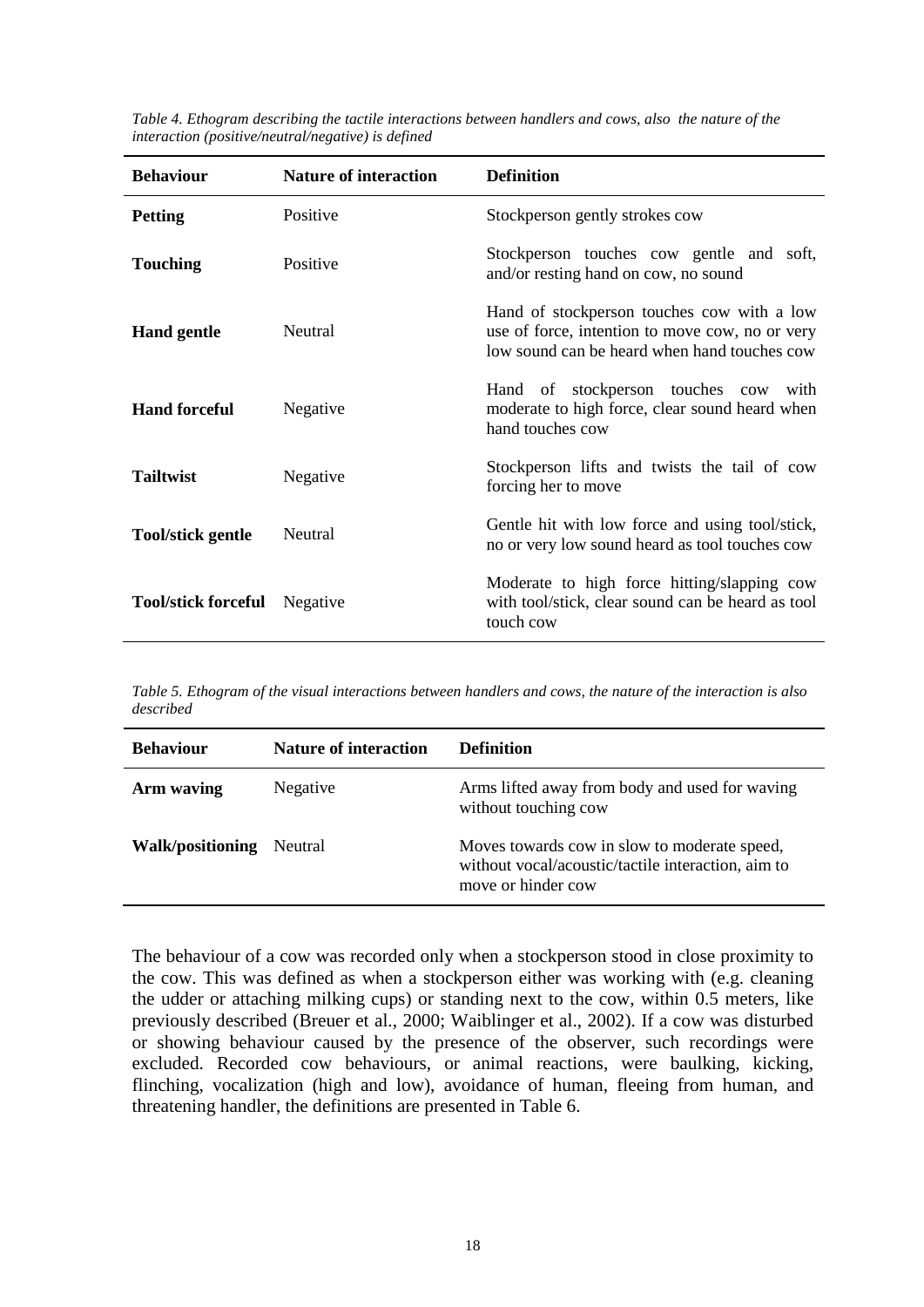| <b>Behaviour</b>         | <b>Definition</b>                                                                              |
|--------------------------|------------------------------------------------------------------------------------------------|
| Avoidance                | Turns head away from handler, followed by neck and/or body                                     |
| <b>Fleeing</b>           | Moves away from handler for min. two steps in quick flight or running                          |
| <b>Vocalization high</b> | Cow makes harsh/sharp/high sound with open or closed mouth                                     |
| <b>Vocalization low</b>  | Cow makes soft/low/deep sound with open or closed mouth                                        |
| Kick                     | Hoof raised up to udder height before quickly with force pushed away                           |
| <b>Threating handler</b> | Stands still neck bended, staring on handler, ears forward and no other<br>behaviour performed |
| <b>Baulking</b>          | Cow makes full stop/stands still and refuses to move further                                   |
| <b>Flinching</b>         | Sudden, small movements raising hoof quickly just above ground when<br>touched/milked          |

#### <span id="page-18-0"></span>*2.2.3 Human approach test*

On the second day of observations approximately three to five hours after completed morning milking (depending on feeding time) human approach tests were conducted in the barn, among the cows which were walking around freely. The human approach test was adjusted from previous studies by Waiblinger et al. (2002) and Rousing et al. (2004). The test was performed on roughly 75 % of the herd in order to be able to calculate a herd average (Waiblinger et al., 2002). Free standing cows were approached from straight ahead, by steady normal sized steps taken one per second. The experimenter, being entirely quiet, held one arm in a 45° angle from the body when approaching a cow with the aim to touch the cow's muzzle. The test was ended either when the muzzle of a cow could be touched, or when a cow withdrew by stepping away in either direction from the approaching experimenter. The distance between the experimenter and the cow was estimated at the moment of withdrawal, and together with the cow's reaction a score was determined. In cases where a cow withdrew when being touched on the muzzle, the distance was recorded as 0.05 meters. In cases where a cow either withdrew immediately when being approached, or walked further away than three meters the distance was recorded as 3.05 meters. The exact distance of 3.05 meters was used for making it visible in the data if a cow clearly had signalled that she did not at all wished to be close to the experimenter. The score ranged from one to five, modified after previous tests (Waiblinger et al., 2002; Rousing et al., 2004).

- 1. Avoidance and the distance to approaching person is more than 3 meters
- 2. Avoidance and the distance to approaching person is 1.5-3 meters
- 3. Acceptance of person standing closer than 1.5 meters, but avoidance of person when reaching out his/her hand
- 4. Acceptance of person reaching out his/her hand, but avoidance of being touched
- 5. Acceptance of being touched, 0-0.05 meters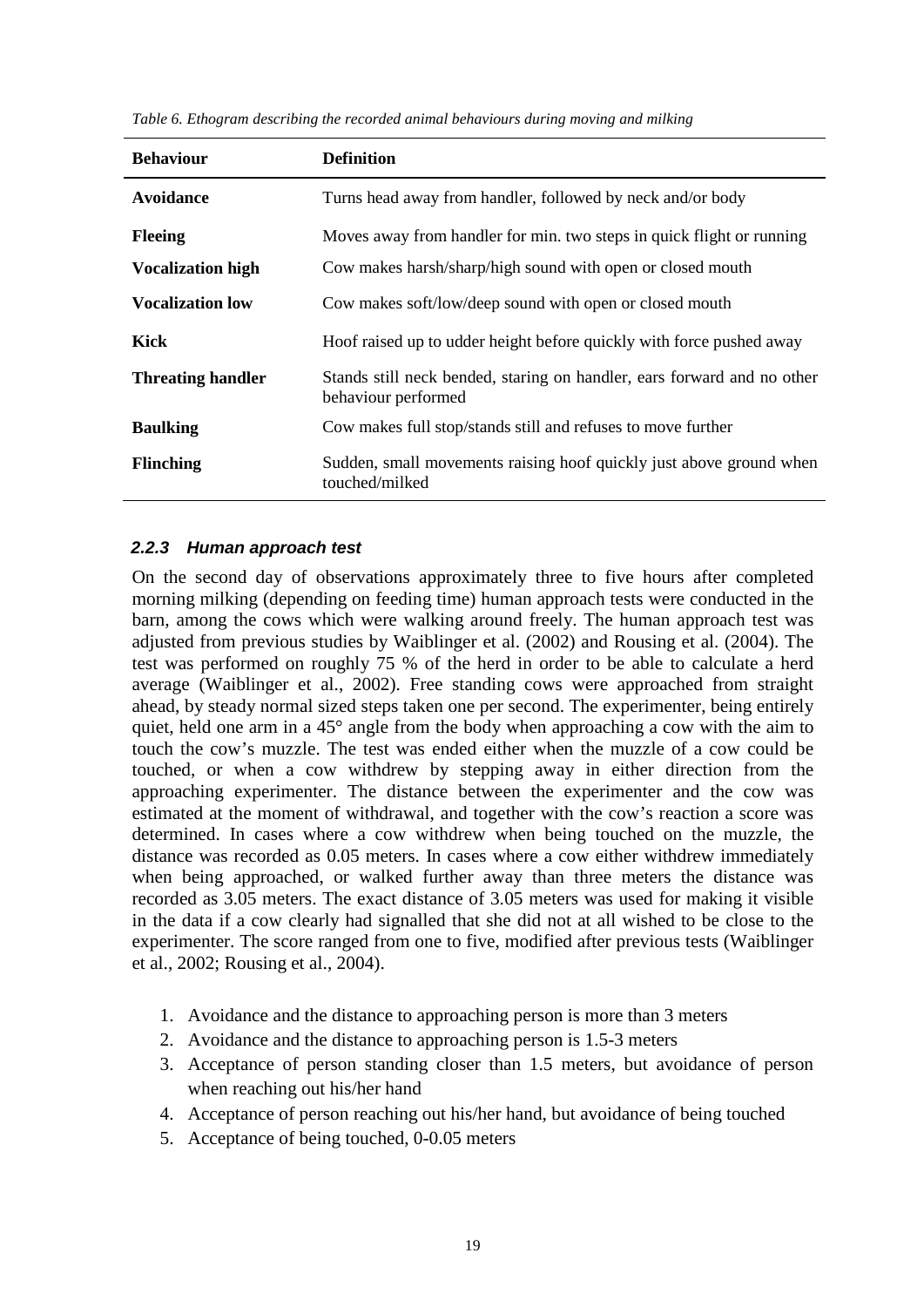#### <span id="page-19-0"></span>**2.3 Statistical analysis**

The data from the behavioural observations was statistically analyzed using the software SAS (Statistical Analysis System, Cary USA, vers 9.3). Some of the behaviours described earlier were excluded from statistical analysis due to too few recordings; vocalization, fleeing, baulking, petting, tool forceful, flinching (during moving), arm waving (during moving) and talk impatient (during moving). Some behaviours were excluded from analysis as they never were observed during any of the observations, these behaviours were shouting (during moving), tailtwist, kick (during moving) and cows threatening the handler. The remaining behaviours of handlers were statistically analyzed using the Generalized Model (proc genmod) with GEE (Generealized Equation Estimate). The model tested for the effect country (Sweden or The Netherlands), milking time (morning or afternoon) and interaction between country and milking time. As the behavioural data could not be assumed to have a normal distribution the model was done with Poisson distribution. The statistical unit in all tests was farm. Data is presented as median percentage  $\pm$  first and third quartile (Q1, Q3).

Data from human approach test and questionnaire were analyzed using the statistical software IBM SPSS Statistics20. Only data from respondents having completed all questions in either questionnaire was analyzed, 38 and 61 for Sweden and The Netherlands respectively, hence will only this data be further discussed and presented. Questionnaire data was analyzed using the Descriptive Statistics with Frequencies and the non-parametric test Mann-Whitney. In Table 7 the answer frequency is presented. Data is presented for each of the four validated sub-scales (patience during moving, patience during milking, importance of contact and punish during milking) as median score  $\pm$  first and third quartile (Q1, Q3). Median score was also calculated for a group of questions separate from the validated sub-scales, hence creating a fifth question group. This group of questions was not previously validated; therefore this question group was kept separate and not included with the results of the four validated sub-scales. In addition were median score, median distance, including first and third quartile, calculated for cows in the human approach tests.

|                                                | Sweden | <b>The Netherlands</b> |
|------------------------------------------------|--------|------------------------|
| Total no. respondents opened questionnaire     | 161    | 300                    |
| Total no. respondents incomplete questionnaire | 62     | 93                     |
| Total no. respondents complete questionnaire   | 38     | 61                     |

*Table 7. The answer frequency for the questionnaires by country and extent of which respondents completed the questionnaire* 

### <span id="page-19-1"></span>**3 Results**

#### <span id="page-19-2"></span>**3.1 Questionnaire on behavioural attitudes**

The only significant difference between the two countries are in the sub-scale 'importance of contact', where median score for Sweden is 5.98 whereas it is 5.25 for The Netherlands (p<0.000) (figure 1). Median score is equal between both countries in regards of sub-scale 'patience during moving' (score 5.15, n.s., p=0.480), whereas in sub-scale 'patience during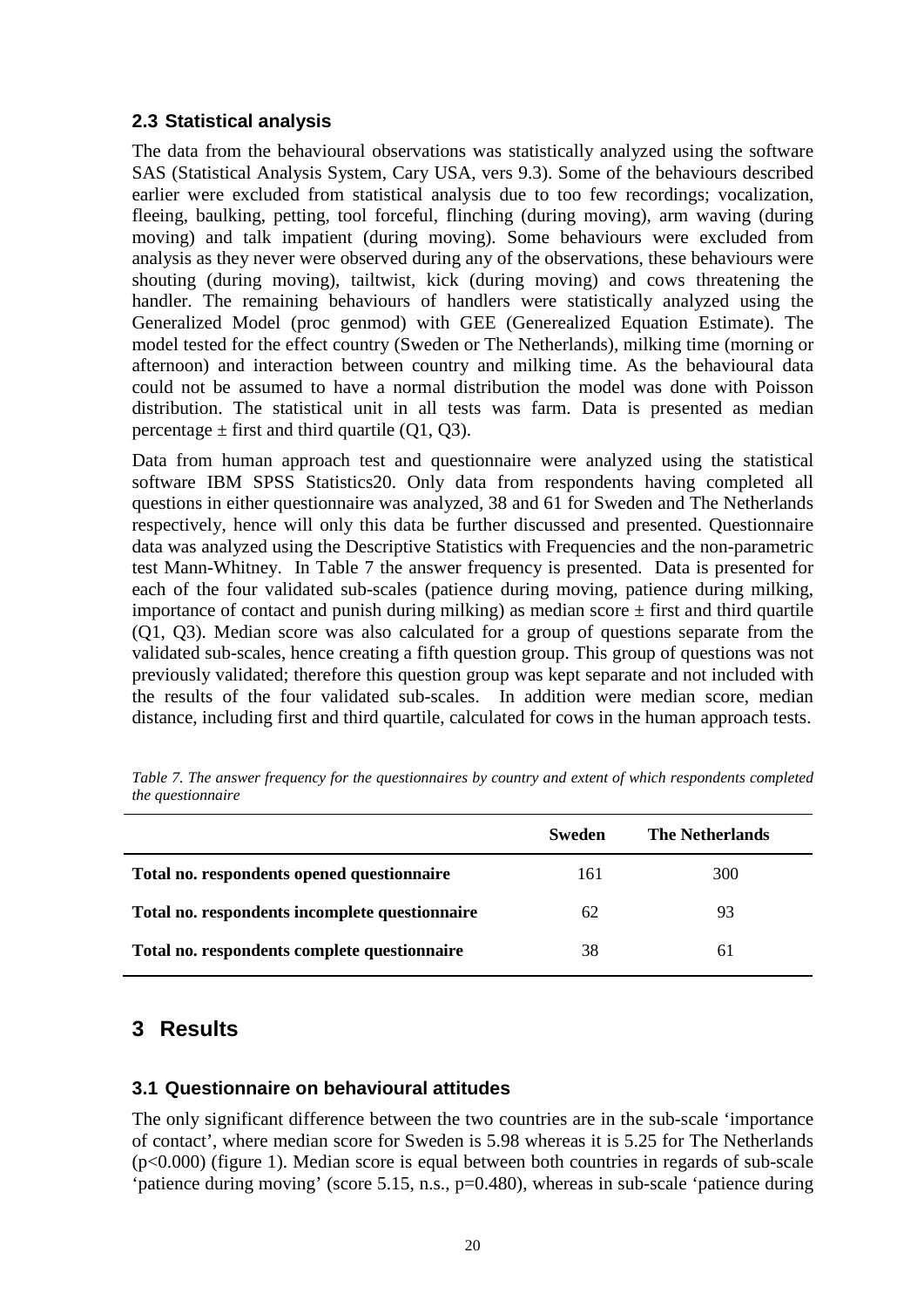milking' median score is  $6.17$  for Sweden and  $6.00$  for The Netherlands (n.s.,  $p=0.190$ ). Within sub-scale 'punish during milking' The Netherlands have median score 1.75 and Sweden 2.00 (n.s., p=0.224). Median and quartiles of the four validated sub-scales are presented in figure 1.



*Figure. 1. The median score for all four sub-scales of the questionnaires presented for The Netherlands (n=61) and Sweden (n=38), score ranges from 1-7.*

Some of the answers to the individual questions within the four sub-scales were different between the two countries. The median score for some of these questions are presented for both countries in table 8 below. The Netherlands have a higher median score than Sweden for the question about 'patience during moving'. The Dutch median score is lower than the median score of Sweden for both questions about 'importance of contact' (table 8).

| Sub-scale                     | <b>Question</b>                                                                                                 | Sweden | <b>The Netherlands</b> |
|-------------------------------|-----------------------------------------------------------------------------------------------------------------|--------|------------------------|
| Patience<br>during<br>milking | 18. If an animal stops while moving into the<br>milking parlour, I would move it with my hand, in<br>older cows | 2      | 6                      |
| Importance<br>of contact      | 39. How important is it to brush the calves in loose-<br>housing from time to time?                             |        |                        |
|                               | 40. How important is it to brush the animals in<br>loose-housing from time to time, in young stock?             |        |                        |

*Table 8. Median score presented per country for specific individual questions from sub-scales 'patience during moving' and 'importance of contact', score range 1-7*

A number of questions asked in the questionnaire could not be placed in any of the validated sub-scales, such as the question "sometimes it is necessary to drive a heifer with a handling aid, e.g. a stick, if she does not move into the milking parlour". The median score for each country is therefore presented question by question for these questions in table 9. In general for these questions, the median score of Swedish respondents is higher, ranging between three and six, whereas the median score of the Dutch respondents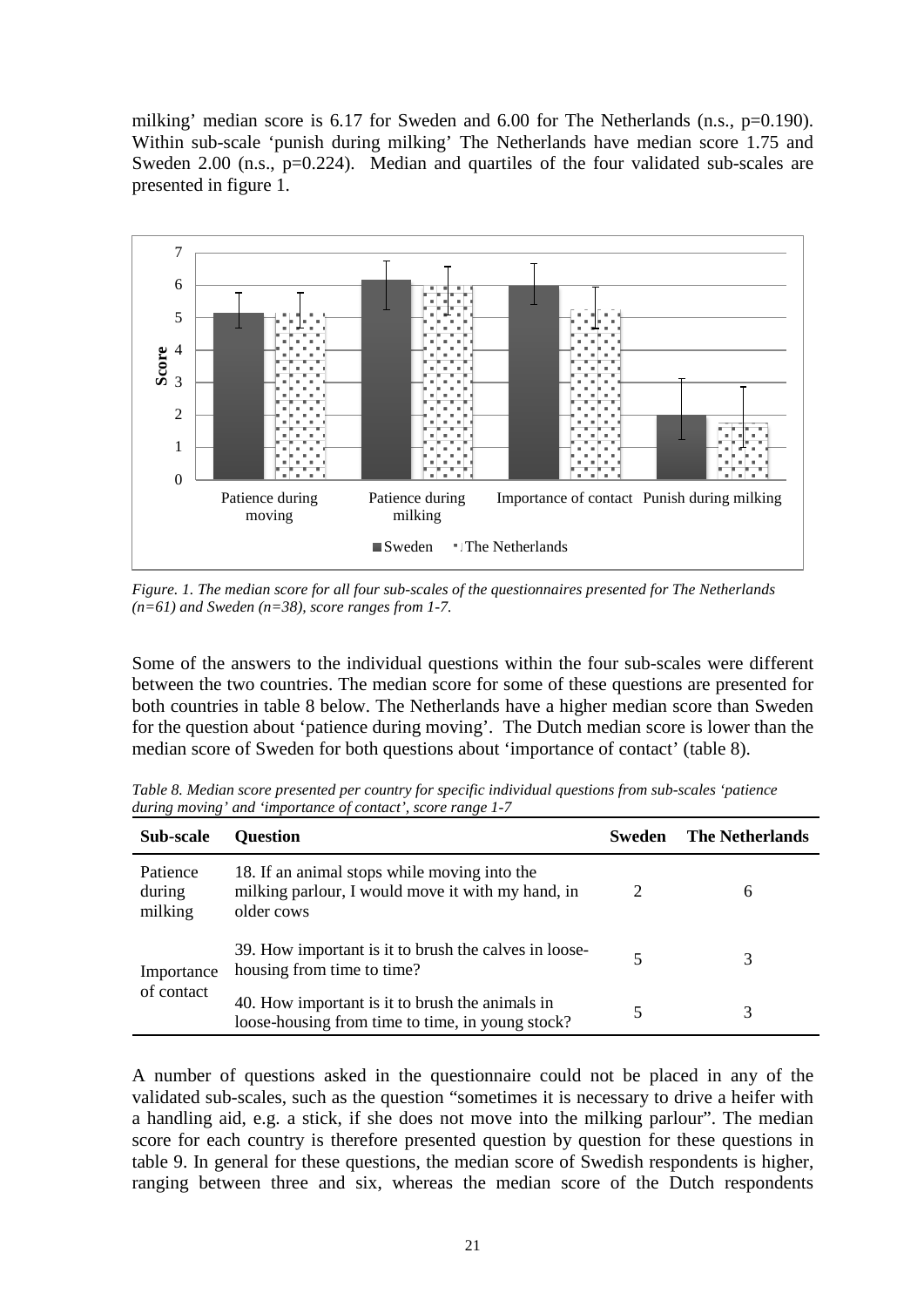generally is lower ranging between two and six. The exception seem to be question 27 ("If the leading cows stop while moving into the waiting area I would try to move them with my voice") where both countries' have the same median score (table 9). However, only in regards of the median score for the complete group of these questions is the result significant ( $p=0.000$ ), with a lower score for The Netherlands (2.91) compared with Sweden (4.59). These results indicate that Dutch respondents to a lesser extent agree with, as compared with the results of Swedish respondents, that handling aids or other similar methods are necessary in cattle handling for encouraging cows into movement.

| Question                                                                                                                                    | Sweden | <b>The Netherlands</b> |
|---------------------------------------------------------------------------------------------------------------------------------------------|--------|------------------------|
| 15. If a heifer stops while moving into the milking parlour,<br>I would make her move with a stick                                          | 5      | $\overline{2}$         |
| 16. If an older cow stops while moving into the milking<br>parlour, I would make her move with a stick                                      | 5      | 2                      |
| 19. If a heifer stops while moving out of the milking<br>parlour, I would make her move by shouting at her                                  | 5      | $\overline{2}$         |
| 20. If an older cow stops while moving out of the milking<br>parlour, I would make her move by shouting at her                              | 5      | 3                      |
| 23. If a heifer stops while moving out of the milking<br>parlour, I would make her move with a stick                                        | 4      | 2                      |
| 24. If an older cow stops while moving out of the milking<br>parlour, I would make her move it with a stick                                 | 5      | $\overline{2}$         |
| 27. If the leading cows stop while moving into the waiting<br>area I would try to move them with my voice                                   | 6      | 6                      |
| 9. Sometimes it is necessary to drive a heifer with a<br>handling aid (e.g. a stick), if she does not move into the<br>milking parlour      | 5.5    | 3                      |
| 10. Sometimes it is necessary to drive an older cow with a<br>handling aid (e.g. a stick), if she does not move into the<br>milking parlour | 5      | $\overline{2}$         |
| 11. If a heifer stops while moving into the milking parlour,<br>I would drive it by shouting at her                                         | 6      | 2                      |
| 12. If an older cow stops while moving into the milking<br>parlour, I would drive it by shouting at her                                     | 6      | $\overline{2}$         |

*Table 9. The median score presented by country, Sweden (n=38) and The Netherlands (n=61) for individual questions without sub-scale, score range 1-7*

#### <span id="page-21-0"></span>**3.2 Behavioural observations**

The total number of interactions between handlers and cows during moving and milking are presented by country, as well as by time of day (morning/evening) in table 10. In general, comparing the total result of the farms in Sweden and The Netherlands, both countries seem to have a higher number of interactions in the morning during moving. Regarding milking however, interaction frequency seems to be higher in the evening than during morning milking, for Sweden as well as for The Netherlands. Still, the total number or interactions between cows and handlers seem higher on farms visited in Sweden (table 10).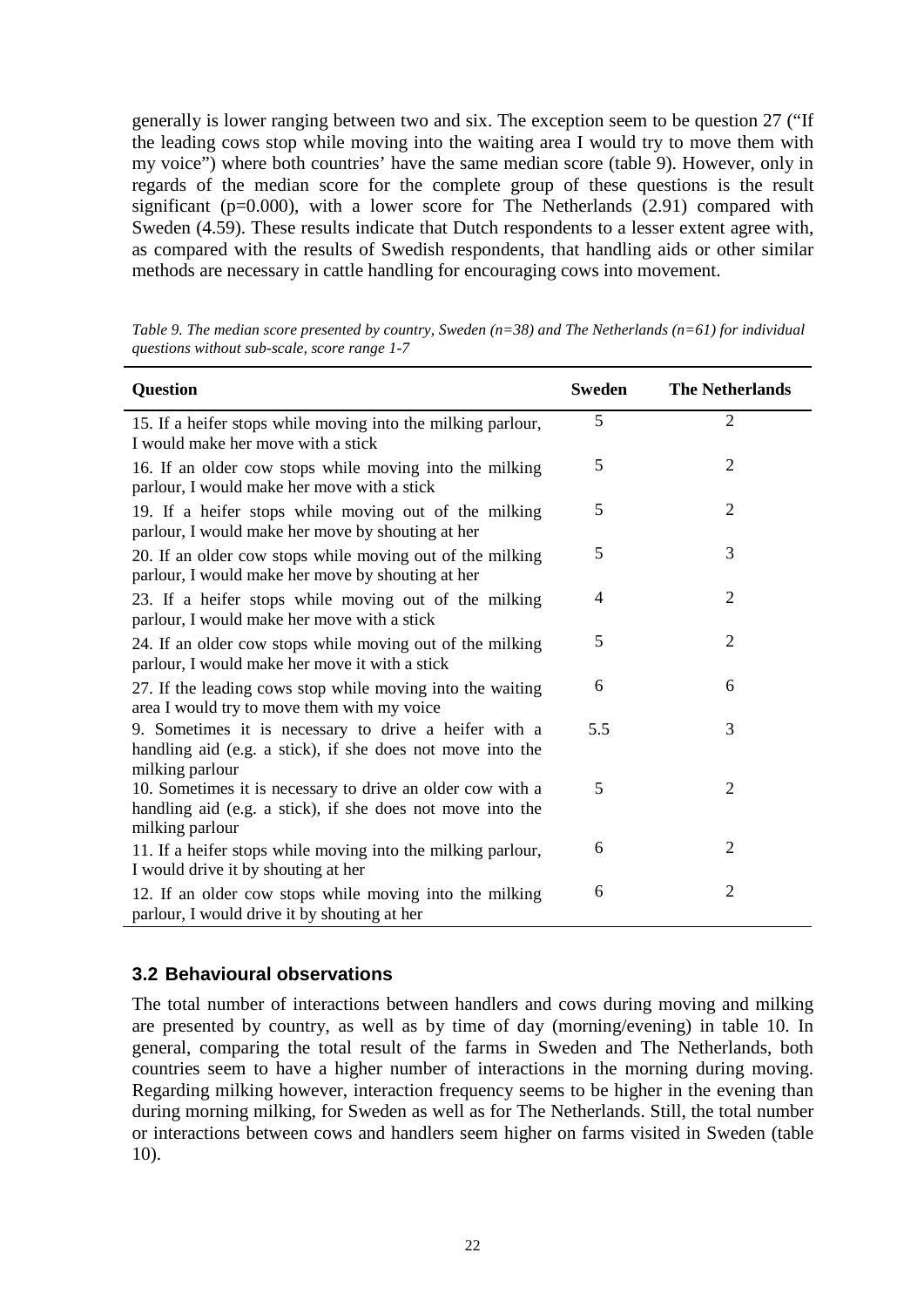|                | <b>Sweden</b> | <b>The Netherlands</b> |
|----------------|---------------|------------------------|
| <b>Moving</b>  |               |                        |
| <b>Morning</b> | 320           | 361                    |
| <b>Evening</b> | 234           | 265                    |
| <b>Total</b>   | 554           | 626                    |
| <b>Milking</b> |               |                        |
| <b>Morning</b> | 726           | 139                    |
| <b>Evening</b> | 865           | 171                    |
| <b>Total</b>   | 1591          | 310                    |

*Table 10. Total number of human-cow interactions on observed farms in The Netherlands (n=3 farms) and Sweden (n=3 farms), presented by procedure (moving/milking) and time of day (morning/evening)*

Interactions of positive nature seem to occur to a greater extent in general on dairy farms in Sweden, when compared to The Netherlands, as presented in figure 2. However, results for moving show only a tendency ( $p=0.0539$ , Chi<sup>2</sup>=3.72). Regarding milking, the results are not significantly different between the two countries ( $p=0.1944$ , Chi<sup>2</sup> $=1.68$ ). There is however a significant difference between morning and evening milking (p=0.0078,  $Chi^2 = 7.08$ ) as well as a significant interaction between country and the time of day for milking (p= $0.0006$ , Chi<sup>2</sup>=11.86) (figure 2).



*Figure. 2. The median percentage of positive interactions during moving and milking, presented by time of day (morning/evening) for both The Netherlands (n=3) and Sweden (n=3)*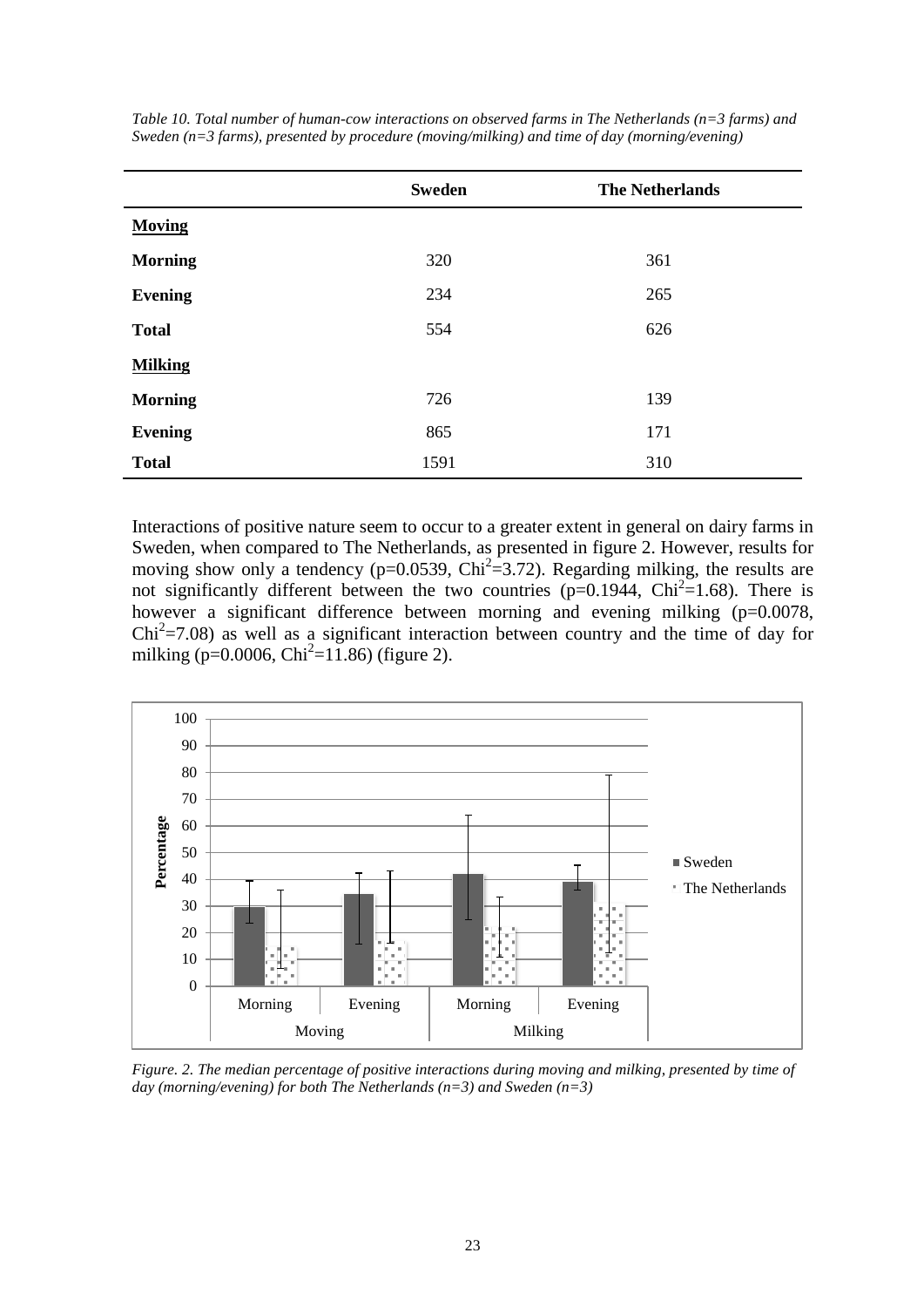Regarding the interactions of a neutral character it seems that dairy farms in The Netherlands in general have higher percentage of occurrence, as indicated in median percentage by figure 3. Results are significant both for moving  $(p< 0.0001, C)$ hi<sup>2</sup>=15.31) as well as for milking ( $p=0.0184$ ,  $Chi^2=5.56$ ). Furthermore, there are no significant differences between morning and evening milking's, or interactions between country and morning/evening milking (figure 3).



*Figure 3. The median percentage of neutral interactions during moving and milking, presented by time of day (morning/evening) for both The Netherlands (n=3) and Sweden (n=3)*

Results of this study indicate that interactions of a negative nature occur to a greater extent on dairy farms in Sweden during moving,  $(p=0.0054, Chi^2=7.75)$  (figure 4). There seem to be significant difference for time of day as well during moving; interactions in the morning are to greater extent of negative nature in both countries  $(p<0.0001, Chi^2=21.55)$ . Moreover, it is a significant interaction between country and time of day (p=0.0052,  $Chi<sup>2</sup>=7.80$ ). During milking there is no significant difference in negative interactions between morning and evening and only a tendency for more negative interactions in Sweden ( $p=0.0512$ , Chi<sup>2</sup>=3.80). Still there is significant interaction between country and time during milking ( $p<0.0001$ , Chi<sup>2</sup>=18.43), thus indicating that in Sweden on observed dairy farms negative interactions occur to greater extent during evening milking (figure 4).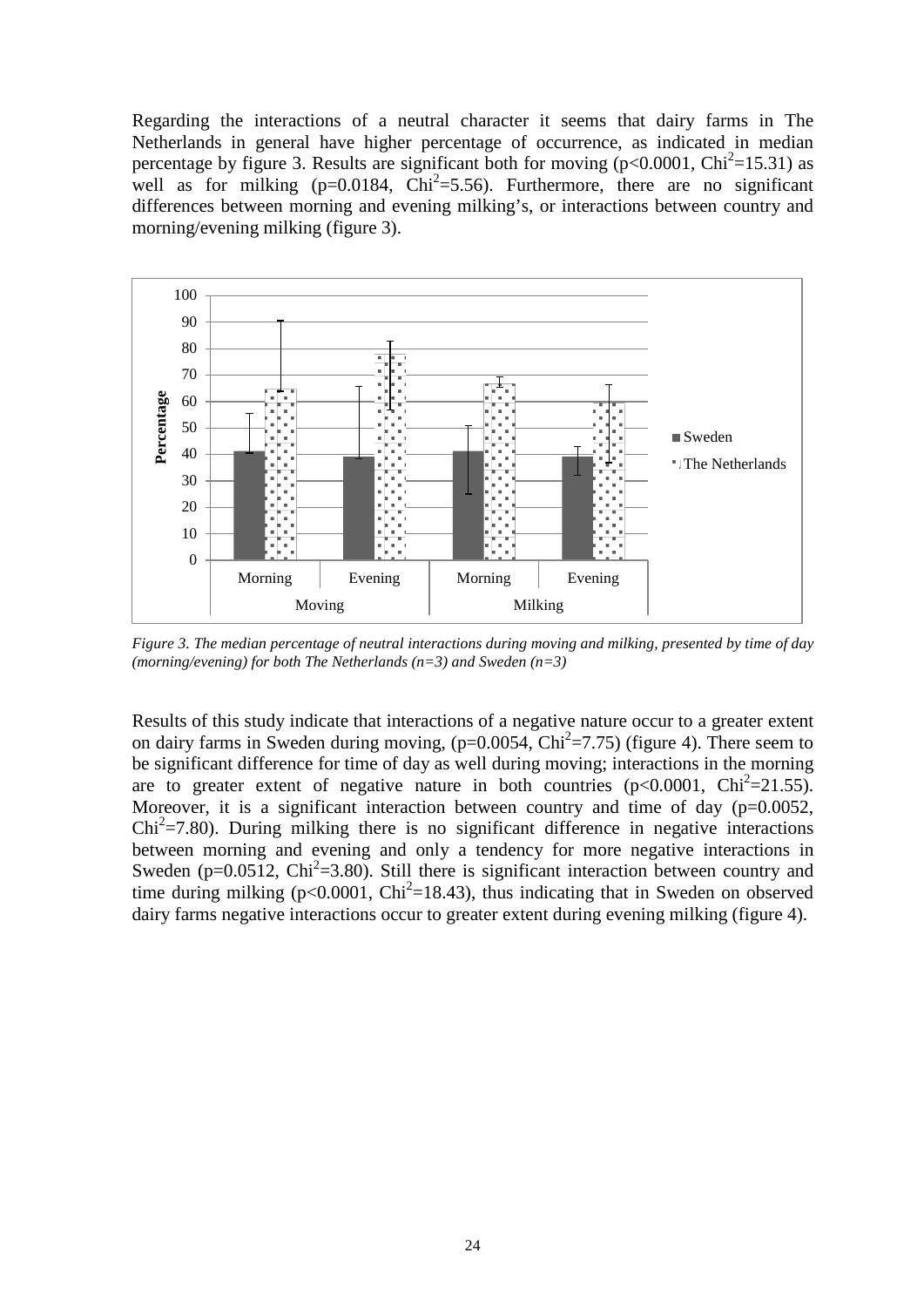

*Figure 4. The median percentage of negative interactions during moving and milking, presented by time of day (morning/evening) for both The Netherlands (n=3) and Sweden (n=3)*

The distribution of the different types or nature, of interaction between cows and handlers during moving is presented in figure 5, for the observed farms in both countries. It seems that on observed farms in The Netherlands interactions mainly are of neutral-tactile (TacNeu) character and to a large extent interactions also are of visual-neutral (VisNeu) character during moving. Whereas it appear that vocal-positive (VocPos) interactions occur to a lesser extent than on observed farms in Sweden, during moving. Vocal-positive interactions seem however, together with tactile-neutral interactions, to dominate the nature of interactions between cows and handlers on observed dairy farms in Sweden (figure 5).



*Figure 5. Detailed distribution of the nature of interaction between handlers and cows during moving on farms in The Netherlands and Sweden, given in percent*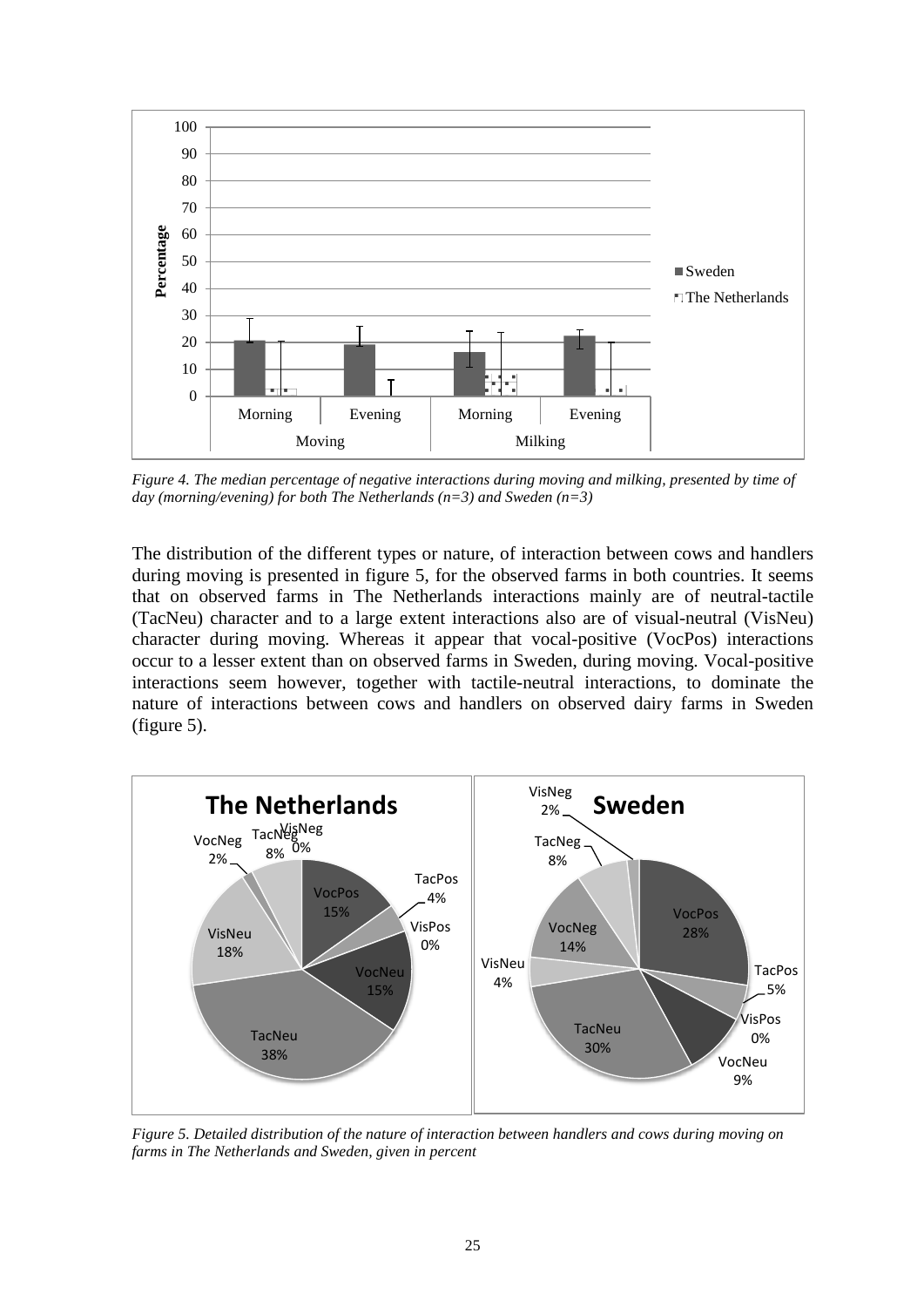A detailed description is presented in figure 6 for the nature of handler-cow interaction during milking. It appears that tactile-neutral interactions represent the largest part of human-cow interactions, also during milking, on the farms in The Netherlands. Moreover, vocal-positive interactions seem to occur to a lesser extent on farms in The Netherlands when compared with farms visited in Sweden. Visual interactions, irrespective of positive, negative or neutral, seem in both countries to occur to a limited extent (figure 6). However, there is no statistical analysis made supporting these detailed results.



*Figure 6. The distribution, in percent, of the nature of interaction between cows and handlers during milking in both The Netherlands and Sweden*

The behaviours of the cows whenever a handler was standing close  $(< 0.5$  meter) during moving and milking are presented for Sweden (n=363 cows) and The Netherlands (n=526 cows) in table 11. Avoidance rate during moving appear to be equal for both countries (Table 11). Regarding kick and flinch rate the countries appear to differ; in Sweden during milking kick rate is higher than in The Netherlands, whereas the rate of flinching seem higher in The Netherlands as compared to Sweden (table 11). However, there is no statistical analysis to support these indications.

| <b>Procedure</b> | Cow behaviour | <b>Sweden</b> | <b>The Netherlands</b> |
|------------------|---------------|---------------|------------------------|
| <b>Moving</b>    | Avoid         | 0.17          | 0.17                   |
|                  | Flee          | 0.02          | 0.02                   |
| <b>Milking</b>   | Avoid         | 0.09          | 0.02                   |
|                  | Flee          | 0.02          | 0.01                   |
|                  | Kick          | 0.60          | 0.19                   |
|                  | Flinch        | 1.28          | 2.09                   |
|                  |               |               |                        |

*Table 11. The rate of cow behaviours when a handler was in close presence of the cows (<0.5 meter) during moving and milking, calculated per total number observed cows in The Netherlands (n=526 observed cows) and Sweden (n=363 observed cows)*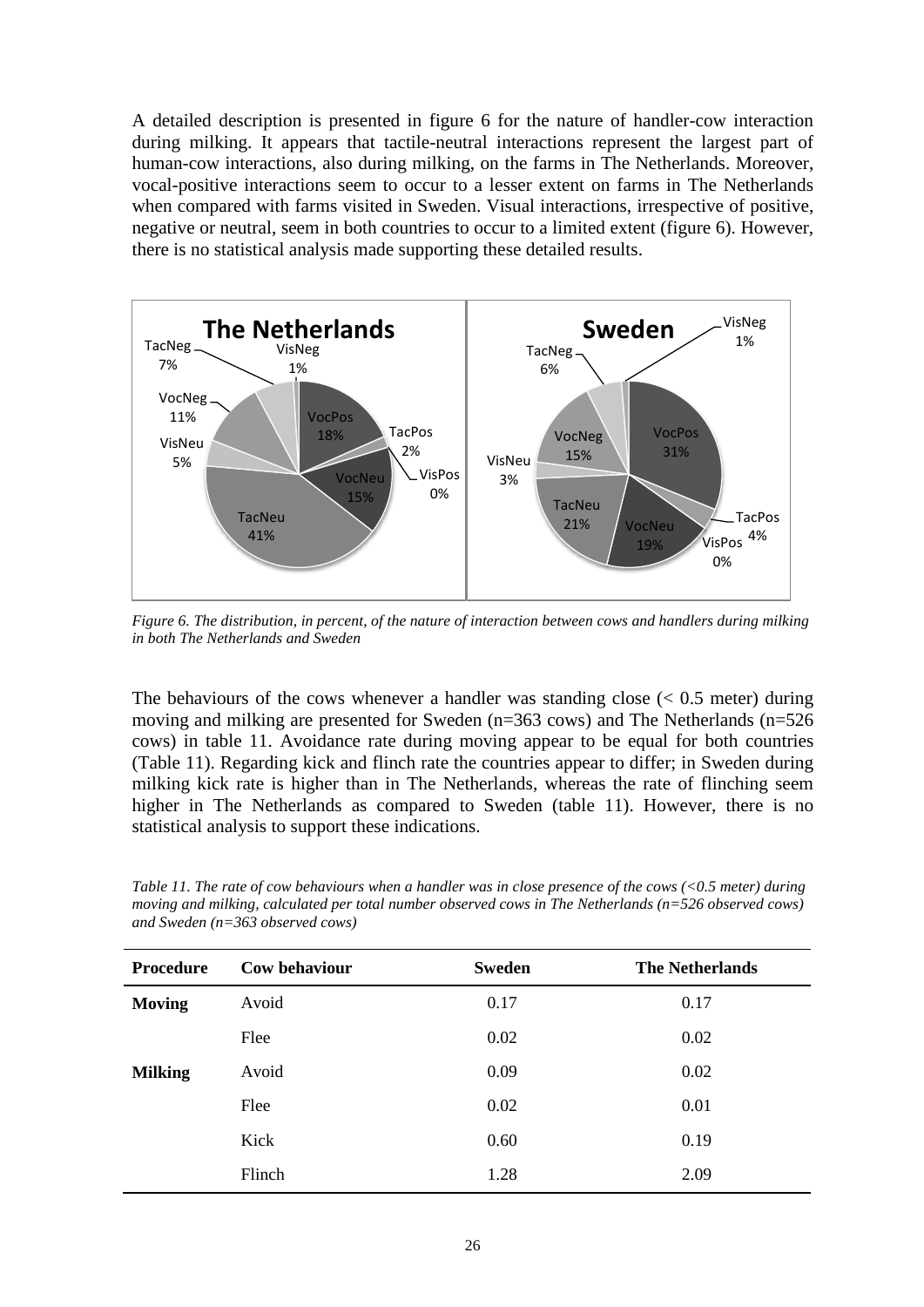#### <span id="page-26-0"></span>**3.3 Human approach test**

Cows accepting to be touched held an avoidance distance of 0-0.05 meters which equaled score 5, and cows refusing to be touched held  $>$  3 meters distance to the experimenter, i.e. score 1. 28.3 % of the Dutch cows refused to be touched whereas 2.7 % Swedish cows refused to be touched by the experimenter, i.e. held > 3 meters avoidance distance. It appears that cows tested on Swedish farms show less fearfulness towards humans as when compared to cows tested on the Dutch farms; however there is no statistical analysis to verify these results (table 12). Median approach score, median avoidance distance and the percentage cows that accepted to be touched in the human approach test are presented for both countries in table 12.

|                                     | Sweden |              | <b>The Netherlands</b> |              |
|-------------------------------------|--------|--------------|------------------------|--------------|
| Approach score, median $(Q1, Q3)$   | 4      | (3.00, 5.00) | 2                      | (1.00, 3.00) |
| Avoidance distance, median (Q1, Q3) | 0.4    | (0.05, 0.90) | 2.8                    | (0.70, 3.05) |
| Cows accepting touch $(\% )$        |        | 32           |                        |              |

*Table 12. Median score, median avoidance distance and percentage of cows accepting to be touched, by country; Sweden (n=597 cows) and The Netherlands (n=526 cows)*

The median approach score, median avoidance distance and percentage of cows accepting to be touched is presented on farm level in table 13 below. The median score appeared identical for all Swedish farms whereas for farms visited in The Netherlands median score ranged. There was also variation in percentage of cows in The Netherlands (9.9%, 55.0% and 0.8% respectively) with score one, i.e. cows that held an avoidance distance of  $>3$ meter to the experimenter when human approach test ended. In Sweden the results were more even between the three farms; 0.0 %, 0.0 % and 4.85 % of cows held an avoidance distance of >3 meter to the experimenter when human approach test ended (table 13). No statistical analysis was made for support of these results.

*Table 13. Median approach score, median distance in meter, and percent animals accepting to be touched, i.e. distance held by the cows to experimenter 0-0.05 meter, per farm within Sweden and The Netherlands*

|                                    | <b>Sweden</b>  |        |                | <b>The Netherlands</b> |                |        |
|------------------------------------|----------------|--------|----------------|------------------------|----------------|--------|
|                                    | Farm A         | Farm B | Farm C         | Farm D                 | Farm E         | Farm F |
| Approach score (median)            | $\overline{4}$ | 4      | $\overline{4}$ | 3                      | $\overline{1}$ | 2      |
| <b>Avoidance distance (median)</b> | 0.15           | 0.65   | 0.5            | 0.8                    | 3.05           | 3.0    |
| Cows accepting touch $(\% )$       | 45.7           | 35     | 25             | 10                     | $\Omega$       | 15     |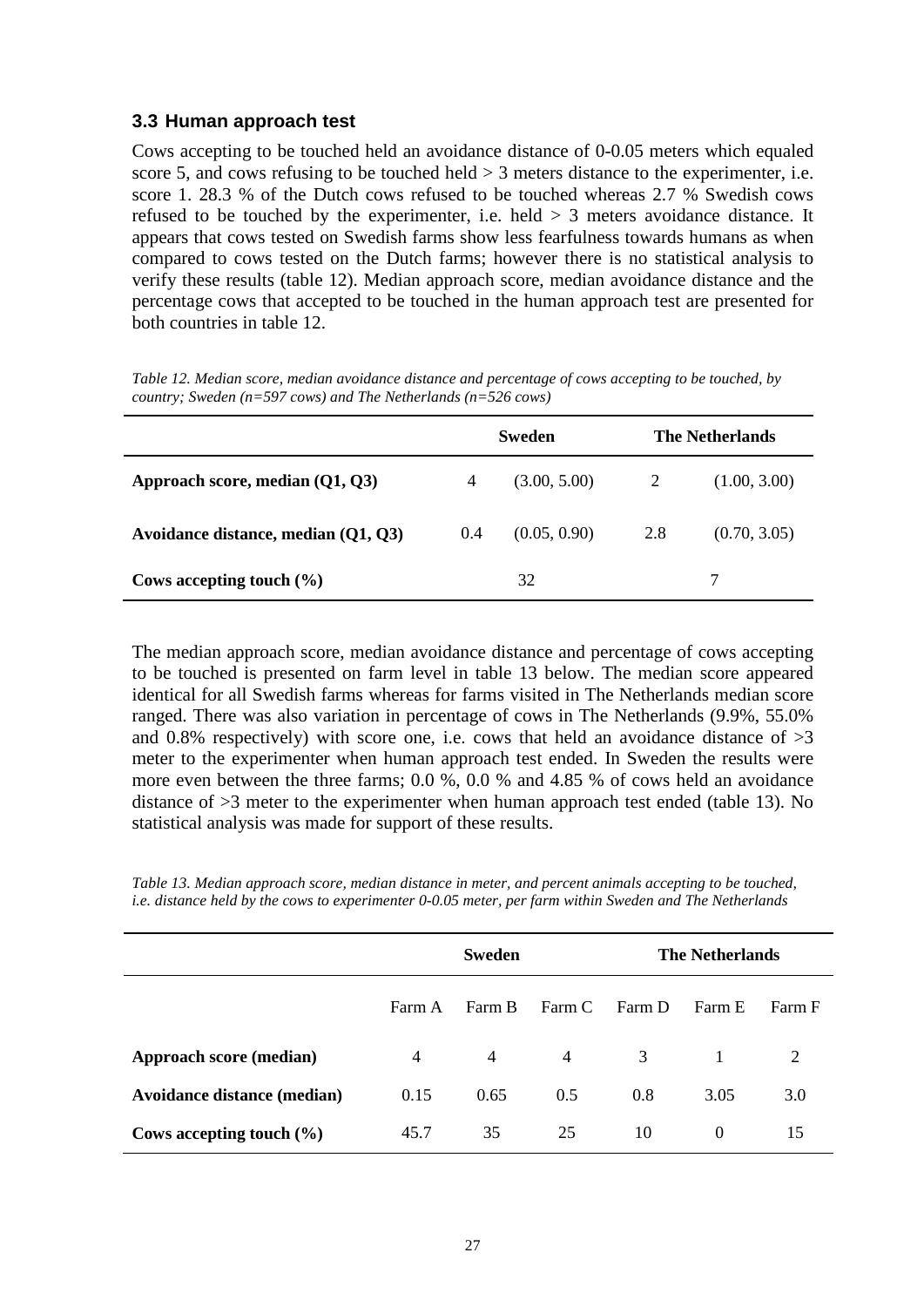### <span id="page-27-0"></span>**4 Discussion**

In general, results representing Sweden in this study indicate that Swedish dairy stock people and farmers find it more important with the contact between themselves and their cows thus habituating the cows to people. On the other hand, results of this study could give indication for Swedish stock people and farmers to be more open for punishment when compared with Dutch dairy farmers and stock people. However no significance was found for these results. Interestingly, a lower rate of kicking during milking appears to be shown by the cows on farms visited in The Netherlands. At the same time, interaction frequency between cows and humans was higher in total on the farms visited in Sweden, than on farms visited in The Netherlands. The percentage of interactions of a positive nature was larger on Swedish farms while on Dutch farms interactions were of negative nature to a lower extent compared to Swedish results. Still Swedish cows in general showed less fear towards humans, with shorter avoidance distance and accepting touch to a greater extent than cows observed on farms in The Netherlands.

#### <span id="page-27-1"></span>**4.1 Human-cattle relations and some implications**

The aim of the study was to investigate possible differences between the two countries regarding the human-cattle interactions. Farms of similar management and production characteristics were selected in order to limit the influencing factors, partly due to time limitations. The primary reason however, was that the study aimed to look into whether there were other possible factors causing any potential difference, due to the different backgrounds of the two countries, reflected in human-cow interactions. A larger farm size (around 200 lactating animals) was chosen due to the 'industrial' trend of modern dairy farming today which places cows and humans not only further away, but also in new situations as the production system changes. It could therefore be guessed or assumed, that these two allegedly very different countries also would approach this new situation differently based upon different attitudes on dairy cows and dairy cattle production. Given earlier studies and research, such differences in attitudes should be reflected also in the behaviour of humans as well as the behavioural responses of cows.

In general, comparing the results for the four sub-scales (patience during moving, patience during milking, importance of contact and punish during milking) median score of both countries were relatively equal. Only regarding 'importance of contact' were significant differences found. According to Hemsworth et al. (2002), cattle handlers should take time walking between and among their cows quietly, as such actions could reduce fearfulness to humans. This treatment habituate's cows to human presence by learning the cows that people not necessarily equal veterinarian treatments, for instance. In general, cows risk learning to associate humans with mainly negative or aversive treatments. This is instigated by the fact that several handling treatments which by animals are perceived as aversive or in any way negative, most often are performed by humans (Rushen, 1996).

On all farms visited in Sweden farm owners and stock people had regular daily contact of visual, vocal/acoustic as well as tactile character, not only during milking or milking related actions. The Swedish farmers and stock people performed heat control (often combined with general observation of all animals) once, or twice, per day during which the farmer or stockperson would walk between and among all animals in the stable. Not one of the Dutch farms reported any similar regular human contact outside milking procedures. Moreover, during milking related procedures cows are in general not handled or interacted with on an individual level but instead the entire herd are being handled. Important to remember is also that during these procedures the main objective is to move animals,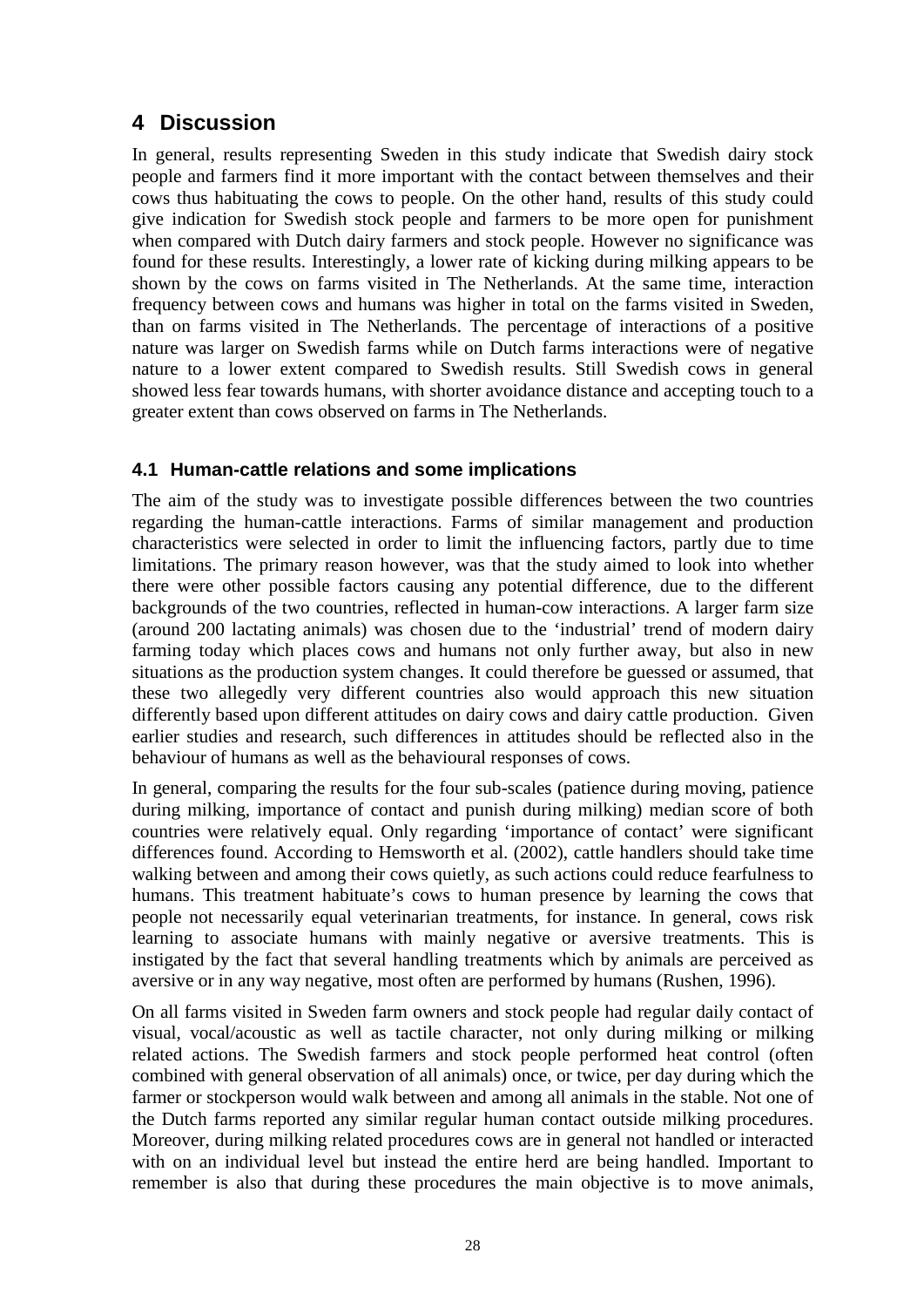together with other demands decided by the human for the cows. It might therefore be logic to conclude that the character of these interactions almost certainly will be of neutral, sometimes even of negative nature. The reason for this is that interaction probably only occur as animals are moved and neutral, as well as negative, interactions in general are performed in order to move animals. It is therefore plausible to say that the findings in this study on interactions mainly being of neutral character on the farms observed in The Netherlands, are logical results which could be expected. Swedish farms, on the other hand, had the highest median percentage positive as well as negative interactions during both moving and milking.

The study struggles with small sample sizes in both the behavioural observations as well as in the investigation on attitudes. However, other studies having similar approach (higher number of repetition on behalf of farm number) argues that despite small sample sizes indications are visible which shouldn't be overlooked (e.g. Hanna et al., 2006). The current study should also be seen as a kind of pilot study, investigating whether there firstly are any reason to compare countries in this manner and if the assumptions frequently expressed on Sweden and The Netherlands. Here it seems to be justifications for continuation on the topic, the differences observed between the two countries is not always significant but still there are interesting indications for possible differences which should be investigated further.

Still, the low answer frequency of the questionnaires, 20.3% in The Netherlands and 23.6% in Sweden, is interesting. It could for instance be interpreted as an indication on level of interest or perceived importance level for the topic human-cattle interactions in the two countries. The argument for this is that more or less active actions were required from respondents as the questionnaires were distributed electronically and available via a link which had to be opened in order to reach the questionnaire. Secondly the question could be asked whether, or not, respondents of the questionnaires can be seen as representative for the two countries. For instance, perhaps respondents which chose to answer the questionnaire of this study were more, or less, in favour of punishment than any other by random selected dairy stock person from either of the two countries.

The total number of interactions differs between Sweden and The Netherlands in this study but perhaps more important is the difference regarding positive and negative interactions. Like reported by among others Hemsworth & Coleman (1998), the number of positive interactions are good in the sense that they reduce fear towards humans in animals. On the other hand, studies show that (tactile) negative interactions are important and well-known factors increasing fearfulness towards humans (Rushen, 1996; Rushen et al., 1998; Hemsworth et al. 2000). Thus these results may seem somewhat contradictory. Added to this interesting picture should also be that cows in Sweden were less fearful towards humans in the approach tests; Dutch cows had much greater avoidance distance. Swedish cows also kicked more during milking than Dutch cows. Here several factors are possible to affect these results, some examples are; stable situation (i.e. sudden technical failure causing stress among humans or disrupted routines for cows) and in Sweden mainly stock people were handling cows during milking related procedures (larger variation in people handling animals). It also seems to be large variation between farms, seen when comparing the farm results on human approach tests. As an example, in this test median avoidance distance ranged between 0.8-3.05 meter for the Dutch farms and for Swedish farms the range was 0.15-0.65 meter.

The benefits of a larger herd and especially loose housing are many; such benefits were discussed by among others Bouissou et al. (2001) and Raussi (2003). Perhaps the most important benefit when comparing with tied-up systems is that cows are gregarious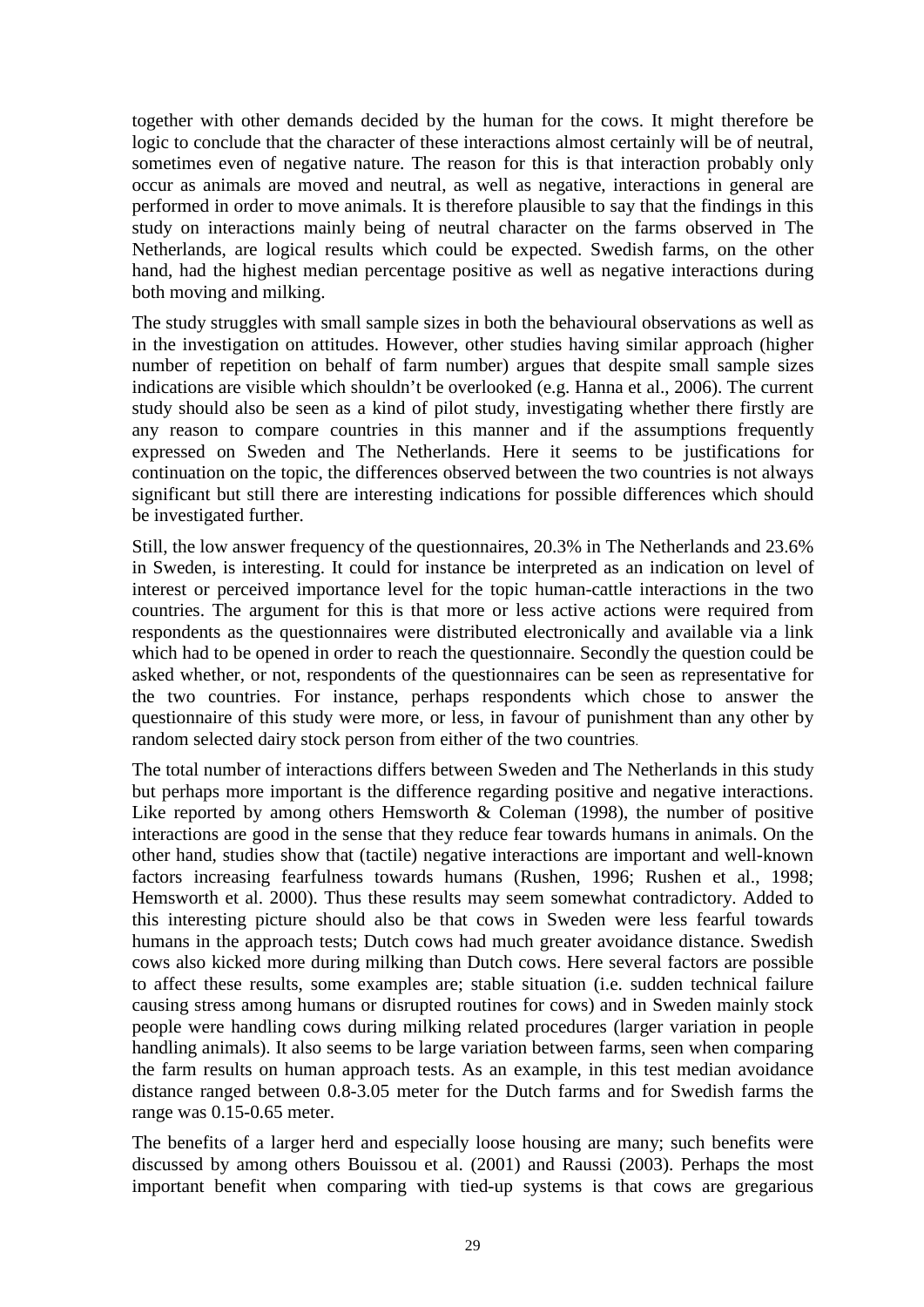animals and thus group-housing is a step in the direction of improved animal welfare (Bouissou et al., 2001). Through group-housing it is also possible for cows to avoid human contact to a relatively large extent (Raussi, 2003), possibly limiting the risk for fear and stress experienced by the cow as she gains more control over the situation by the choice of whether or not to approach or avoid a human. However, as stated by Raussi (2003) this does at the same time mean that habituation decrease. Thus, the individual cow becomes more difficult to handle and restrain at moments when this would be needed, e.g. for any treatment.

In The Netherlands group-/loose housing systems have a longer history than in Sweden where only recently a larger shift towards loose housing has been occurring. Thus, dairy farmers and stock people in The Netherlands have been working under such conditions longer and then handled cows in systems where there is less (in general) interaction and time spent per individual cow. One might, based upon this background and that Swedish production systems often are given as examples of great animal welfare, assume that there should be differences in the interaction between cows and humans in the two countries. This should also be reflected in both the attitudes of the animal handlers and in the behavioural reactions of cows in close presence to humans, as confirmed by numerous other studies where correlations have been found between these factors. Unfortunately no correlations were calculated in this study; still some tendencies could be distinguished.

#### <span id="page-29-0"></span>*4.1.1 Human attitudes in relation to country and possible implications*

Some tendencies for differences can be noted between Swedish and Dutch respondents when the results of individual questions were compared. However, when comparing median score of all questions asked in the questionnaire variation seemed to exist between the two countries for some questions only.

Some questions regarding punishment, e.g. "Sometimes it is necessary to drive a heifer with a handling aid, e.g. a stick, if she does not move into the milking parlour", could not be placed into any of the four validated categories. These questions were nevertheless used in the questionnaires as they were used in earlier studies by Waiblinger et al. (2002), and were considered to be important for the study. In the comparison of these questions it seems that the Swedish dairy farmers and stock people in general are less against punishment than their Dutch colleagues. In general, median scores of Swedish respondents was higher, and varied between three and six, whereas the median scores of the Dutch respondents generally was lower and ranged between two and six. The exception was the question "if the leading cows stop while moving into the waiting area I would try to move them with my voice" where both countries had median score six.

#### <span id="page-29-1"></span>*4.1.2 Human behaviour in relation to country and possible implications*

The total number or interactions between handlers and cows during moving and milking varied between farms visited in Sweden and farms visited in The Netherlands. During moving the Dutch farms in the study had a higher number of interactions between humans and cows, whereas this number was higher for the Swedish farms during milking. When the time of day (morning/evening) was considered the results of both countries indicated similar trends, namely that the number of interactions were higher during moving in the morning. On the other hand, when comparing results from milking interaction frequency was higher in the evening, observed on farms in both Sweden and The Netherlands.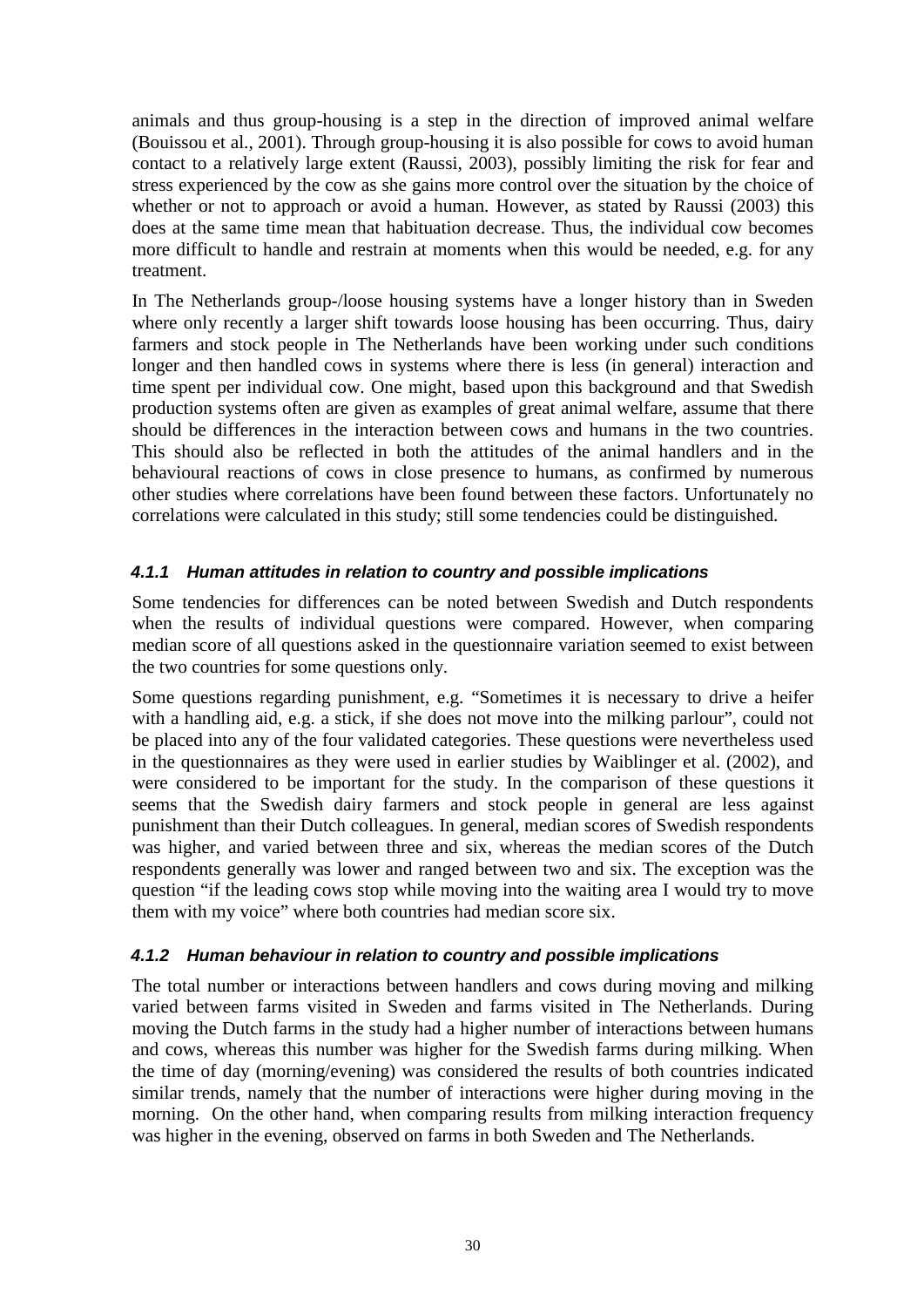Comparing the results from behavioural observations between countries it appeared that interactions mainly were of tactile-neutral nature in both The Netherlands and Sweden, during moving before milking. At the same time, vocal-positive interactions occurred to a greater extent on farms observed in Sweden than on farms in The Netherlands. Interestingly, a tendency can be seen that interactions mainly seem to be of tactile nature in The Netherlands. In Sweden on the other hand, the interactions mainly seemed to be of vocal or acoustic nature.

The nature of the interactions between cows and humans during milking was mainly of vocal-positive nature on Swedish farms whereas the tactile-neutral was dominant on Dutch farms. Concurrently vocal-positive interactions were the second most common type of interaction on the farms visited in The Netherlands and the tactile-neutral interactions second most common in Sweden.

#### <span id="page-30-0"></span>*4.1.3 Cow behaviour in relation to country*

Earlier studies analyzing interactions between cows and humans have indicated and shown clear connections between the attitudes and behaviours of people and cows' behavioural responses together with other welfare effects. In the current study cows on Swedish farms had a higher kicking rate during milking than did cows on Dutch farms, indicating aversiveness towards the handler (Breuer et al., 2000; Rushen et al., 1999). Interestingly, the rate of flinching was 2.09 in The Netherlands and 1.28 in Sweden. On the other hand, cows on Swedish farms were found to be less afraid of humans in the human approach test performed on a total of six farms equally distributed between The Netherlands and Sweden. These results would indicate that the farmers and stock people on the farms in Sweden were handling the cows more positive according to among other studies Waiblinger et al. (2002); when handled positively cows avoid stock people less and allow humans to come closer.

The comparison between all farms individually gives a clear picture on the great variation on farm level. For instance the median score for Dutch farms were from 1-3, whereas the median score was identical (4) for all Swedish farms. The variation was also evident when analyzing the percentage of cows avoiding an approaching human as much as possible; in The Netherlands the three farms had results that varied between 55% and 0.76%, Sweden showed more even results between the three farms; 0 %, 0 % and 4.85 %.

#### <span id="page-30-1"></span>**4.2 The connection between the behaviour of cows and humans**

No correlations were made between behaviour of cows, humans and human attitudes. Still it is interesting to compare the different results within this study and when doing so an interesting picture appears. Significant results from behavioural observations and human approach tests of cows show that cattle in Sweden to a greater extent both accepted to be touched as well as displayed less fear to humans. Cows tested in The Netherlands on the other hand seemed more fearful to humans but showed less kicking behaviour during milking, which gives an indication of less stress experienced when handled during milking. At the same time were interactions of both positive and negative nature occurring to a greater extent on the Swedish farms, whereas on Dutch farms interactions mainly were of a neutral nature. According to Breuer et al. (2000), negative handling of cattle would result in an increase of restlessness during milking and fear towards humans (Rushen et al., 1999; Munksgaard et al., 2001; Waiblinger et al., 2002). Likely cows displayed less fear towards humans on Swedish farms due to the higher level of positive interactions, which more importantly outweigh and compensate for the interactions of a negative nature. This is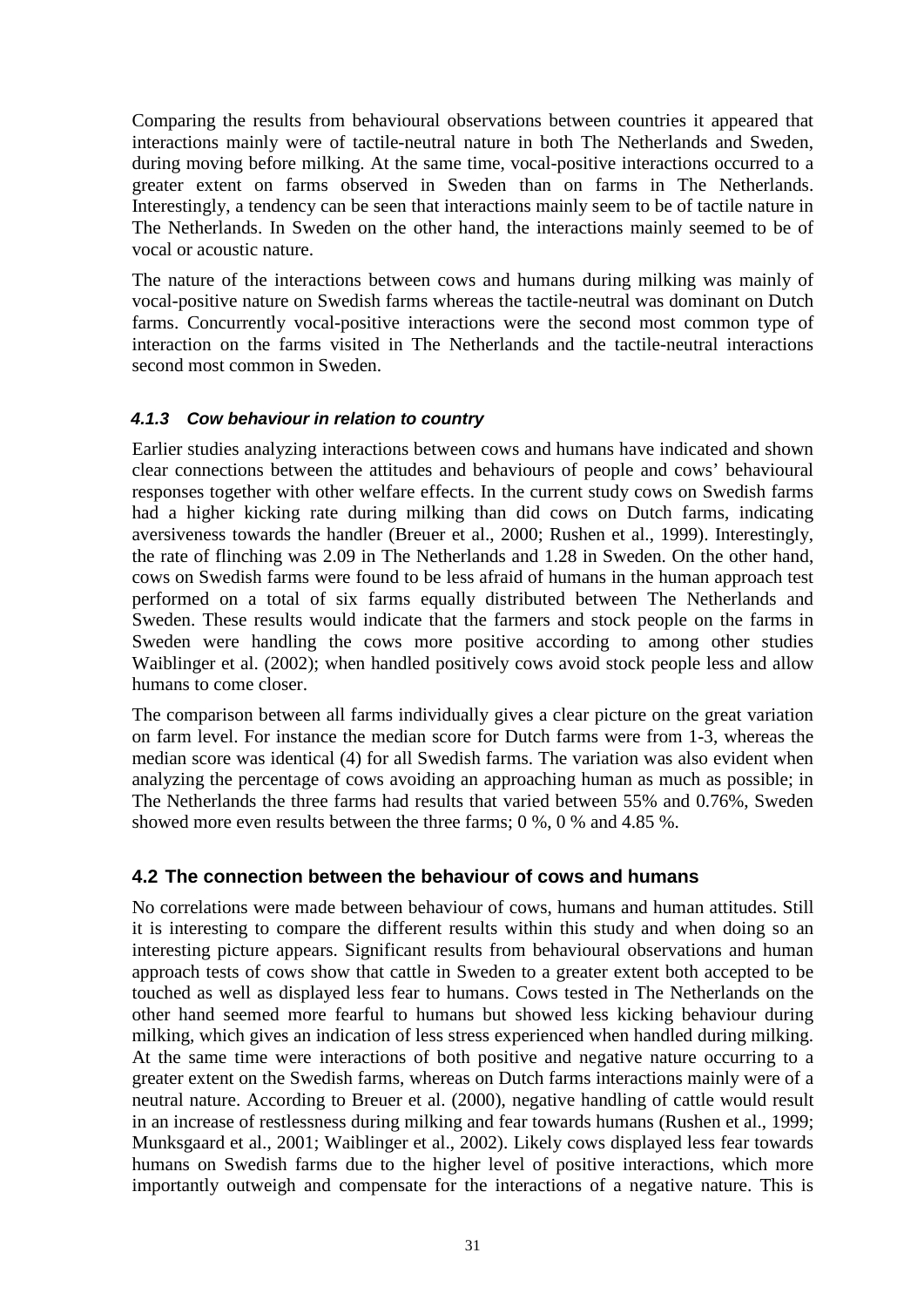possible as when interactions mainly are of a positive nature, fearfulness to humans decrease and handling ease increases of cattle (Hemsworth & Coleman, 1998; Schmied et al., 2008a, b)

The increased automation and elevating herd sizes which we see today are often connected with for instance increased efficiency, higher production, and higher income but perhaps more importantly the work load of the farmer is decreased when systems are made more efficient. However, the critical question is what the farmer chose to do with this gained extra time as automatic system take over his or her tasks. Human contact is inevitable in dairy production as there are many handling procedures still performed by humans, e.g. claw trimming, re-grouping, dehorning, medical treatments (Boivin et al., 2003; Raussi, 2003). Moreover, an important aspect of humans in comparison to an automatic system for instance, is the visual and direct observation by humans. Hereby are injuries or other health aspects likely to be detected which otherwise risk remaining undetected longer when solely relying on technical solutions (Marley et al., 2009).

It would be of great interest in any future studies to estimate correlations between parameters on both cow and human behaviour, as well as with attitudes of humans handling the cows.

### <span id="page-31-0"></span>**5 Conclusions**

Support has been found for the assumption that there are some differences in attitude and human-cattle interactions between the Swedish and Dutch farms within this study. Regarding the importance of contact, Swedish dairy farmers and stock people seem to find this more important than dairy farmers and stock people in The Netherlands. However no significance was found when comparing the two countries with regards to importance of patience during moving and milking, as well as punish during milking. Neutral interactions are the most prominent occurring type of interactions between dairy cows and humans in The Netherlands, whereas interactions on Swedish farms more often tend to be either positive or negative. Importantly, Swedish cows displayed less fear towards handlers than Dutch cows. Taken together, results indicate that the human-animal relationship is more positive in Sweden.

There are some interesting results within the study which are encouraging for future studies on country comparisons, and therefore it is prospective for future work substantiating the results of the current study.

### <span id="page-31-1"></span>**6 Acknowledgements**

First of all I would like to express my sincere thanks to my supervisor's Professor Lena Lidfors and Dr. Marko Ruis for their invaluable help and patience with and around this thesis. I would also like to thank Professor Bart Gremmen and Professor Harry Blokhuis as examiners giving me much valuable input. And, a genuine and heartfelt thank you to all participating farms and their families in Sweden and The Netherlands, for your openness and hospitality.

<span id="page-31-2"></span>In addition, sincere thanks to Professor Susanne Waiblinger for valuable advice on the attitude questionnaire, Professor Evert Jan Bakker for invaluable help regarding statistical questions and to LRF Sydost, Dairy Campus with among others Kees de Koning, The Swedish Dairy Association with among others Louise Winblad-von Walter, the MelkveeAcademie and finally Vetvice, for all your help and input with this thesis.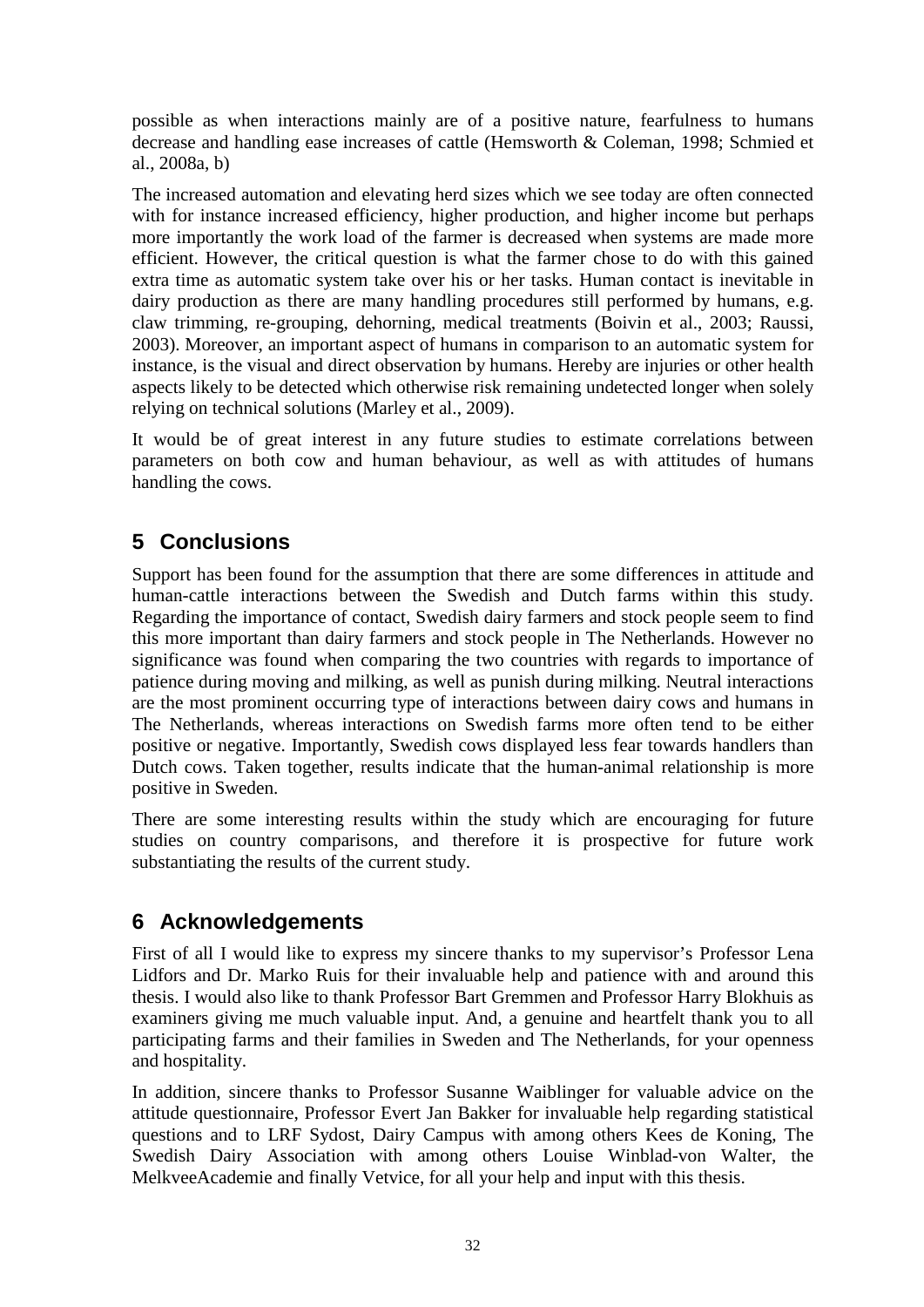#### **7 References**

- Ajzen, I. & Fishbein, M. 1980. Understanding attitudes and predicting social behavior. Eaglewood Cliffs, Prentice Hall.
- Bertenshaw, C., Rowlinson, P., Edge, H., Douglas, S. & Shiel, R. 2008. The effect of different degrees of 'positive' human-animal interaction during rearing on the welfare and subsequent production of commercial dairy heifers. *Applied animal behaviour science,* 114, pp. 65-75.
- Boivin, X., Garel, J.P., Mante, A. & Le Neindre, P. 1998. Beef calves react differentl to different handlers according to the test situation and their previous interactions with their caretaker. *Applied animal behaviour science,* 55, pp. 245-257.
- Boivin, X., Lensink, J., Tallet, C. & Veissier, I. 2003. Stockmanship and farm animal welfare. *Animal Welfare,* 12, pp. 479-492.
- Breuer, K., Hemsworth, P.H., Barnett, J.L., Matthews, L.R. & Coleman, G.J. 2000. Behavioural response to humans and the productivity of commercial dairy cows. *Applied Animal Behaviour Science*, 66, pp. 273–288.
- Bruckmaier, R.M. & Blum, J. 1998. Oxytocin release and milk removal in ruminants. *Journal of dairy science,* 81, pp. 939-949.
- Bruckmaier, R. M. & Wellnitz, O. 2008. Induction of milk ejection and milk removal in different production systems. *Journal of Animal Science,* 86, pp. 15–20.
- Coleman, G.J., Hemsworth, P.H. & Hay, M. 1998. Predicting stockperson behaviour towards pigs from attitudinal and job-related variables and empathy. *Applied animal behaviour science,* 58. pp. 63-75.
- Croney, C.C., Wilson, L.L., Curitis, S.E. & Cash, E.H. 2000. Effects of handling aids on calf behaviour. *Applied Animal Behaviour Science,* 69. pp. 1-13.
- EFSA. 2009. Scientific report of EFSA prepared by the Animal Health and Animal Welfare Unit on the effects of farming systems on dairy cow welfare and disease. *Annex to the EFSA Journal,* 1143, pp. 1-38.
- English, P. R. 1991. Stockmanship, empathy and pig behaviour. *Pig Veterinary Journal*, 26, pp. 56–66.
- FAWC (Farm Animal Welfare Council). (2003). *Report on the welfare of dairy cattle*. [Electronic] Available: http://www.fawc.co.uk/reports/dairycow/dcowrtoc.htm (2012-11-13).
- Fishbein, M. & Ajzen, I. 1974. Attitudes towards objects as predictors of single and multiple behavioral criteria*. Psychological Review*, 81. pp. 59-74.
- Grandin, T. 1996. Factors that impede animal movement at slaughter plants. *Journal of the American veterinary medical association,* 209. pp. 757-759.
- Grandin, T. 1999. *Principles for low stress cattle handling.* [Electronic] Available: http://digitalcommons.unl.edu/cgi/viewcontent.cgi?article=1133&context=rangebeefcowsymp (2012-11-13).
- Hanna, D., Sneddon, I.A, Beattie, V.E. & Breuer, K. 2006. Effects of the stockperson on dairy cow behaviour and milk yield. *Animal Science,* 82. pp. 791-797.
- Hemsworth, P.H. 2003. Human-animal interactions in livestock production. *Applied Animal Behaviour Science,* 81, pp. 185-198.

Hemsworth, P.H. & Barnett, J.L. 1987. Human-animal interactions. In: *The veterinary clinics of North America, Food animal practice*, 3 (ed. Price, E.O.) pp. 339-356.

- Hemsworth, P.H. & Coleman, G.J. 1998. The stockperson and the productivity and welfare of intensively farmed animals. In: *Human-livestock interactions, first edition*, p. 140. CAB International, London, UK.
- Hemsworth, P. H. & Coleman, G. J. 2011. Introduction: the Stockperson as a Professional Skills, Knowledge and Status. In: *Human-livestock interactions, second edition*, pp. 1-20. CAB International, Wallingford, UK.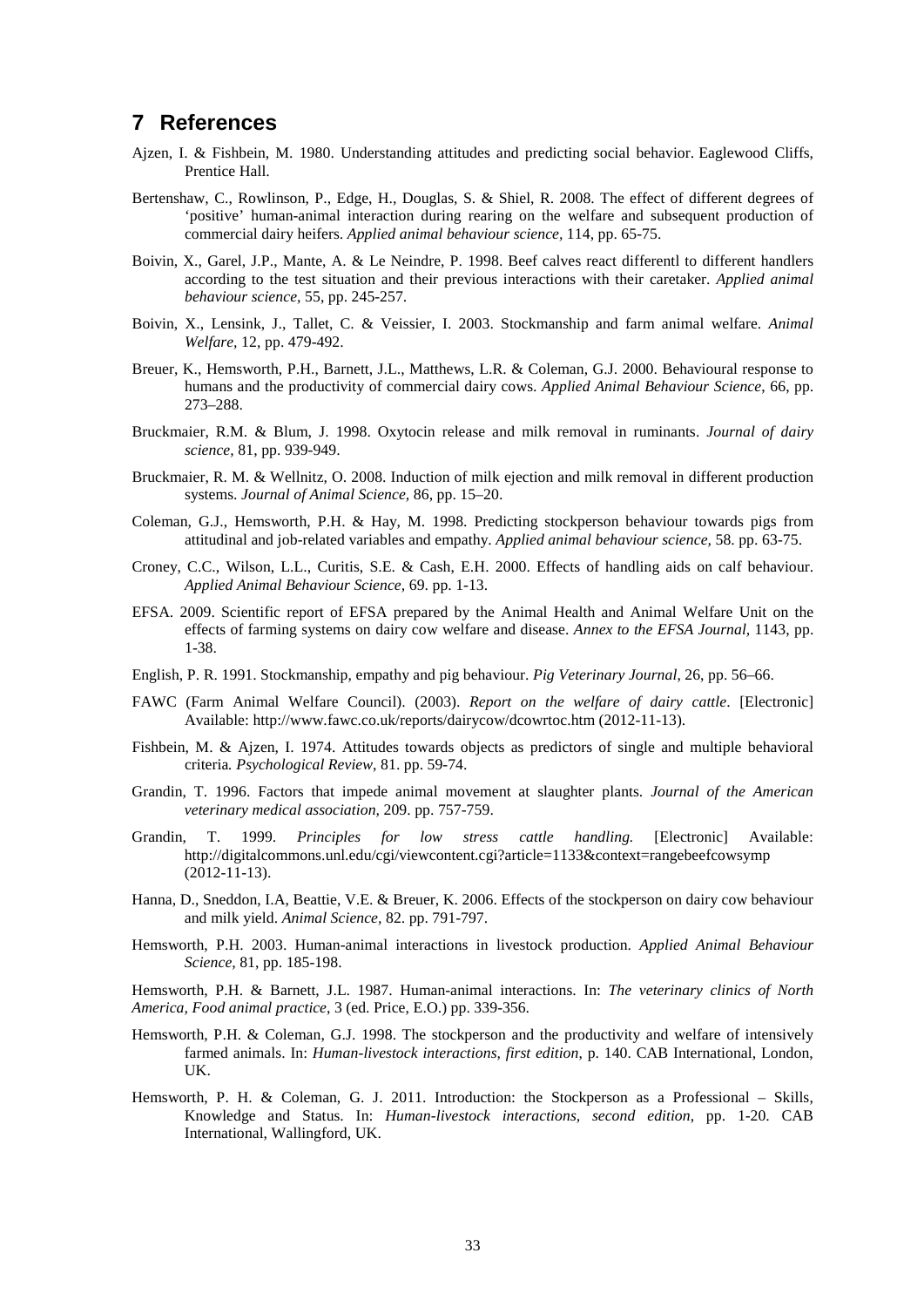- Hemsworth, P. H., Hansen, C. & Barnett, J.L. 1987. The effects of human presence at the time of calving of primiparous cows on their subsequent behavioural response to milking. *Applied animal behaviour science,* 18. pp. 247-255.
- Hemsworth, P.H., Barnett, J.L., Tilbrook, A.J. & Hansen, C., 1989. The effects of handling by humans at calving and during milking on the behaviour and milk cortisol concentrations of primiparous dairy cows. *Applied Animal Behaviour Science*, 22, pp. 313-326.
- Hemsworth, P H., Barnett, J.L. & Coleman, G.J. 1993. The human-animal relationship in agriculture and its consequences for the animal. *Animal Welfare*, 2, pp. 33-51.
- Hemsworth, P H., Coleman, G.J., Barnett, J.L. & Jones, G.J. 1994. Behavioural responses to humans and the productivity of commercial broiler chickens. . *Applied Animal Behaviour Science*, 41, pp. 101-114.
- Hemsworth, P.H., Price, E.O. & Borgwardt, R. 1996. Behavioural responses of domestic pigs and cattle to humans and novel stimuli. *Applied animal behaviour science,* 50. pp. 43-56.
- Hemsworth, P. H., Coleman, G. J., Barnett, J. L. & Borg, S. 2000. Relationships between human-animal interactions and productivity of commercial dairy cows. *Journal of Animal Science*, 78, pp. 2821- 2831.
- Hemsworth, P. H., Coleman, G. J., Barnett, J. L., Borg, S. & Dowling, S. 2002.The effects of cognitive behavioural intervention on the attitude and behavior of stockpersons and the behavior and productivity of commercial dairy cows. *Journal of Animal Science,* 80, pp. 68-78.
- Jordbruksverket. 2012a. [Electronic] Available: http://svenskmjolk.se/Global/Dokument/Dokumentarkiv/Statistik/Mj%C3%B6lk%20i%20siffror.pdf (2012-11-29)
- Jordbruksverket. 2012b. [Electronic] Available: http://www.jordbruksverket.se/webdav/files/SJV/Amnesomraden/Statistik%2C%20fakta/Husdjur/JO 20/JO20SM1201/JO20SM1201/JO20SM1201.pdf (2012-11-29)
- Kielland, C., Skjerve, E., Østerås, O. & Zanella, A.J. 2010. Dairy farmer attitudes and empathy toward animals are associated with animal welfare indicators. *Journal of Dairy Science*, 93, pp. 2998-3006.
- Lensink, B.J., Boivin, X., Pradel, P., Le Neidre, P. & Veissier, I. 2000a. Reducing veal calves' reactivity to people by providing additional human contact. *Journal of Animal Science* 78, pp. 1213-1218.
- Lensink, B.J., Fernandez, X., Boivin, X., Pradel, P., Le Neidre, P. & Veissier, I. 2000b. The impact of gentle contacts on ease of handling, welfare and growth of calves and on quality of veal meat. *Journal of Animal Science* 78, pp. 1219-1226.
- Lensink, J., Boissy, A. & Veissier, I. 2000c. The relationship between farmers' attitude and behaviour towards calves, and productivity of veal units. *Annales de Zootechnie,* 49, pp. 313-327.
- Lewis, N.J. & Hurnik, J.F. 1998. The effect of some common management practices on the ease of handling of dairy cows. *Applied animal behaviour science,* 58. pp. 213-220.
- LTO 2012. [Electronic] Available: http://www.lto.nl/nl/25222729- Melkveehouderij.html?path=12102369/10365225 (2012-11-30)
- Marley, C.L., Weller, R.F., Neale, M., Main, D.C.J., Roderick, S. & Keating, R. 2009. Aligning health and welfare principles and practice in organic dairy systems: a review*. Animal* 4, pp. 259-271.
- Munksgaard, L., DePassillé, A. M., Rushen, J., Herskin, M. S. & Kristensen, A. M. 2001. Dairy cows' fear of people: social learning, milk yield and behaviour at milking. *Applied Animal Behaviour Science*, 73, pp. 15-26.
- Pajor, E.A., Rushen, J. & de Passillé, A.M.B. 2003. Dairy cattle's choice of handling treatments in a Y-maze. *Applied animal behaviour science,* 80. pp. 93-107.
- Ploeg van der, J. D. 1993. Rural sociology and the new agrarian question: a perspective from the Netherlands. *Sociologia Ruralis* 33, pp. 240–260.
- Raussi, S. Human–cattle interactions in group housing. 2003. *Applied Animal Behaviour Science*, 80, pp. 245–262.
- Rebhun, W.C., 1995. Therapeutics and Routine Procedures. In: *Diseases of Dairy Cattle*. 9808 Rebhun WC (Ed.). 1st Edition. Williams and Wilkins. Philadelphia, pp. 11-33.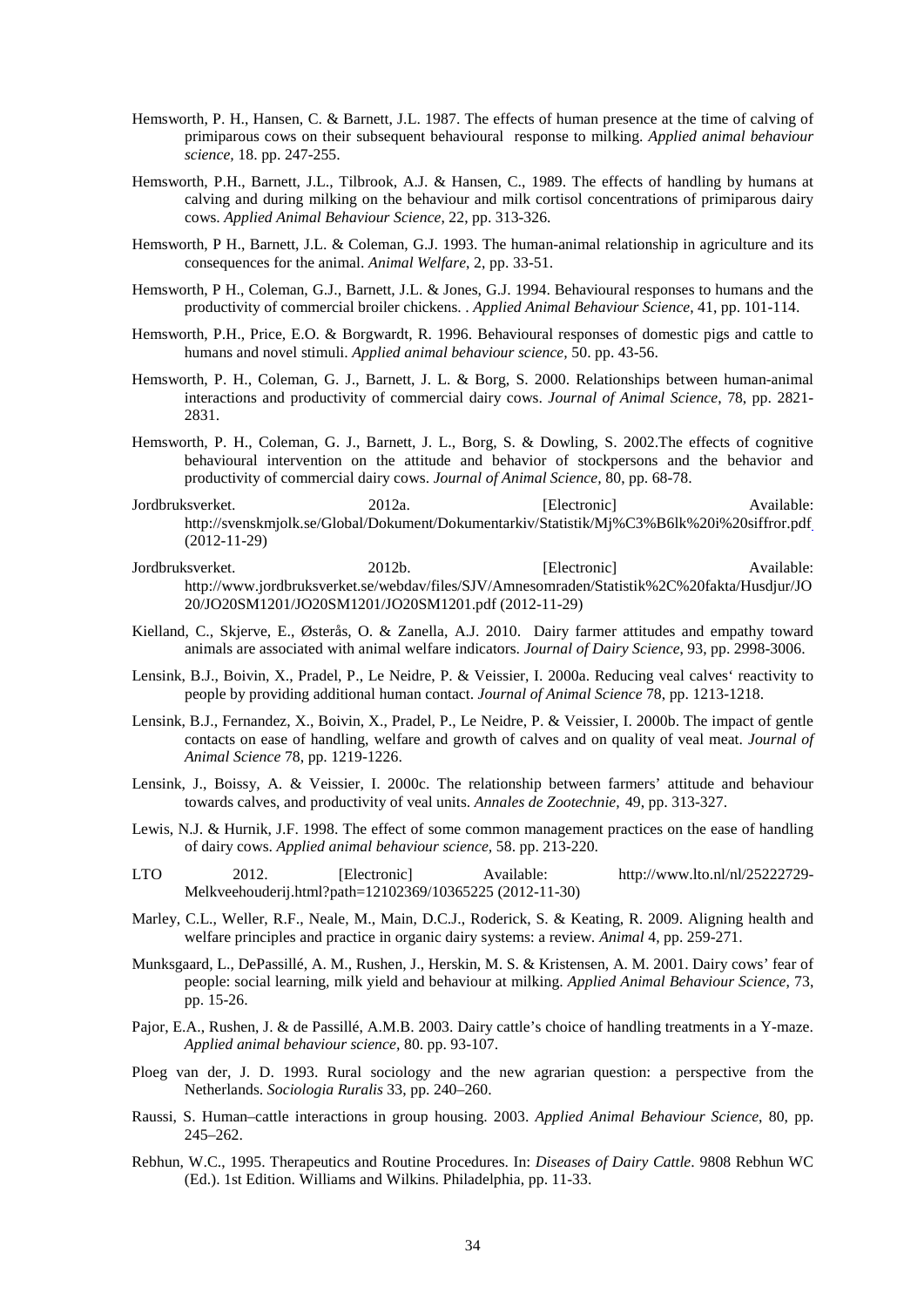- Rousing, T., Bonde, M., Badsberg, J. H. & Sørensen, J. T. 2004. Stepping and kicking behaviour during milking in relation to response in human-animal interaction test and clinical health in loose housed dairy cows. *Livestock Production Science,* 88, pp. 1-8.
- Rushen, J., de Passillé, A.M.B. & Munksgaard, L. 1999. Fear of people by cows and effects on milk yield, behavior and heart rate at milking. *Journal Dairy Science*, 82, pp. 720–727.
- Rushen, J., Munksgaard, L., de Passillé, A.M.B., Jensen, M.B. & Thodberg, K. 1998. Location of handling and dairy cows' responses to people. *Applied animal behaviour science,* 55, pp. 259-267.
- Rushen J, Munksgaard L, Marnet, P.G. & de Passillé AM. 2001. Human contact and the effects of acute stress on cows at milking. *Applied Animal Behaviour Science*, 73, pp. 1-14.
- Rybarczyk, P., Koba, Y., Rushen, J., Tanida, H. & de Passillé, A. M. 2001. Can cows discriminate people by their faces? *Applied animal behaviour science,* 3, pp. 175-189.
- Schmied, C., Boivin, X. & Waiblinger, S. 2008a. Stroking different body regions of dairy cows: effects on avoidance and approach behavior toward humans. *Journal of dairy science*, 91, pp. 596-605.
- Schmied, C., Waiblinger, S., Scharl, T., Leisch, F. & Boivin, X. 2008b. Stroking different body regions by a human: effects on behaviour and heart rate of dairy. *Applied animal behaviour science*, 1, pp. 25-38.
- Seabrook, M.F. 2001. The effect of the operational environment and operating protocols on the attitudes and behaviour of employes stockpersons. In: *Human-animal relationship: Stockmanship and housing in organic livestock systems. Proceedings of the third NAHWOA workshop* (eds. Hovi, M., Bouilhol, M.), pp. 23-32. [Electronic] Network for Animal Health and Welfare in Organic Agriculture (NAHWOA). University of Reading. Available: http://pure.agrsci.dk:8080/fbspretrieve/1484065/NAHWOA-3rd-ProceedingsFINAL.pdf#page=68 (2012-11-08).
- Seabrook, M.F. & Bartle, N.C. 1992. Human factors. In: *Farm animals and the environment* (eds. Phillips, C., Piggins, D.), pp. 111-125. CAB International.
- Short, S.D. 2000. *Structure, management, and performance characteristics of specialized dairy farm businesses in the United States*. United States Department of Agriculture, Report/Agricultural Handbook Number 720 from the Economic Research Service, resource Economics Division.

Svensk 2012. http://svenskmjolk.se/Global/Dokument/Dokumentarkiv/Statistik/Mj%C3%B6lk%20i%20siffror.pdf (2012-11-29)

- Svennersten-Sjaunja, K., Berglund, I. & Pettersson, G. 2000. The milking process in an automatic milking system, evaluation of milk yield, teat condition and udder health. In: *Robotic milking: proceedings of the international symposium held in Lelystad, The Netherlands 17-19 August 2000 (*eds.Hogeveen, H., Meijering, A.), pp. 277-288.
- Spoolder, H.A.M. & Waiblinger, S. 2008. Pigs and humans. In: *The welfare of pigs* (ed. Marchant-Forde, J.N.) pp.211-236. [Electronic] Available: http://link.springer.com/chapter/10.1007/978-1-4020-8909- 1\_7 (2012-11-12).
- Toates, F.M. 1980. Animal behaviour a systems approach. Wiley, Chichester. pp. 221-244.
- Von Borell, E., Dobson, H. & Prunier, A. 2007. Stress, behaviour and reproductive performance in female cattle and pigs. *Hormones and Behavior,* 52, pp. 130–138.
- Waiblinger, S. & Menke, C., 1999. Influence of herd size on human-cow relationships. *Anthrozoös*, 12, pp. 240-247.
- Waiblinger, S., Menke, C. & Coleman, G. 2002. The relationships between attitudes, personal characteristics and behaviour of stockpeople and subsequent behaviour and production of dairy cows. *Applied Animal Behaviour Science*, 79, pp. 195-219.
- Waiblinger, S., Menke, C. & Fölsch, D. W. 2003. Influences on the avoidance and approach behaviour of dairy cows towards humans on 35 farms. *Applied Animal Behaviour Science*, 84, pp. 23–39.
- Waiblinger, S. & Spoolder, H. 2007. Quality of stockmanship. In: *On farm monitoring of pig welfare* (eds. Velarde.A., Geers, R.), pp. 159-166.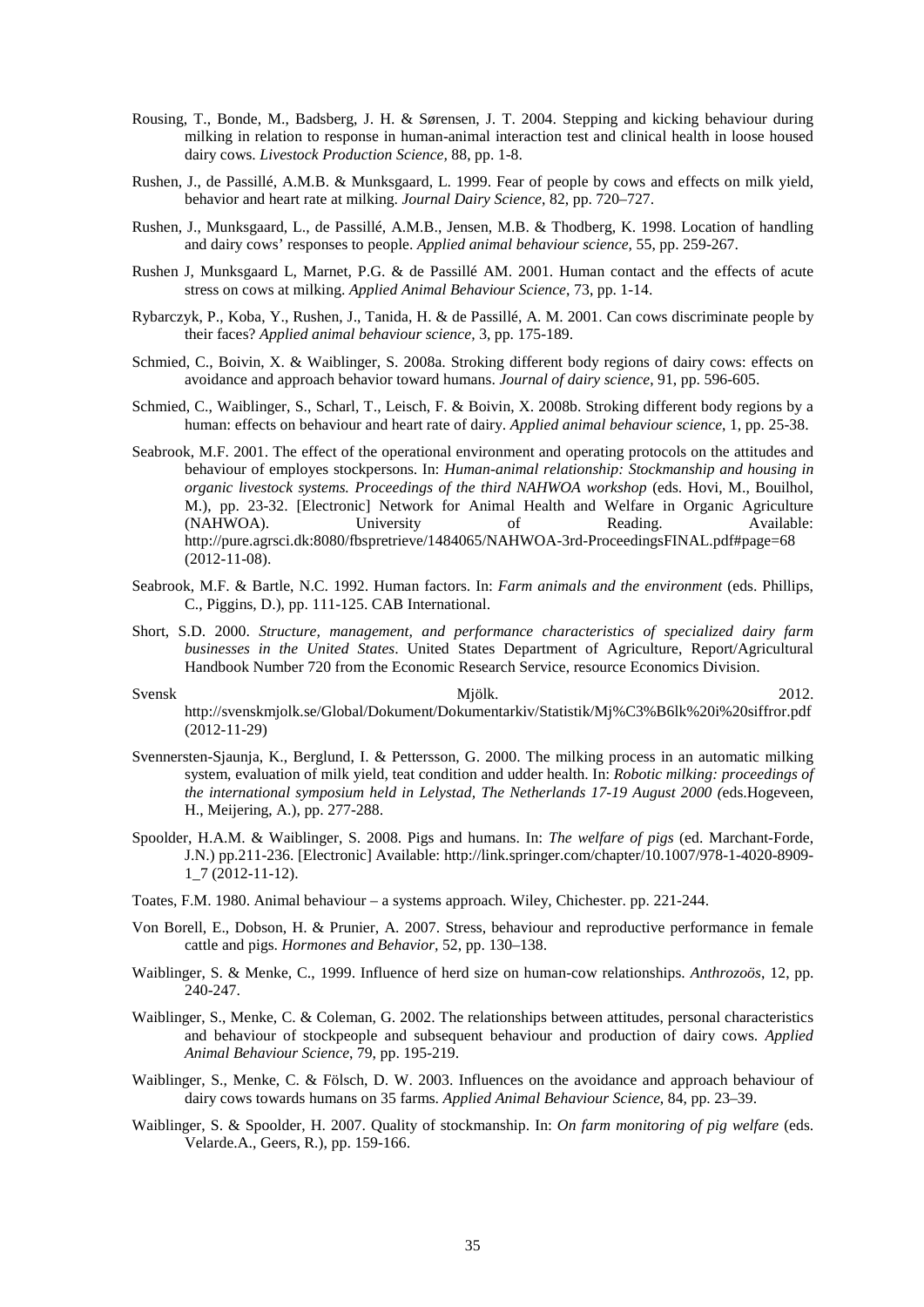- Welp, T., Rushen, J., Kramer, D.L., Festa-Bianchet, M. & de Passillé, A.M.B. 2004. Vigilance as a measure of fear in dairy cattle. *Applied animal behaviour science*, 87*.* pp. 1-13.
- Willis, G.L. 1983. A possible relationship between the flinch, step and kick response and milk yield in lactating cows. *Applied animal ethology,* 10, pp. 287-290.
- Wilson, P. 2011. Decomposing variation in dairy profitability: the impact of output, inputs, prices, labour and management. *Journal of Agricultural Science* 149, pp. 507-517.